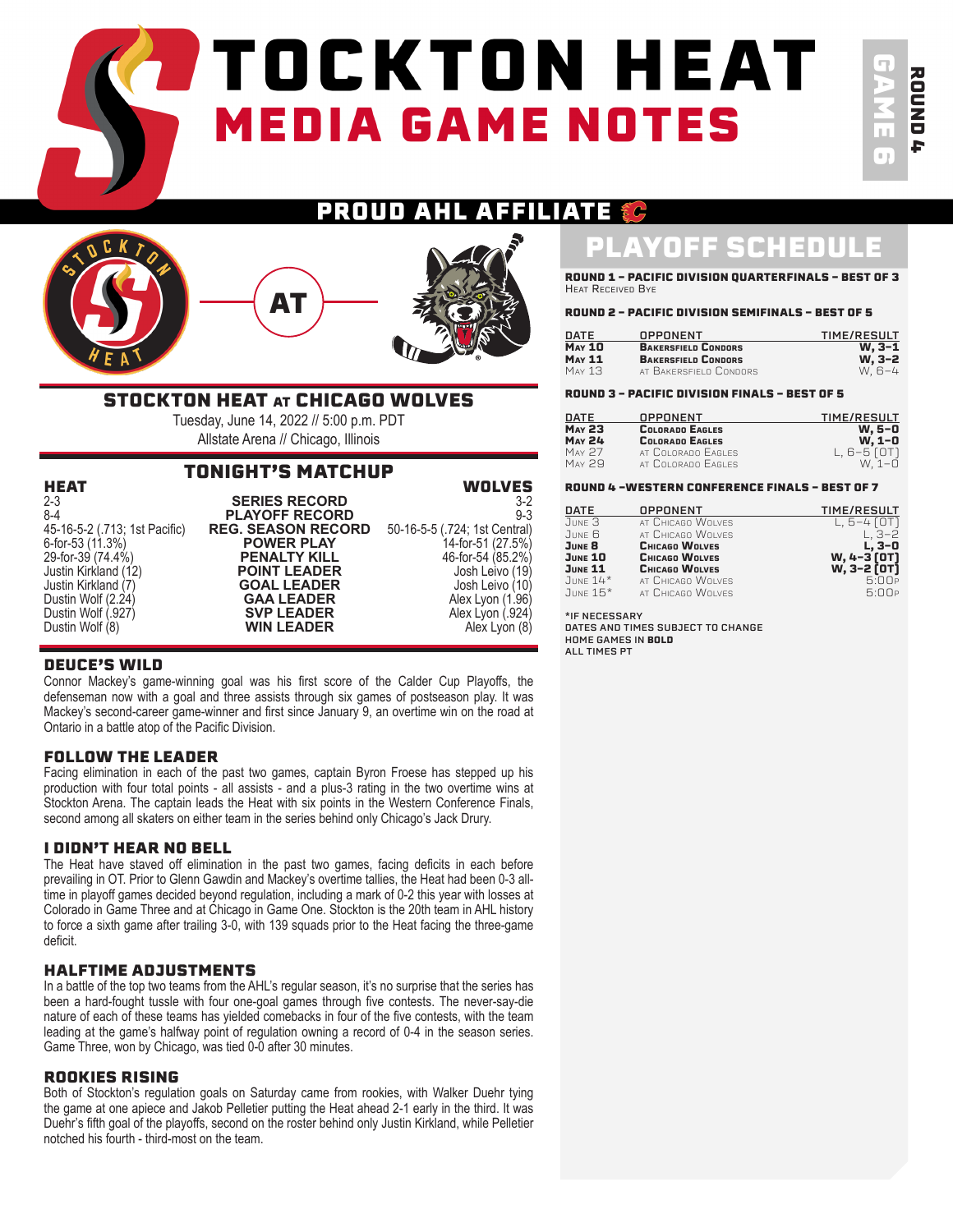### 2022 CALDER CUP PLAYOFFS GAME BY GAME

| Gm. | <b>Date</b> | <b>Opponent</b>    |   | <b>Result Record</b> | <b>GF-GA</b> | <b>Heat Scorers</b>   | <b>GWG</b>        | <b>PP</b> | <b>PK</b> |           | <b>SF-SA W/L Goalies</b> | Att.  |
|-----|-------------|--------------------|---|----------------------|--------------|-----------------------|-------------------|-----------|-----------|-----------|--------------------------|-------|
|     | 5/10/22     | <b>Bakersfield</b> | W | $1 - 0$              | $3-1$        | 49,46,34              | STK46             | 0-3       | 3-3       | 29-28     | <b>Wolf/Skinner</b>      | .822  |
|     | 5/11/22     | <b>Bakersfield</b> | W | $2 - 0$              | $3-2$        | 20.7.46               | STK46             | 0-6       | 4-5       | 28-24     | <b>Wolf/Skinner</b>      | .864  |
|     | 5/13/22     | @Bakersfield       | W | $3-0$                | $6 - 4$      | 49, 18, 21, 7, 34, 23 | STK34             | $2 - 3$   | $1 - 3$   | 21-42     | <b>Wolf/Skinner</b>      | 5,234 |
| 4   | 5/23/22     | Colorado           | W | 4-0                  | $5-0$        | 23.45.25.23.11        | STK <sub>23</sub> | 1-6       | 2-2       | $30 - 23$ | <b>Wolf/Annunen</b>      | .572  |
| 5   | 5/24/22     | Colorado           | W | $5-0$                | 1-0          | 23                    | STK <sub>23</sub> | 1-4       | 2-2       | 24-27     | <b>Wolf/Annunen</b>      | 2.053 |
| 6.  | 5/27/22     | @Colorado          |   | $5-$                 | $5-6$        | 11,49,11,34,24        | COL <sub>93</sub> | $1 - 3$   | 0-′       | 44-38     | Annunen/Wolf             | 5,073 |
|     | 5/29/22     | @Colorado          | W | 6-1                  | $1 - 0$      | 23                    | STK <sub>23</sub> | $0 - 5$   | 4-4       | 35-40     | <b>Wolf/Annunen</b>      | 5.073 |
| 8   | 6/3/22      | @Chicago           |   | $6 - 2$              | $4 - 5$      | 39.34.25.47           | CHI26             | 0-4       | 0-3       | 28-40     | Lvon/ <b>Wolf</b>        | 5.510 |
| 9   | 6/6/22      | @Chicago           |   | $6 - 3$              | $2 - 3$      | 25.23                 | <b>CHI10</b>      | $0 - 2$   | $3 - 4$   | $35 - 21$ | Kochetkov/Wolf           | 5.821 |
| 10  | 6/8/22      | Chicago            |   | $6 - 4$              | $0 - 3$      | none                  | CHI14             | 0-5       | 4-4       | 23-30     | Lvon/ <b>Wolf</b>        | .769  |
| 11  | 6/10/22     | Chicago            | W | $7-4$                | $4-3$        | 24.23.21.21           | STK <sub>21</sub> | $1-6$     | $L-2$     | 38-34     | Wolf/Kochetkov           | 2.569 |
| 12  | 6/11/22     | Chicago            | W | $8-4$                | $3-2$        | 34,49,2               | STK <sub>2</sub>  | $0 - 6$   | $5-6$     | 35-39     | Wolf/Lvon                | 2.103 |

\*13\* 6/14/22 @Chicago

\*14\* 6/15/22 @Chicago

\*if necessary

#### STOCKTONHEAT.COM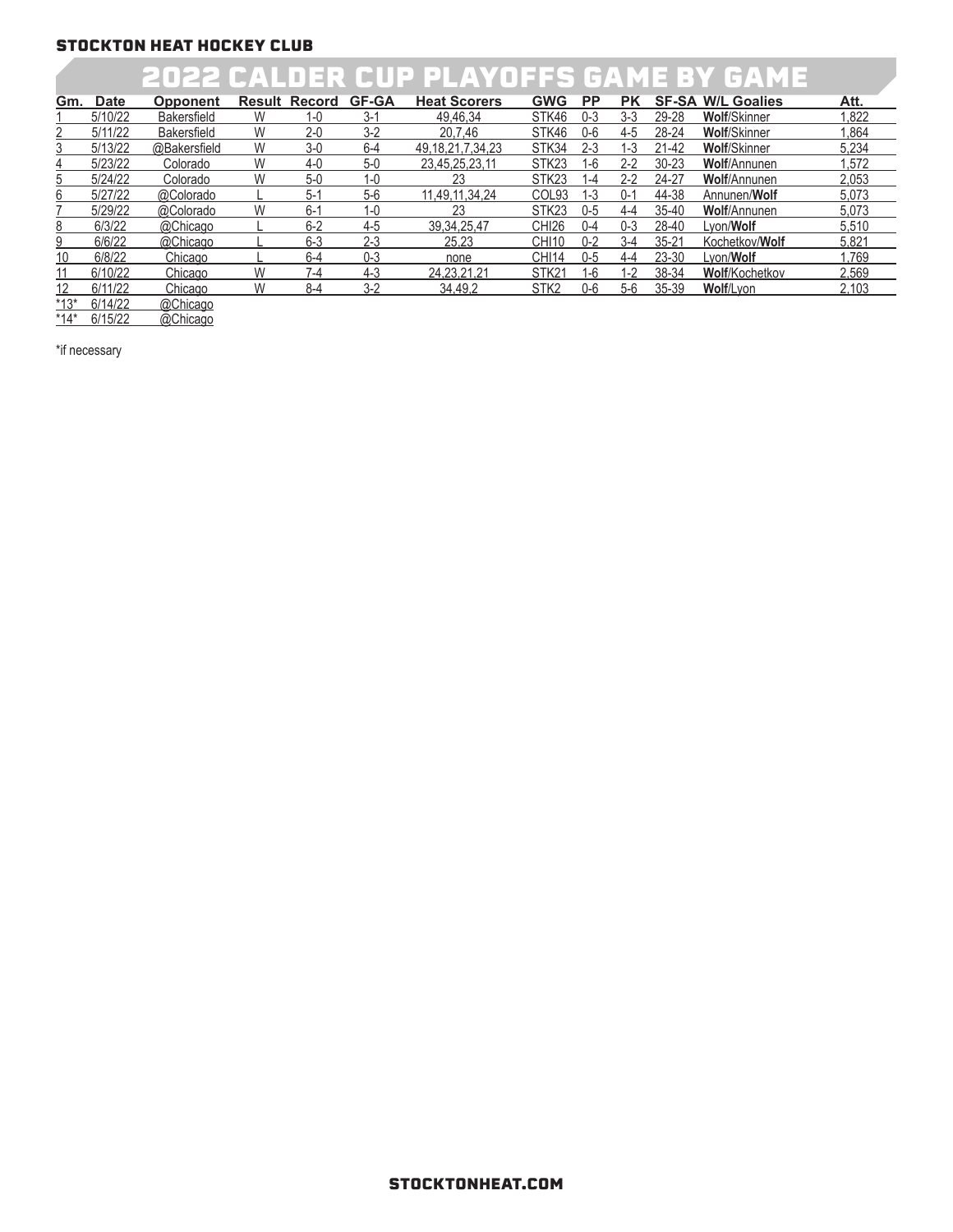### PROUD AHL AFFILIATE C

### 2021-22 REGULAR SEASON GAME BY GAME

|                 |             |                    |            |                     |         | EUL& EE REUUEAR UEAUUR UAME DI UAME   |                   |           |           |           |                          |        |
|-----------------|-------------|--------------------|------------|---------------------|---------|---------------------------------------|-------------------|-----------|-----------|-----------|--------------------------|--------|
| Gm.             | <b>Date</b> | <b>Opponent</b>    |            | Result Record GF-GA |         | <b>Heat Scorers</b>                   | <b>GWG</b>        | <b>PP</b> | <b>PK</b> |           | <b>SF-SA W/L Goalies</b> | Att.   |
|                 | 10/15/21    | Tucson             | OTL        | $0 - 0 - 1 - 0$     | $0 - 1$ | none                                  | TUC <sub>18</sub> | $0 - 2$   | $5-5$     | 29-35     | Prosvetov/Wolf           | 1,021  |
| $\overline{2}$  | 10/16/21    | Tucson             | W          | $1 - 0 - 1 - 0$     | $3-2$   | 23,34,49                              | STK49             | $1 - 2$   | $0 - 1$   | 25-34     | Wolf/Korenar             | 1,009  |
| <u>3</u>        | 10/22/21    | @San Diego         | W          | $2 - 0 - 1 - 0$     | $6 - 2$ | 23, 11, 49, 29, 34, 39                | STK49             | $1-5$     | $4-6$     | 34-22     | Werner/Dostal            | 12,920 |
| $\overline{4}$  | 10/23/21    | @Bakersfield       | W          | $3 - 0 - 1 - 0$     | $4 - 2$ | 4.23.11.7                             | STK11             | $1 - 4$   | $2 - 3$   | 24-33     | Wolf/Rodrigue            | 2,440  |
|                 |             |                    |            |                     |         |                                       |                   |           |           |           |                          |        |
| $\overline{5}$  | 10/30/21    | Colorado           | W          | $4 - 0 - 1 - 0$     | $6 - 3$ | 16, 39, 29, 29, 24, 29                | STK29             | $0 - 3$   | 4-4       | 33-31     | Werner/Miska             | 1,074  |
| 6               | 11/3/21     | @San Jose          | W          | $5 - 0 - 1 - 0$     | $4 - 1$ | 29,39,29,24                           | STK39             | $2 - 4$   | $4 - 4$   | 28-24     | Wolf/Melnichuk           | 1,086  |
| 7               | 11/5/21     | Abbotsford         | W          | $6 - 0 - 1 - 0$     | $3-2$   | 18,21,29                              | STK29             | $0 - 4$   | $2 - 3$   | 36-30     | <b>Wolf/DiPietro</b>     | 1,069  |
| 8               | 11/6/21     | Abbotsford         | W          | $7 - 0 - 1 - 0$     | $2 - 1$ | 25,11                                 | STK11             | $1 - 4$   | $6-6$     | $21 - 26$ | Werner/Silovs            | 1,143  |
| 9               | 11/10/21    | @Bakersfield       | <b>OTW</b> | $8 - 0 - 1 - 0$     | $5-4$   | 49, 18, 11, 25, 49                    | STK49             | $1 - 4$   | $3-4$     | $26 - 45$ | Wolf/Rodrigue            | 2,062  |
| 10              | 11/12/21    | Henderson          | SOW        | $9 - 0 - 1 - 0$     | $3 - 2$ | 29,49                                 | none              | $1-6$     | $4 - 4$   | $31 - 24$ | Werner/Thompson          | 812    |
| 11              | 11/13/21    | Henderson          | OTL        | $9 - 0 - 2 - 0$     | $3-4$   | 39,47,29                              | HSK64             | $2 - 4$   | $4 - 5$   | 38-26     | Thompson/Wolf            | 1,522  |
|                 | 11/21/21    |                    | W          | $10 - 0 - 2 - 0$    | $4 - 2$ | 49.29.18.39                           |                   | $2 - 5$   |           |           |                          |        |
| 12              |             | @Ontario           |            |                     |         |                                       | STK18             |           | $4 - 5$   | 32-33     | <b>Wolf/Sparks</b>       | 5,134  |
| 13              | 11/22/21    | @Ontario           |            | $10 - 1 - 2 - 0$    | $3-5$   | 11,21,39                              | ONT <sub>2</sub>  | $0 - 2$   | $1 - 1$   | $21 - 26$ | Villalta/Werner          | 4,801  |
| 14              | 11/26/21    | @Colorado          | <b>OTW</b> | $11 - 1 - 2 - 0$    | $3-2$   | 18,21,49                              | <b>STK49</b>      | $1-6$     | $7 - 7$   | 31-32     | Wolf/Annunen             | 4,980  |
| 15              | 11/27/21    | @Colorado          |            | $11 - 2 - 2 - 0$    | $1 - 5$ | 24                                    | COL20             | $0 - 5$   | $2 - 2$   | $37 - 24$ | Annunen/Werner           | 4,965  |
| 16              | 12/3/21     | San Diego          | W          | $12 - 2 - 2 - 0$    | $4 - 1$ | 24, 47, 2, 2                          | STK47             | $1-6$     | $8 - 9$   | $30 - 24$ | <b>Wolf/Dostal</b>       | 1,475  |
| 17              | 12/4/21     | San Diego          | W          | $13 - 2 - 2 - 0$    | $3 - 2$ | 21,2,21                               | STK21             | $1-6$     | $8 - 8$   | 28-38     | <b>Wolf/Eriksson Ek</b>  | 1,279  |
| 18              | 12/7/21     | San Jose           | W          | $14 - 2 - 2 - 0$    | $10-1$  | 11,21,21,25,18,11,18,47,18,21         | STK21             | $3-5$     | $3 - 3$   | 39-25     | Wolf/Sawchenko           | 752    |
| 19              | 12/10/21    |                    | SOL        | $14 - 2 - 2 - 1$    | $4 - 5$ |                                       |                   | $0 - 2$   | $3 - 3$   | 51-30     | Prosvetov/Werner         | 4,180  |
|                 |             | @Tucson            |            |                     |         | 49, 11, 49, 11                        | none              |           |           |           |                          |        |
| 20              | 12/11/21    | @Tucson            | W          | $15 - 2 - 2 - 1$    | $5-1$   | 21,6,47,46,6                          | STK6              | $0 - 2$   | $3-3$     | 35-30     | <b>Wolf/Prosvetov</b>    | 5,016  |
| 21              | 12/15/21    | <b>Bakersfield</b> | SOW        | $16 - 2 - 2 - 1$    | $2 - 1$ | 45                                    | none              | $0 - 5$   | $1 - 1$   | $37 - 31$ | Wolf/Konovalov           | 950    |
| $\overline{22}$ | 12/17/21    | Colorado           | <b>OTW</b> | $17 - 2 - 2 - 1$    | $3-2$   | 25,6,45                               | STK45             | $2 - 6$   | $3 - 3$   | 35-28     | Wolf/Annunen             | 1,050  |
| 23              | 12/18/21    | Colorado           | W          | $18 - 2 - 2 - 1$    | $5-2$   | 49, 34, 25, 39, 34                    | STK25             | $0 - 1$   | $4 - 4$   | $30 - 28$ | <b>Wolf/Miner</b>        | 4,017  |
| 24              | 12/31/21    | San Jose           |            | $18 - 3 - 2 - 1$    | $0 - 4$ | none                                  | <b>SJ10</b>       | $0 - 4$   | $2 - 2$   | 30-26     | Harvey/Shortridge        | 1,818  |
| $\overline{25}$ | 1/2/22      | @San Jose          | W          | $19-3-2-1$          | $4 - 1$ | 20,39,49,23                           | STK39             | $1-6$     | $5-5$     | 37-34     | Wolf/Hill                | 1,722  |
|                 |             |                    |            |                     |         |                                       |                   |           |           |           |                          |        |
| 26              | 1/4/22      | @Tucson            |            | $19-4-2-1$          | $1 - 2$ | 23                                    | TUC <sub>21</sub> | $0 - 4$   | $3-5$     | $31 - 24$ | Prosvetov/Wolf           | 1,810  |
| 27              | 1/5/22      | @Tucson            | W          | $20 - 4 - 2 - 1$    | $5 - 2$ | 11,21,3,25,23                         | STK3              | $0 - 4$   | $6-6$     | 29-26     | Werner/Prosvetov         | 1,815  |
| 28              | 1/7/22      | @San Diego         |            | $20 - 5 - 2 - 1$    | $1 - 4$ | 25                                    | SD <sub>7</sub>   | $1-5$     | $4 - 4$   | 38-25     | Dostal/Werner            | 6,238  |
| 29              | 1/9/22      | @Ontario           | <b>OTW</b> | $21 - 5 - 2 - 1$    | $5-4$   | 25, 11, 34, 24, 2                     | STK <sub>2</sub>  | $1 - 2$   | $1 - 2$   | 46-27     | <b>Wolf/Parik</b>        | 4,502  |
| 30              | 1/12/22     | @Henderson         |            | $21 - 6 - 2 - 1$    | $2 - 5$ | 23,11                                 | HSK47             | $1-5$     | $2 - 3$   | 43-28     | Thompson/Wolf            | 3,113  |
| 31              | 1/15/22     | Tucson             | W          | $22 - 6 - 2 - 1$    | $4 - 1$ | 9,11,21,21                            | STK11             | $1 - 1$   | $3-4$     | 32-30     | Werner/Korenar           | 1,405  |
| 32              | 1/19/22     | San Diego          |            | $22 - 7 - 2 - 1$    | $2 - 3$ | 23,23                                 | SD <sub>17</sub>  | $0 - 3$   | $6-6$     | $30 - 31$ | Marotte/Werner           | 1,057  |
| 33              | 1/21/22     | Henderson          | W          | $23 - 7 - 2 - 1$    | $3-1$   | 18,49,18                              | STK49             | $2 - 7$   | $3-4$     | 48-29     | <b>Wolf/Patera</b>       | 1,114  |
|                 |             |                    |            |                     |         |                                       |                   |           |           |           |                          |        |
| $\frac{34}{5}$  | 1/22/22     | Henderson          | OTL        | $23 - 7 - 3 - 1$    | $3-4$   | 18,24,23                              | HSK46             | $0 - 5$   | $6-6$     | 29-30     | Patera/Wolf              | 1,647  |
| 35              | 1/29/22     | Ontario            | W          | $24 - 7 - 3 - 1$    | $2 - 1$ | 39,11                                 | STK11             | $0 - 4$   | $6-6$     | 37-33     | Wolf/Villalta            | 1,126  |
| 36              | 2/3/22      | @Abbotsford        | W          | $25 - 7 - 3 - 1$    | $7 - 3$ | 2,39,39,49,11,11,11                   | STK49             | $2 - 4$   | $3-4$     | 29-29     | <b>Werner/Martin</b>     | 3,491  |
| 37              | 2/4/22      | @Abbotsford        | W          | $26 - 7 - 3 - 1$    | $2 - 1$ | 49,11                                 | STK11             | $1 - 5$   | $6 - 7$   | $20 - 37$ | <b>Wolf/DiPietro</b>     | 3,502  |
| 38              | 2/11/22     | Ontario            |            | $26 - 8 - 3 - 1$    | $2 - 5$ | 46,18                                 | ONT <sub>2</sub>  | $0 - 5$   | $3-3$     | 35-36     | Villalta/Wolf            | 1,953  |
| 39              | 2/12/22     | Ontario            | SOW        | $27 - 8 - 3 - 1$    | $6-5$   | 23, 16, 39, 18, 46                    | none              | $0 - 4$   | $2 - 5$   | 50-34     | Wolf/Villalta            | 2,933  |
| 40              | 2/19/22     | @Bakersfield       | SOW        | $28 - 8 - 3 - 1$    | $4 - 3$ | 49,39,23                              | none              | $2 - 7$   | $5 - 7$   | 44-31     | Werner/Skinner           | 4,023  |
| 41              | 2/20/22     | Bakersfield        | W          | $29 - 8 - 3 - 1$    | $7-4$   | 23, 11, 23, 39, 39, 47, 46            | STK39             | $3-5$     | $6 - 7$   | $22 - 40$ | <b>Wolf/Stalock</b>      | 1,563  |
|                 |             |                    |            |                     |         |                                       |                   |           |           |           |                          |        |
| 42              | 2/25/22     | @Abbotsford        | W          | $30 - 8 - 3 - 1$    | $4 - 1$ | 49, 11, 18, 20                        | STK11             | $1 - 3$   | $5-6$     | 25-26     | <b>Wolf/Martin</b>       | 5,943  |
| 43              | 2/27/22     | @Abbotsford        |            | $30 - 9 - 3 - 1$    | $2 - 6$ | 7,39                                  | ABB14             | $0 - 4$   | $4 - 5$   | $36 - 18$ | DiPietro/Wolf            | 4,805  |
| 44              | 3/4/22      | Bakersfield        | OTL        | $30 - 9 - 4 - 1$    | $1 - 2$ | 8                                     | BAK42             | $0 - 8$   | $5 - 5$   | $27 - 21$ | Skinner/Werner           | 1,979  |
| 45              | 3/5/22      | San Jose           | <b>OTW</b> | $31 - 9 - 4 - 1$    | $4 - 3$ | 39,34,46,8                            | STK <sub>8</sub>  | $0-0$     | $0-0$     | 38-31     | <b>Wolf/Melnichuk</b>    | 2,208  |
| 46              | 3/9/22      | San Diego          | W          | $32 - 9 - 4 - 1$    | $5-2$   | 25,49,49,34,49                        | STK49             | $1 - 2$   | $2 - 2$   | 47-33     | <b>Wolf/Dostal</b>       | 1,083  |
| 47              | 3/11/22     | @San Jose          | SOW        | $33-9-4-1$          | $6-5$   | 46,49,16,34,11                        | none              | $0 - 3$   | $3 - 4$   | $39 - 25$ | Werner/Emond             | 1,578  |
| 48              | 3/12/22     | San Jose           | W          | $34 - 9 - 4 - 1$    | $6 - 3$ | 25,46,20,39,18,46                     | STK39             | $1 - 3$   | $2 - 4$   | 40-33     | <b>Wolf/Melnichuk</b>    | 2,498  |
| 49              | 3/14/22     | Bakersfield        | W          | $35 - 9 - 4 - 1$    | $3-1$   | 49,25,49                              | STK25             | $1 - 4$   | $3 - 3$   | 28-31     | Wolf/Skinner             | 1,131  |
|                 |             |                    |            |                     |         |                                       |                   |           |           |           |                          |        |
| 50              | 3/16/22     | Bakersfield        |            | $35 - 10 - 4 - 1$   | $1-5$   | 18                                    | BAK5              | $0 - 8$   | $5-5$     | $30 - 28$ | Skinner/Werner           | 1,023  |
| 51              | 3/18/22     | @Colorado          |            | $35 - 11 - 4 - 1$   | $3-4$   | 49,39,11                              | COL15             | $2 - 5$   | $3 - 3$   | $31 - 43$ | Annunen/Wolf             | 5,073  |
| 52              | 3/19/22     | @Colorado          | W          | $36 - 11 - 4 - 1$   | $10-3$  | 4, 11, 18, 49, 47, 47, 49, 24, 34, 11 | STK49             | $1 - 2$   | $4 - 5$   | 38-31     | Wolf/Annunen             | 5,073  |
| 53              | 3/22/21     | @San Jose          | W          | $37 - 11 - 4 - 1$   | $3 - 1$ | 11,23,4                               | STK <sub>23</sub> | $0 - 3$   | $4 - 4$   | 43-26     | Wolf/Sawchenko           | 1,550  |
| 54              | 3/25/22     | Abbotsford         | W          | $38 - 11 - 4 - 1$   | $3 - 1$ | 49,39,23                              | STK39             | $1 - 2$   | $3 - 3$   | $35 - 27$ | <b>Wolf/DiPietro</b>     | 3,868  |
| 55              | 3/27/22     | @San Diego         | W          | 39-11-4-1           | $7 - 5$ | 46,21,47,39,45,39,18                  | STK39             | $0 - 4$   | $5 - 7$   | $36 - 26$ | Werner/Eriksson Ek       | 5,906  |
| 56              | 3/30/22     | Colorado           |            | 39-12-4-1           | $1 - 2$ | 23                                    | COL <sub>9</sub>  | $1-5$     | $7 - 7$   | 29-36     | Miska/Wolf               | 1,143  |
|                 |             |                    |            |                     |         |                                       |                   |           |           |           |                          |        |
| 57              | 4/2/22      | San Jose           | W          | $40 - 12 - 4 - 1$   | $7-1$   | 47, 25, 25, 11, 21, 11, 29            | STK <sub>25</sub> | $1 - 2$   | $1 - 1$   | $41 - 25$ | Wolf/Sawchenko           | 2,590  |
| 58              | 4/3/22      | @San Jose          | W          | 41-12-4-1           | $3-1$   | 18,47,23                              | STK47             | $1 - 4$   | $6 - 7$   | 28-28     | <b>Wolf/Stalock</b>      | 3,332  |
| 59              | 4/8/22      | Ontario            | SOW        | 42-12-4-1           | $3 - 2$ | 11,46                                 | none              | $1 - 5$   | $2 - 2$   | 38-26     | Wolf/Villalta            | 2,248  |
| 60              | 4/10/22     | @Ontario           | SOL        | 42-12-4-2           | $5-6$   | 34,7,23,47,23                         | none              | $1-5$     | $3-4$     | 40-34     | Villalta/Wolf            | 8,851  |
| 61              | 4/13/22     | @Henderson         | <b>OTW</b> | 43-12-4-2           | $4 - 3$ | 11,46,25,18                           | STK18             | $1 - 7$   | $2 - 4$   | 45-23     | Werner/Patera            | 4,864  |
| 62              | 4/15/22     | @Henderson         |            | 43-13-4-2           | $2 - 4$ | 49,23                                 | <b>HSK64</b>      | $1-5$     | $4 - 5$   | 29-38     | Saville/Wolf             | 5,036  |
| 63              | 4/16/22     | @Henderson         |            | $43 - 14 - 4 - 2$   | $1 - 4$ | 23                                    | <b>HSK16</b>      | $0-5$     | $5 - 5$   | 38-28     | Saville/Wolf             | 4,818  |
| 64              | 4/20/22     | Tucson             | W          | 44-14-4-2           | $3-1$   | 47,23,23                              | STK <sub>23</sub> | $1 - 5$   | $4 - 5$   | 28-43     | Wolf/Korenar             | 1,646  |
|                 |             |                    |            |                     |         |                                       |                   |           |           |           |                          |        |
| 65              | 4/22/22     | Abbotsford         | OTL        | 44-14-5-2           | $4 - 5$ | 23, 11, 21, 18                        | ABB <sub>56</sub> | $2 - 3$   | $1 - 1$   | 30-33     | DiPietro/Chechelev       | 5,043  |
| 66              | 4/23/22     | @Bakersfield       |            | 44-15-5-2           | $0 - 4$ | none                                  | BAK2              | $0 - 2$   | $3 - 3$   | 22-39     | Skinner/Werner           | 6,195  |
| 67              | 4/26/22     | @San Diego         | W          | 45-15-5-2           | $4 - 1$ | 34,7,46,46                            | STK7              | $1 - 2$   | $4 - 5$   | $26 - 26$ | Werner/Dostal            | 6,954  |
| 68              | 4/30/22     | @Bakersfield       |            | $45 - 16 - 5 - 2$   | $1 - 3$ | 11                                    | BAK11             | $0-5$     | $4 - 5$   | $30 - 36$ | Skinner/Wolf             | 6,499  |

### @AHLHeat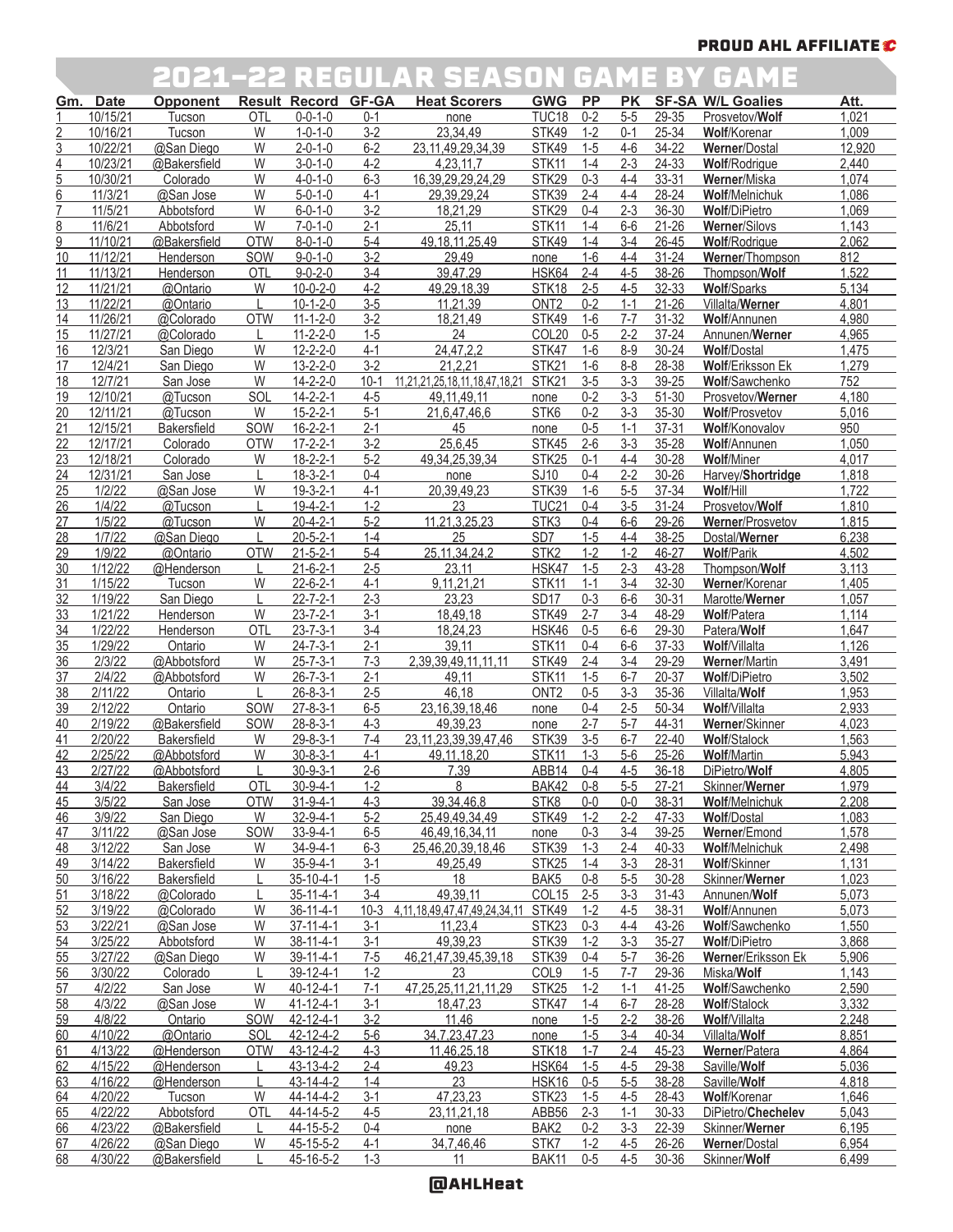|  | <b>HEAT ROSTER</b> |  |
|--|--------------------|--|
|  |                    |  |

|                 | No. Name                | Ht       | Wt  | Pos. S/C       |   | <b>Born</b>   | <b>Contract</b> | <b>Draft</b>   | <b>Hometown</b>                          |
|-----------------|-------------------------|----------|-----|----------------|---|---------------|-----------------|----------------|------------------------------------------|
| 2               | <b>Connor Mackey</b>    | $6 - 2$  | 195 | D              |   | $9 - 12 - 96$ | <b>NHL</b>      | Undrafted      | Tower Lakes, Illinois, USA               |
| 3               | Grea Moro               | $6 - 4$  | 205 | D.             | R | $10 - 1 - 95$ | AHL             | Undrafted      | Edmonton, Alberta, Canada                |
| 4               | Kevin Gravel            | $6 - 4$  | 215 | D              |   | $3 - 6 - 92$  | <b>NHL</b>      | LAK-2010-5-148 | Kingsford, Michigan, USA                 |
| 5               | Colton Poolman          | $6 - 1$  | 195 | D              |   | 12-18-95      | <b>NHL</b>      | Undrafted      | East Grand Forks, Minnesota, USA         |
| 6               | Ilya Solovyov           | $6 - 2$  | 215 | D              |   | 7-20-00       | <b>NHL</b>      | CGY-2020-7-205 | Mogiley, Belarus                         |
|                 | Nick DeSimone           | $6-2$    | 195 | $\mathsf{D}$   | R | 11-21-94      | <b>NHL</b>      | Undrafted      | East Amherst, New York, USA              |
| 8               | Juuso Valimaki          | $6-2$    | 215 | D              |   | 10-6-98       | <b>NHL</b>      | CGY-2017-1-16  | Nokia, Finland                           |
| 9               | Ilya Nikolaev           | $6-0$    | 195 | $\mathsf{C}$   |   | $6 - 26 - 01$ | <b>ATO</b>      | CGY-2019-3-88  | Yaroslavl, Russia                        |
|                 | <b>Matthew Phillips</b> | $5 - 8$  | 165 | <b>RW</b>      | R | 4-6-98        | <b>NHL</b>      | CGY-2016-6-166 | Calgary, Alberta, Canada                 |
| 12              | Tvrell Goulbourne       | $6-0$    | 200 | LW             |   | 1-26-94       | <b>AHL</b>      | PHI-2013-3-72  | Edmonton, Alberta, Canada                |
| 16              | Mark Simpson            | $6-6$    | 205 | C/LW           |   | 4-24-95       | <b>AHL</b>      | Undrafted      | Rothesav. New Brunswick. Canada          |
| 18              | <b>Byron Froese</b>     | $6 - 1$  | 200 | $\mathsf{C}$   | R | $3 - 12 - 91$ | <b>NHL</b>      | CHI-2009-4-118 | Winkler, Manitoba, Canada                |
| $\overline{20}$ | Alex Gallant            | $6-0$    | 185 | LW             |   | 12-8-92       | AHL             | Undrafted      | Summerside, Prince Edward Island, Canada |
| $\overline{21}$ | Glenn Gawdin            | $6 - 1$  | 195 | $\mathsf{C}$   | R | 3-25-97       | <b>NHL</b>      | STL-2015-4-116 | Richmond, British Columbia, Canada       |
| $\sqrt{23}$     | Justin Kirkland         | $6 - 3$  | 205 | $\mathsf{C}$   |   | $8 - 2 - 96$  | <b>NHL</b>      | NSH-2014-3-62  | Winnipeg, Manitoba, Canada               |
| $\overline{24}$ | Martin Pospisil         | $6 - 2$  | 195 | C              |   | 11-19-99      | <b>NHL</b>      | CGY-2018-4-105 | Zvolen, Slovakia                         |
| $\overline{25}$ | Eetu Tuulola            | $6 - 2$  | 225 | <b>RW</b>      | R | 3-17-98       | <b>NHL</b>      | CGY-2016-6-156 | Hämeenlinna, Finland                     |
| $\overline{28}$ | Johannes Kinnvall       | $6-0$    | 180 | D.             | R | 7-28-97       | <b>NHL</b>      | Undrafted      | Jonkopina, Sweden                        |
| 29              | Adam Ruzicka            | $6 - 4$  | 205 | C              |   | $5 - 11 - 99$ | <b>NHL</b>      | CGY-2017-4-109 | Bratislava, Slovakia                     |
| $\overline{32}$ | Dustin Wolf             | $6-0$    | 170 | $\overline{G}$ |   | 4-16-01       | <b>NHL</b>      | CGY-2019-7-214 | Gilrov. California. USA                  |
| $\overline{34}$ | <b>Walker Duehr</b>     | $6 - 3$  | 205 | <b>RW</b>      | R | 11-23-97      | <b>NHL</b>      | Undrafted      | Sioux Falls, South Dakota, USA           |
| $\overline{35}$ | Adam Werner             | $6-5$    | 205 | G              |   | $5 - 2 - 97$  | <b>NHL</b>      | COL-2016-5-131 | Mariestad, Sweden                        |
| 39              | Luke Philp              | $5 - 10$ | 185 | <b>RW</b>      | R | $11 - 6 - 95$ | <b>NHL</b>      | Undrafted      | Canmore, Alberta, Canada                 |
| 41              | Rory Kerins             | $5 - 11$ | 190 | C              |   | 4-12-02       | <b>ATO</b>      | CGY-2020-6-174 | Caledon, Ontario, Canada                 |
| 45              | Andy Welinski           | $6 - 1$  | 200 | D.             | R | 4-27-93       | <b>NHL</b>      | ANA-2011-3-83  | Duluth, Minnesota, USA                   |
| 46              | Emilio Pettersen        | $5 - 10$ | 185 | LW             |   | $4 - 3 - 00$  | <b>NHL</b>      | CGY-2018-6-167 | Manglerud, Norway                        |
| 47              | Connor Zarv             | $6-0$    | 180 | C              |   | $9 - 25 - 01$ | <b>NHL</b>      | CGY-2020-1-24  | Saskatoon, Saskatchewan, Canada          |
| 49              | Jakob Pelletier         | $5 - 10$ | 180 | LW             |   | $3 - 7 - 01$  | <b>NHL</b>      | CGY-2019-1-26  | Quebec City, Quebec, Canada              |
| $\overline{50}$ | Daniil Chechelev        | $6 - 2$  | 183 | G              | R | 2-23-01       | AHL             | CGY-2020-4-96  | Khabarovsk, Russia                       |

## HEAT ORGANIZATION

|  | Jeff McCaig |
|--|-------------|
|  |             |
|  |             |
|  |             |
|  |             |
|  |             |

## PRONUNCIATION GUIDE

| #               | <b>Name</b>              | <b>Pronunciation</b>    |
|-----------------|--------------------------|-------------------------|
| $\overline{2}$  | <b>Connor Mackey</b>     | KAWN-ur MACK-ee         |
| 3               | Greg Moro                | <b>GREG MOHR-oh</b>     |
| $\overline{4}$  | Kevin Gravel             | KEV-in grah-VEL         |
| 5               | Colton Poolman           | COHL-ton POOL-man       |
| 6               | Ilya Solovyov            | EEL-yah soh-LOH-vee-yov |
|                 | Nick DeSimone            | NIK DEE-sih-MONE        |
| 8               | Juuso Valimaki           | YEW-soh VAL-ih-MACK-ee  |
| $\overline{9}$  | Ilya Nikolaev            | EEL-yah NICK-oh-LIE-ev  |
| 11              | <b>Matthew Phillips</b>  | MATH-yew FILL-ips       |
| $\overline{12}$ | <b>Tyrell Goulbourne</b> | tie-RELL GOHL-burn      |
| $\overline{16}$ | Mark Simpson             | <b>MARK SIMP-son</b>    |
| 18              | <b>Byron Froese</b>      | <b>BIGH-rin FRAYZ</b>   |
| $\overline{20}$ | Alex Gallant             | AL-ix guh-LANT          |
| 21              | <b>Glenn Gawdin</b>      | <b>GLEN GAW-din</b>     |
| $\frac{23}{24}$ | Justin Kirkland          | JUSS-tin KERK-land      |
|                 | <b>Martin Pospisil</b>   | MAR-tin POSS-pih-shill  |
| 25              | Eetu Tuulola             | EE-too too-LOE-lah      |
| 28              | Johannes Kinnvall        | yo-HAWN-iss SHIN-vawl   |

|                                    | <b>Name</b>         | <b>Pronunciation</b>      |
|------------------------------------|---------------------|---------------------------|
|                                    | Adam Ruzicka        | ADD-um rew-ZHEECH-kah     |
|                                    | Dustin Wolf         | <b>DUSS-tin WOHLF</b>     |
|                                    | <b>Walker Duehr</b> | WOCK-er DEW-uhr           |
|                                    | Adam Werner         | ADD-um VAH-ner            |
| # 29 32 34 35 39 41 43 46 47 49 50 | Luke Philp          | <b>LEWK FILP</b>          |
|                                    | <b>Rory Kerins</b>  | ROHR-ee KAIR-ins          |
|                                    | Koletrane Wilson    | KOHL-trane WILL-son       |
|                                    | Andy Welinski       | ANN-dee weh-LINN-skee     |
|                                    | Emilio Pettersen    | eh-MEEL-ee-oh PEET-er-sen |
|                                    | Connor Zarv         | CONN-uhr ZAIR-ee          |
|                                    | Jakob Pelletier     | JAY-cub PELL-tee-av       |
|                                    | Daniil Chechelev    | dah-NEEL CHEH-cheh-lev    |
|                                    |                     |                           |
| <u>НС</u>                          | Mitch Love          | <b>MITCH LUV</b>          |
|                                    | Joe Cirella         | JOE sir-ELL-uh            |
| AC<br>AC<br>GC                     | Don Nachbaur        | DON NACK-bar              |
|                                    | <b>Thomas Speer</b> | <b>TOM-iss SPEER</b>      |
| GM                                 | <b>Brad Pascall</b> | <b>BRAD PASS-cuhl</b>     |

#### STOCKTONHEAT.COM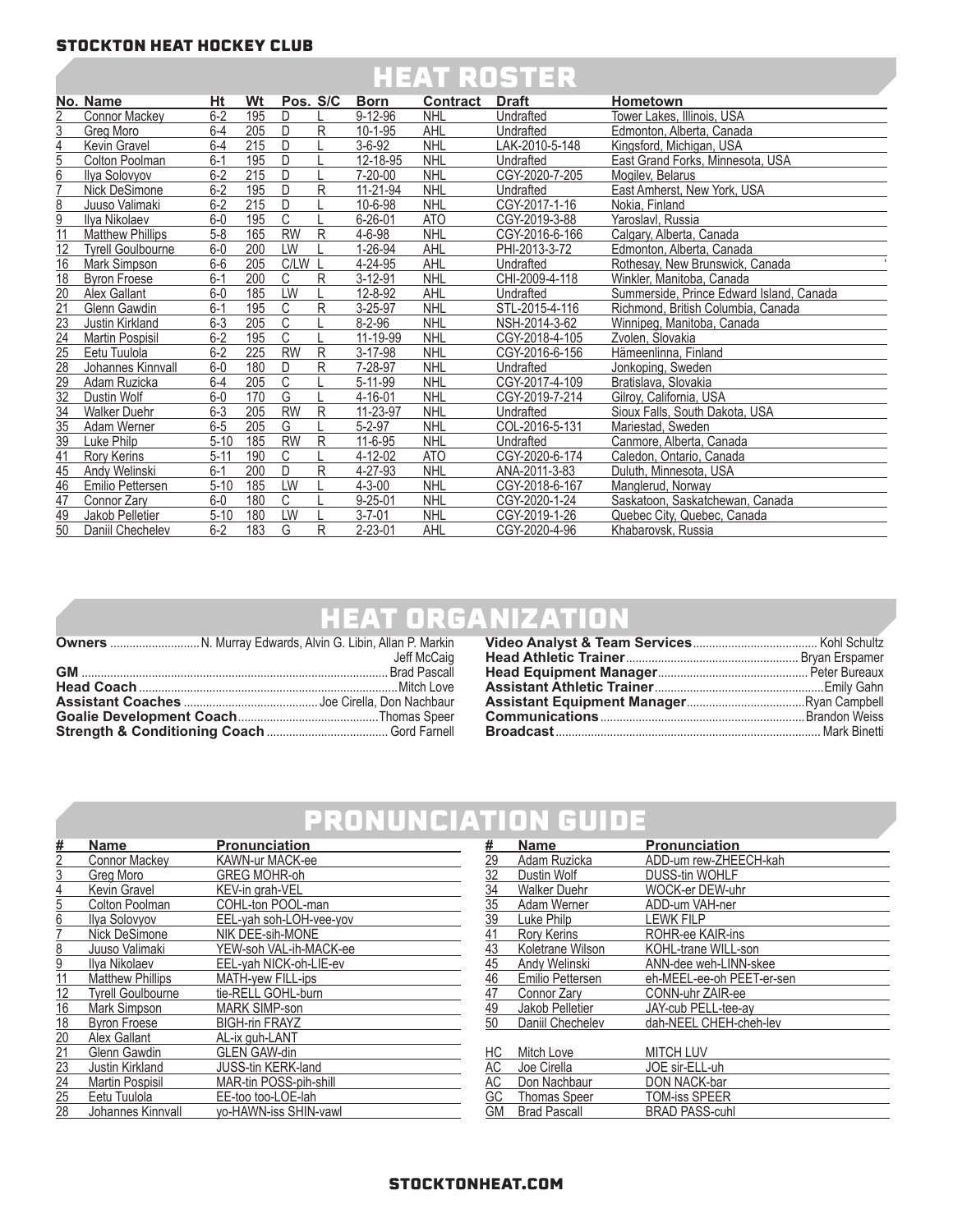### 2022 CALDER CUP PLAYOFFS STATS

#### **Player Stats**

| #  | <b>Player</b>            | Pos.      | <b>GP</b>      | G        | А              | <b>PTS</b>     | $+/-$          | <b>PIM</b>     | <b>PPG</b> | <b>PPA</b> | <b>SHG</b> | <b>GWG</b> | PT/G | <b>SHTS</b> | SH%  |
|----|--------------------------|-----------|----------------|----------|----------------|----------------|----------------|----------------|------------|------------|------------|------------|------|-------------|------|
| 23 | Justin Kirkland          | LW        | 12             |          | 5              | 12             | 6              | 14             |            |            |            |            | 1.00 | 32          | 21.9 |
| 18 | <b>Byron Froese</b>      | C         | 12             |          | 9              | 10             |                | 10             |            | C          |            |            | 0.83 | 34          | 2.9  |
|    | <b>Matthew Phillips</b>  | <b>RW</b> | 12             | 3        |                | 8              |                | $\mathfrak{p}$ |            | C          |            |            | 0.67 | 35          | 8.6  |
| 49 | Jakob Pelletier          | LW        | 12             |          | 3              |                |                |                |            | ∩          |            |            | 0.58 | 25          | 16.0 |
| 34 | <b>Walker Duehr</b>      | <b>RW</b> | 12             | 5        |                | 6              | っ              |                |            | ሰ          |            |            | 0.50 | 28          | 17.9 |
| 21 | Glenn Gawdin             | C         | 9              | 3        | 3              | 6              | $\mathfrak{D}$ |                |            |            |            |            | 0.67 | 24          | 12.5 |
| 24 | <b>Martin Pospisil</b>   | LW        | 10             | c        | 4              | 6              | 6              | 6              |            | ∩          |            |            | 0.60 | 21          | 9.5  |
| 45 | Andy Welinski            | D         | 12             |          | 5              | 6              | 8              |                |            | 2          | Ŋ          |            | 0.50 | 16          | 6.3  |
|    | Nick DeSimone            | D         | 12             | $\sim$   | 3              | 5              |                | 4              |            | Λ          |            |            | 0.42 | 23          | 8.7  |
| 39 | Luke Philp               | <b>RW</b> | 9              |          | Δ              | 5              | 3              | 0              | ⋂          |            |            |            | 0.56 | 18          | 5.6  |
| 25 | Eetu Tuulola             | <b>RW</b> | 12             | 3        |                |                | 3              |                |            | U          |            |            | 0.33 | 22          | 13.6 |
| 46 | Emilio Pettersen         | LW        | 10             | $\Omega$ | $\mathfrak{D}$ |                | $\Omega$       | 0              | U          | U          |            | ŋ          | 0.40 | 8           | 25.0 |
|    | <b>Connor Mackey</b>     | D         | 6              |          | 3              | 4              | 6              |                |            | 0          |            |            | 0.67 |             | 14.3 |
| 20 | Alex Gallant             | LW        | 10             |          | C              | 3              |                | 6              |            | 0          |            |            | 0.30 | 11          | 9.1  |
| 4  | Kevin Gravel             | D         | 12             |          | 3              | 3              |                |                | U          | 0          |            |            | 0.25 | 22          | 0.0  |
| 47 | Connor Zarv              | C         | 12             |          |                | C              | ∩              |                | U          | ∩          |            |            | 0.17 | 18          | 5.6  |
| 8  | Juuso Valimaki           | D         | 9              | 0        | 2              | $\mathfrak{p}$ | $\Omega$       | 12             | Ŋ          |            |            |            | 0.22 | 17          | 0.0  |
| 5  | Colton Poolman           | D         | 12             |          | c              | c              | 5              |                | ⋂          | ∩          |            |            | 0.17 |             | 0.0  |
|    | <b>Tyrell Goulbourne</b> | LW        | 4              |          |                |                |                | c              | Ŋ          | ሰ          |            |            | 0.25 | 5           | 0.0  |
| 6  | Ilya Solovyov            | D         | 6              |          |                |                | 5              | $\Omega$       | Ŋ          | 0          | Ŋ          |            | 0.17 | 8           | 0.0  |
| 32 | Dustin Wolf              | G         | 12             | $\Omega$ |                |                | C              | $\Omega$       | U          | Ŋ          |            |            | 0.08 | $\Omega$    | 0.0  |
| 9  | Ilva Nikolaev            | C         |                | 0        | 0              | $\Omega$       | ∩              | 0              | U          | U          | U          |            | 0.00 | C           | 0.0  |
| 29 | Adam Ruzicka             | C         | $\mathfrak{p}$ | 0        | 0              | $\Omega$       | $-1$           | 0              | Ŋ          | 0          | Ŋ          |            | 0.00 | $\Omega$    | 0.0  |
| 3  | <b>Greg Moro</b>         | D         | 3              | 0        | 0              | $\Omega$       |                | $\Omega$       | Ŋ          | 0          | U          |            | 0.00 | 3           | 0.0  |
| 41 | <b>Rory Kerins</b>       | C         | 5              | 0        | 0              | 0              | 3              | 4              | Ŋ          | 0          | Ŋ          |            | 0.00 | 4           | 0.0  |

#### **Goalie Stats**

| #  | -<br>lavor<br>. <del>. .</del> | GF  | <b>MINS</b> | . .<br>w | - -<br>. . | cΜ | --        | v                                 | . ב | SVS               | <b>SVF</b> |
|----|--------------------------------|-----|-------------|----------|------------|----|-----------|-----------------------------------|-----|-------------------|------------|
| 32 | 5.8.5<br>Wolf<br>)ustir        | . . | 749<br>᠇    |          |            |    | o<br>- LV | 2 <sub>0</sub><br>$\sim$ . $\sim$ | 385 | $\sim$ $-$<br>ັບປ | 027<br>ے   |

x-Denotes player not on active roster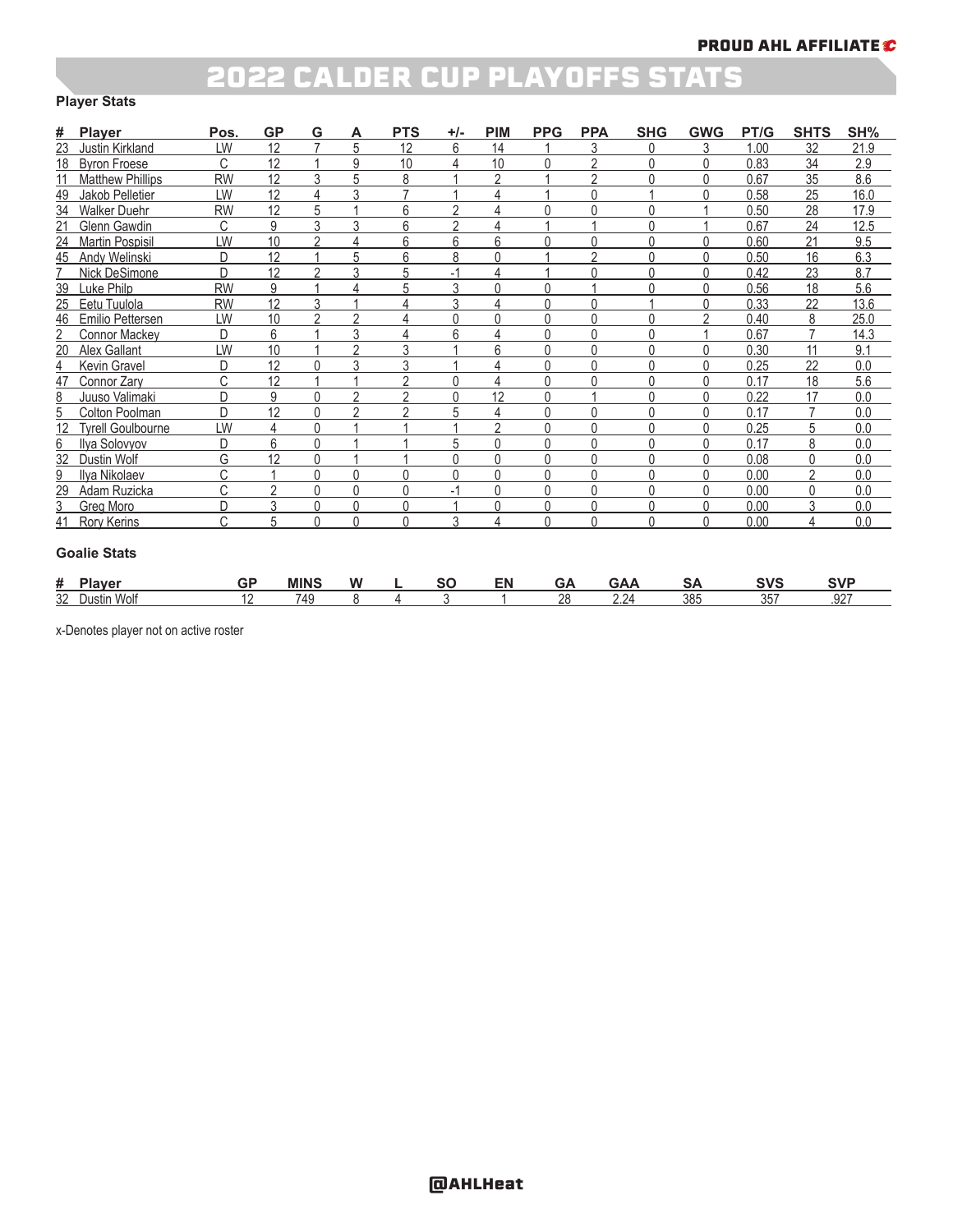### 2021-22 HEAT REGULAR SEASON STATS

#### **Player Stats**

| #               | <b>Plaver</b>           | Pos       | <b>GP</b>       | G              | А               | <b>PTS</b>      | +/-             | <b>PIM</b>      | <b>PPG</b>     | <b>PPA</b>      | <b>SHG</b>     | <b>GWG</b>     | PT/G | <b>SHTS</b>    | SH%  |
|-----------------|-------------------------|-----------|-----------------|----------------|-----------------|-----------------|-----------------|-----------------|----------------|-----------------|----------------|----------------|------|----------------|------|
| 11              | <b>Matthew Phillips</b> | <b>RW</b> | 65              | 31             | 37              | 68              | 14              | 16              | 8              | 16              | $\overline{2}$ | 6              | 1.05 | 183            | 16.9 |
| 49              | Jakob Pelletier         | LW        | 66              | 27             | 35              | 62              | 22              | 22              | 9              | 10              | $\overline{2}$ | 8              | 0.94 | 196            | 13.8 |
| 21              | Glenn Gawdin            | C         | 62              | 15             | 35              | 50              | 15              | 75              | 4              | 12              | $\mathbf{1}$   | 2              | 0.81 | 138            | 10.9 |
| 23              | Justin Kirkland         | LW        | 66              | 25             | 23              | 48              | $-3$            | 75              | 9              | 9               | $\overline{2}$ | 2              | 0.73 | 219            | 11.4 |
| 39              | Luke Philp              | <b>RW</b> | 66              | 21             | 23              | 44              | 24              | 16              | 4              | 2               | $\overline{2}$ | 6              | 0.67 | 120            | 17.5 |
| 18              | <b>Byron Froese</b>     | C         | 55              | 20             | 17              | $\overline{37}$ | -4              | 46              | 8              | 7               | $\mathfrak{p}$ | $\mathfrak{p}$ | 0.67 | 152            | 13.2 |
| 2               | x-Connor Mackey         | D         | 53              | 5              | $\overline{31}$ | $\overline{36}$ | $\overline{15}$ | 83              |                | $\overline{12}$ | $\overline{2}$ |                | 0.68 | 104            | 4.8  |
| 46              | Emilio Pettersen        | LW        | 59              | 13             | 13              | 26              | 5               | 20              | $\Omega$       | 1               | 0              | 0              | 0.44 | 88             | 14.8 |
| 25              | Eetu Tuulola            | <b>RW</b> | 61              | 14             | 11              | 25              | 5               | 50              | 3              | 0               | $\overline{2}$ | 3              | 0.41 | 80             | 17.5 |
| 47              | Connor Zarv             | C         | 53              | 13             | 12              | 25              | -4              | 36              | 4              | 3               | $\Omega$       | $\overline{2}$ | 0.47 | 85             | 15.3 |
| 24              | <b>Martin Pospisil</b>  | C         | 47              | 7              | 18              | 25              | 9               | 95              |                | 8               | $\Omega$       | 0              | 0.53 | 83             | 8.4  |
| 7               | Nick DeSimone           | D         | 68              | 4              | 21              | 25              | 10              | 28              |                | 4               | 0              |                | 0.37 | 150            | 2.7  |
| 34              | <b>Walker Duehr</b>     | <b>RW</b> | 59              | 11             | 12              | 23              | -4              | 28              | $\Omega$       | 0               | 0              | $\Omega$       | 0.39 | 103            | 10.7 |
|                 | 29 x-Adam Ruzicka       | C         | 16              | 11             | 9               | 20              | 12              | $\overline{2}$  | $\mathfrak{p}$ | 4               | 0              | $\overline{2}$ | 1.25 | 50             | 22.0 |
|                 | 45 Andy Welinski        | D         | 39              | 3              | 16              | 19              | 12              | 18              |                | 11              | $\Omega$       |                | 0.49 | 76             | 3.9  |
| 8               | Juuso Valimaki          | D         | 35              | $\overline{2}$ | 16              | 18              |                 | 26              | $\Omega$       | 5               | $\Omega$       |                | 0.51 | 81             | 2.5  |
| $\overline{4}$  | Kevin Gravel            | D         | 59              | 3              | 11              | 14              | 12              | 11              | $\Omega$       | 0               | $\Omega$       | 0              | 0.24 | 97             | 3.1  |
| 5               | Colton Poolman          | D         | 62              | <sup>0</sup>   | 13              | $\overline{13}$ | 17              | 16              | $\Omega$       | 0               | $\Omega$       | $\Omega$       | 0.21 | 48             | 0.0  |
| 16              | <b>Mark Simpson</b>     | C         | 31              | 3              | 5               | 8               | 6               | 15              | $\Omega$       | 0               | 0              | $\Omega$       | 0.26 | 25             | 12.0 |
| 6               | Ilva Solovyov           | D         | 51              | 3              | 5               | 8               | 5               | 24              | 0              | 0               | $\Omega$       |                | 0.16 | 63             | 4.8  |
| $\overline{28}$ | Johannes Kinnvall       | D         | 19              | U              | 8               | 8               | $-2$            | 8               | $\Omega$       | 4               | $\Omega$       | $\Omega$       | 0.42 | 23             | 0.0  |
| 3               | Grea Moro               | D         | 13              |                | 6               | $\overline{7}$  | $\mathfrak{p}$  | 10              | $\Omega$       |                 | $\Omega$       |                | 0.54 | 18             | 5.6  |
| 20              | Alex Gallant            | LW        | 53              | 3              | 3               | 6               | $\mathbf{0}$    | 115             | 0              | 0               | 0              | $\Omega$       | 0.11 | 46             | 6.5  |
| 32              | Dustin Wolf             | G         | 47              | $\Omega$       | 4               | 4               | $\Omega$        | $\mathbf{0}$    | $\Omega$       | 0               | $\mathbf{0}$   | $\Omega$       | 0.09 | 0              | 0.0  |
| 42              | Nick Pastujov (TOT)     | C         | 14              | $\mathfrak{p}$ |                 | 3               | $-3$            | 6               | 0              | 0               | 0              |                | 0.21 | 16             | 12.5 |
|                 | Pastujov (STK)          | C         | 3               | 0              | 0               | $\Omega$        |                 | $\Omega$        | $\Omega$       | 0               | $\Omega$       | $\Omega$       | 0.00 | 2              | 0.0  |
| 9               | x-Rvan Olsen            | C         | 17              |                | <sup>0</sup>    |                 | -3              | 8               | $\Omega$       | 0               | 0              | $\Omega$       | 0.06 | 10             | 10.0 |
| 50              | Daniil Chechelev        | G         | $\mathbf{1}$    | $\Omega$       |                 |                 | $\Omega$        | $\Omega$        | $\Omega$       | 0               | $\Omega$       | $\Omega$       | 1.00 | $\Omega$       | 0.0  |
| 17              | Dmitry Zavgorodniy      | <b>RW</b> | 12              | $\Omega$       |                 |                 |                 | 4               | $\Omega$       | 0               | 0              | $\Omega$       | 0.08 | $\overline{7}$ | 0.0  |
| 36              | Tyrell Goulbourne (TOT) | LW        | 18              | $\Omega$       |                 |                 | $-2$            | 14              | $\Omega$       | 0               | 0              | $\Omega$       | 0.06 | 13             | 0.0  |
|                 | Goulbourne (STK)        |           | 9               | 0              |                 |                 | $\Omega$        | 14              | $\Omega$       | 0               | $\Omega$       | 0              | 0.11 | 10             | 0.0  |
|                 | 33 x-Jay Dickman        | LW        |                 | 0              | 0               | $\Omega$        | $\Omega$        | $\overline{2}$  | $\Omega$       | 0               | $\Omega$       | $\Omega$       | 0.00 | 0              | 0.0  |
|                 | 15 x-Mason Mitchell     | LW        |                 | 0              | 0               | $\Omega$        |                 | $\Omega$        | 0              | 0               | $\Omega$       | $\Omega$       | 0.00 |                | 0.0  |
| 31              | Andrew Shortridge       | G         |                 | $\Omega$       | $\Omega$        | $\Omega$        | $\Omega$        | $\Omega$        | $\Omega$       | 0               | 0              | $\Omega$       | 0.00 | $\Omega$       | 0.0  |
| 43              | Koletrane Wilson        | D.        | $\overline{1}$  | $\Omega$       | $\Omega$        | $\Omega$        | $\Omega$        | $\overline{2}$  | 0              | $\Omega$        | 0              | $\Omega$       | 0.00 | $\overline{1}$ | 0.0  |
| 26              | <b>Reid Perepeluk</b>   | <b>RW</b> | $\overline{2}$  | $\Omega$       | $\Omega$        | $\Omega$        | $\Omega$        | $\overline{2}$  | 0              | 0               | 0              | $\Omega$       | 0.00 |                | 0.0  |
| 27              | <b>Rvan Francis</b>     | C         | 4               | 0              | 0               | $\Omega$        | $\Omega$        | $\Omega$        | 0              | 0               | $\Omega$       | $\Omega$       | 0.00 | $\mathfrak{p}$ | 0.0  |
| 14              | x-Nolan Valleau         | D         | 4               | 0              | 0               | $\Omega$        | $\Omega$        | $\Omega$        | $\Omega$       | 0               | 0              | 0              | 0.00 | 3              | 0.0  |
|                 | 37 x-Yan Kuznetsov      | D         | $\overline{12}$ | $\Omega$       | 0               | $\Omega$        | $-4$            | $\overline{13}$ | $\Omega$       | 0               | 0              | 0              | 0.00 | 8              | 0.0  |
|                 | 35 Adam Werner          | G         | 21              | 0              | 0               | $\Omega$        | $\Omega$        | $\Omega$        | 0              | 0               | $\Omega$       | 0              | 0.00 | 0              | 0.0  |

#### **Goalie Stats**

| #  | <b>Plaver</b>                    | GP | <b>MINS</b> | W            |  | <b>SOL</b> | SO | EN | GΑ  | GAA         | <b>SOGP</b> | <b>SOW</b> | <b>SA</b>        | SVS  | <b>SVP</b> |
|----|----------------------------------|----|-------------|--------------|--|------------|----|----|-----|-------------|-------------|------------|------------------|------|------------|
| 32 | Dustin Wolf                      |    | 2810        | $\sim$<br>ບບ |  |            |    |    | 110 | つつに<br>ے ک  |             |            | 145 <sup>4</sup> | 1341 | .924       |
| 35 | Adam Werner                      |    | 1186        |              |  |            |    |    | 6C  | 3.04        |             |            | 528              | 468  | .886       |
| 31 | Andrew Shortridge                |    | 60          |              |  |            |    |    |     | 4.00        |             |            | 26               | nn   | .846       |
| 50 | Chechelev<br>Janıll <sup>'</sup> |    | ۵Q<br>υJ    |              |  |            |    |    |     | $4.7^\circ$ |             |            | nn.              | 28   | .848       |

x-Denotes player not on Stockton's final regular season roster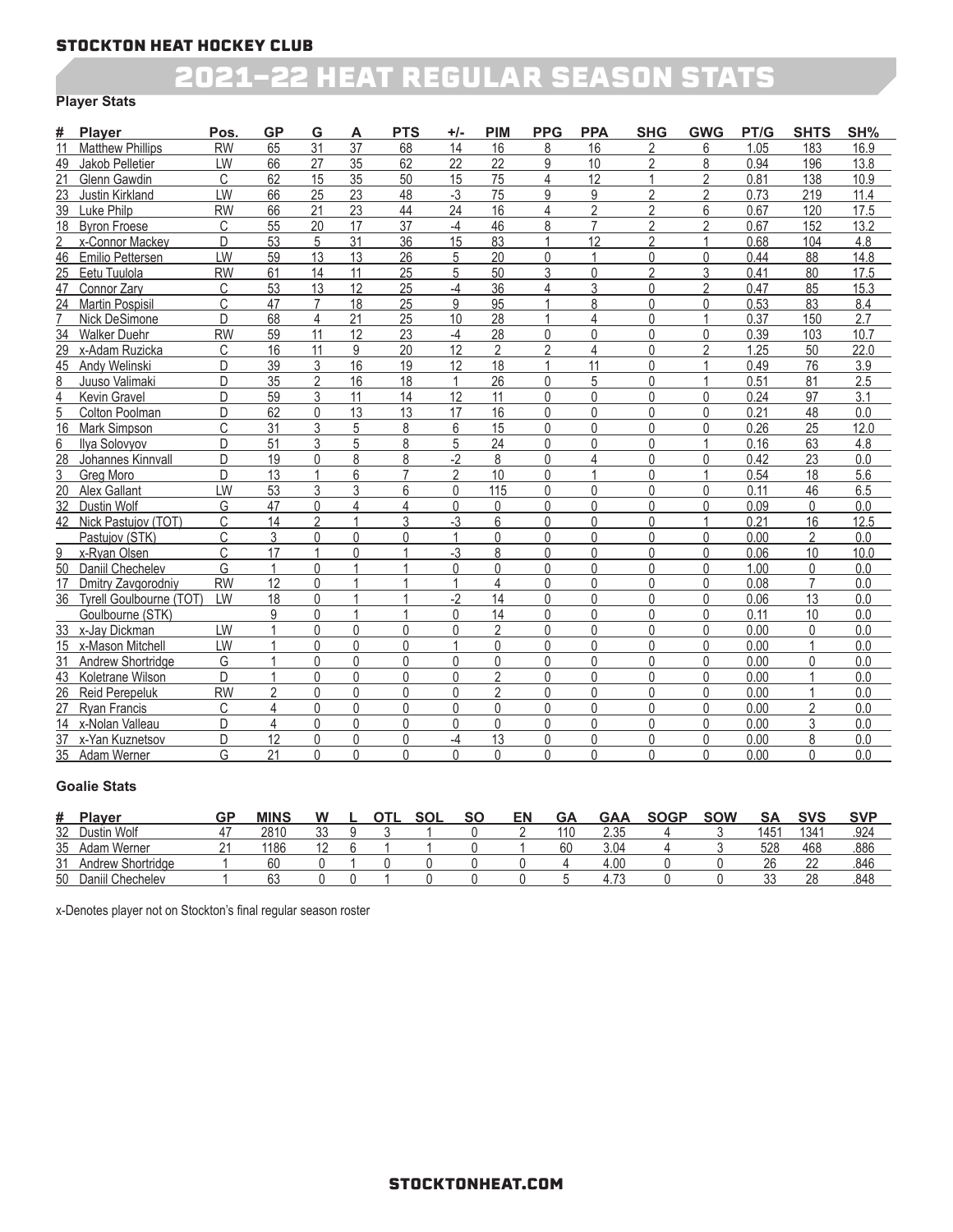### PROUD AHL AFFILIATE C

## 2022 INDIVIDUAL CALDER CUP PLAYOFFS GAME-BY-GAME

#### Skaters: G(GWG),A,SHT,+/-

|                            | #2-Mackey  | #3-Moro    | #4-Gravel | #5-Poolman | #6-Solovyov | #7-DeSimone | #8-Valimaki | #9-Nikolaev |
|----------------------------|------------|------------|-----------|------------|-------------|-------------|-------------|-------------|
| 5/10 v. BAK                |            | <b>DNP</b> | 0011      | 0101       | 0001        | 0031        | 0120        |             |
| 5/11 v. BAK                |            | <b>DNP</b> | 0111      | $001 - 1$  | 0021        | 1032        | 0010        |             |
| 5/13 at BAK                |            | <b>DNP</b> | 0122      | 0000       | 0010        | 1021        | 0031        |             |
| 5/23 v. COL                |            | 0000       | 0011      | 0113       | 0011        | 0120        |             | <b>DNP</b>  |
| 5/24 v. COL                |            | 0000       | 0020      | 0000       | 0020        | 0010        |             | <b>DNP</b>  |
| 5/27 at COL                |            | 0031       | $003 - 2$ | 0001       | 0122        | $003 - 4$   |             | <b>DNP</b>  |
| 5/29 at COL                | 0011       | <b>DNP</b> | 0030      | 0000       | <b>DNP</b>  | 0010        | 0040        | <b>DNP</b>  |
| 6/3 at CHI                 | 0203       | <b>DNP</b> | 0020      | $000 - 1$  | <b>DNP</b>  | 0030        | $002 - 1$   | <b>DNP</b>  |
| 6/6 at CHI                 | 0021       | <b>DNP</b> | $011 - 1$ | 0021       | <b>DNP</b>  | $001 - 2$   | 0020        | <b>DNP</b>  |
| 6/8 v. CHI                 | $000 - 1$  | <b>DNP</b> | $002 - 2$ | 0020       | <b>DNP</b>  | $001 - 2$   | 0000        | <b>DNP</b>  |
| 6/10 v. CHI                | 0020       | <b>DNP</b> | 0010      | 0000       | <b>DNP</b>  | 0111        | 0111        | 0020        |
| 6/11 v. CHI<br>6/14 at CHI | 1(1) 1 2 2 | <b>DNP</b> | 0031      | 0011       | <b>DNP</b>  | 0122        | $002 - 1$   | <b>DNP</b>  |

### **6/15 at CHI\* \*If necessary**

Skaters: G(GWG),A,SHT,+/-

|               | #10-Rhinehart | #11-Phillips | #12-Goulbourne | #16-Simpson | #17-Zavgorodniy | #18-Froese | #19-Beck   | #20-Gallant |
|---------------|---------------|--------------|----------------|-------------|-----------------|------------|------------|-------------|
| 5/10 v. BAK   |               | 0010         | <b>DNP</b>     | <b>DNP</b>  | <b>DNP</b>      | 0140       | <b>DNP</b> | $002 - 1$   |
| 5/11 v. BAK   |               | 0000         | 0111           | <b>DNP</b>  | <b>DNP</b>      | 0011       | <b>DNP</b> | 1020        |
| 5/13 at BAK   |               | 0122         | 0030           | <b>DNP</b>  | <b>DNP</b>      | 1160       | <b>DNP</b> | $000 - 1$   |
| 5/23 v. COL   | <b>DNP</b>    | 1151         | <b>DNP</b>     | <b>DNP</b>  | <b>DNP</b>      | 0010       | <b>DNP</b> | 0010        |
| 5/24 v. COL   | <b>DNP</b>    | 0150         | <b>DNP</b>     | <b>DNP</b>  | <b>DNP</b>      | 0120       | <b>DNP</b> | 0020        |
| 5/27 at COL   | DNP           | 2152         | <b>DNP</b>     | <b>DNP</b>  |                 | 0020       | <b>DNP</b> | 0111        |
| 5/29 at COL   | <b>DNP</b>    | 0040         | <b>DNP</b>     | <b>DNP</b>  |                 | 0040       | <b>DNP</b> | 0010        |
| 6/3 at CHI    |               | $002 - 1$    | <b>DNP</b>     | <b>DNP</b>  |                 | 0120       |            | 0111        |
| 6/6 at CHI    |               | $005 - 1$    | 0010           | <b>DNP</b>  |                 | 0121       |            | <b>DNP</b>  |
| 6/8 v. CHI    |               | $002 - 2$    | 0000           | <b>DNP</b>  |                 | $000 - 1$  |            | <b>DNP</b>  |
| 6/10 v. CHI   |               | 0121         | <b>DNP</b>     | <b>DNP</b>  |                 | 0262       |            | 0000        |
| 6/11 v. CHI   |               | $002 - 1$    | <b>DNP</b>     | <b>DNP</b>  |                 | 0241       |            | 0011        |
| $CIAA - CIII$ |               |              |                |             |                 |            |            |             |

**6/14 at CHI 6/15 at CHI\***

**\*If necessary**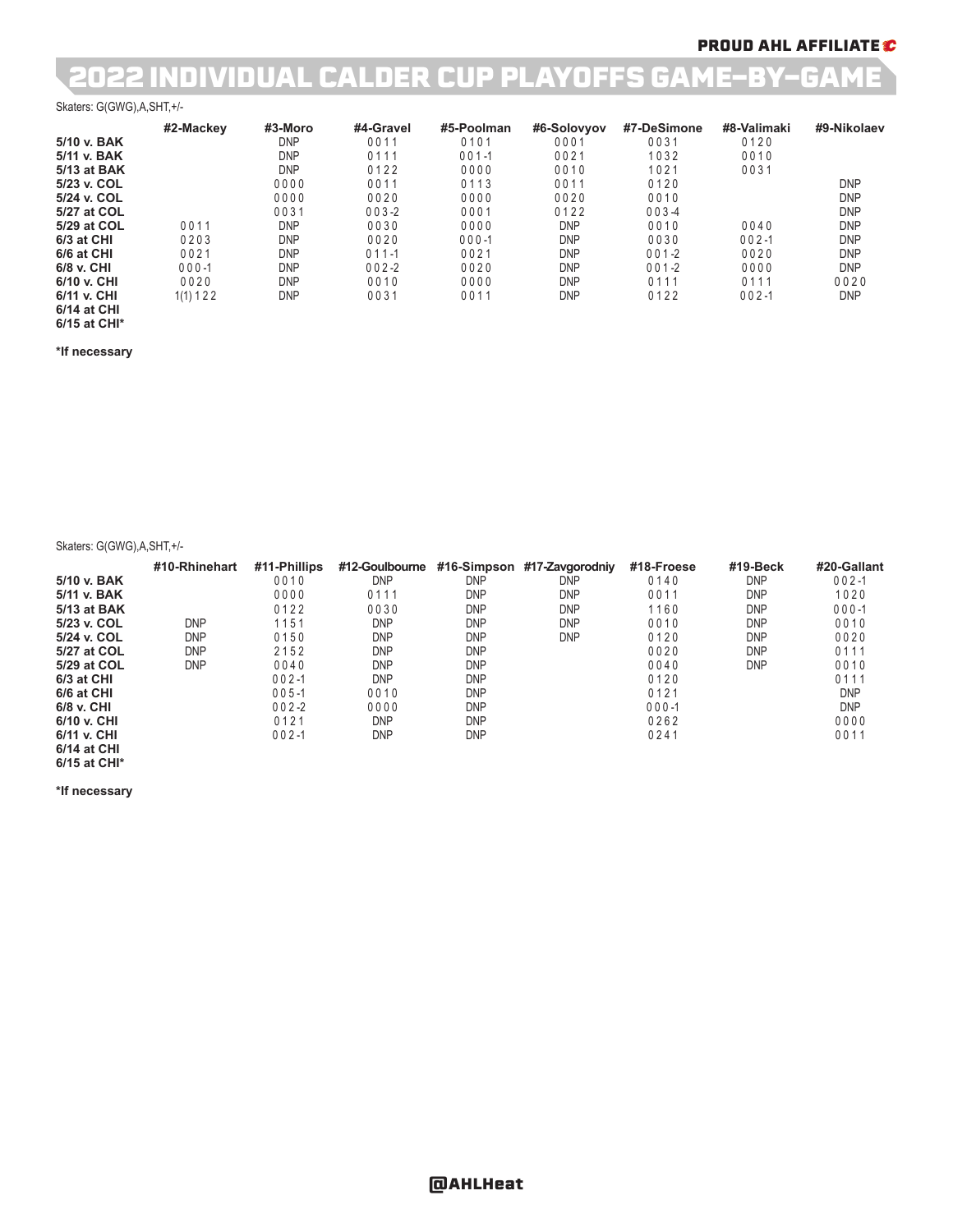## 2022 INDIVIDUAL CALDER CUP PLAYOFFS GAME-BY-GAME

#### Skaters: G(GWG),A,SHT,+/-

|             | #21-Gawdin | #23-Kirkland | #24-Pospisil | #25-Tuulola | #26-Perepeluk | #28-Kinnvall | #29-Ruzicka | #33-McNeely |
|-------------|------------|--------------|--------------|-------------|---------------|--------------|-------------|-------------|
| 5/10 v. BAK | 0121       | 0000         | 0010         | 0111        | <b>DNP</b>    | <b>DNP</b>   |             | <b>DNP</b>  |
| 5/11 v. BAK | 0030       | 0011         | <b>DNP</b>   | 0010        | <b>DNP</b>    | <b>DNP</b>   |             | <b>DNP</b>  |
| 5/13 at BAK | 1212       | 1061         | <b>DNP</b>   | 0041        | <b>DNP</b>    | <b>DNP</b>   |             | <b>DNP</b>  |
| 5/23 v. COL | <b>DNP</b> | 2(1) 1 3 2   | 0112         | 1012        |               | <b>DNP</b>   |             | <b>DNP</b>  |
| 5/24 v. COL | <b>DNP</b> | 1(2) 0 1 0   | 0010         | 0030        |               | <b>DNP</b>   |             | <b>DNP</b>  |
| 5/27 at COL | <b>DNP</b> | $014 - 1$    | $103 - 1$    | $000 - 3$   |               | <b>DNP</b>   |             | <b>DNP</b>  |
| 5/29 at COL | 0020       | 1(3) 0 5 1   | 0121         | 0010        |               | <b>DNP</b>   | 0000        | <b>DNP</b>  |
| 6/3 at CHI  | 0022       | 0162         | 0111         | 1012        |               | <b>DNP</b>   | $000 - 1$   |             |
| 6/6 at CHI  | $003 - 1$  | 1020         | 0020         | 1021        |               | <b>DNP</b>   | <b>DNP</b>  |             |
| 6/8 v. CHI  | $004 - 2$  | $002 - 1$    | 0020         | 0010        |               | <b>DNP</b>   | <b>DNP</b>  |             |
| 6/10 v. CHI | 2(1) 0 4 1 | 1121         | 1061         | $004 - 1$   |               | <b>DNP</b>   | <b>DNP</b>  |             |
| 6/11 v. CHI | $003 - 1$  | 0100         | 0122         | 0030        |               | <b>DNP</b>   | <b>DNP</b>  |             |
| 6/14 at CHI |            |              |              |             |               |              |             |             |

### **6/15 at CHI\* \*If necessary**

Skaters: G(GWG),A,SHT,+/- ; Goalies: Svs/SF, W/L

|                    | #34-Duehr  | #39-Philp  | #41-Kerins | #42-Pastujov | #43-Wilson | #45-Welinski | #46-Pettersen | #47-Zary  |
|--------------------|------------|------------|------------|--------------|------------|--------------|---------------|-----------|
| 5/10 v. BAK        | 1040       | 0020       |            | <b>DNP</b>   | <b>DNP</b> | 0020         | 1(1) 1 2 2    | 0011      |
| 5/11 v. BAK        | 0041       | 0031       |            | <b>DNP</b>   | <b>DNP</b> | 0001         | 1(2) 0 2 1    | 0010      |
| 5/13 at BAK        | 1(1) 1 4 0 | 0210       |            | <b>DNP</b>   | <b>DNP</b> | 0110         | 0000          | 0010      |
| 5/23 v. COL        | 0010       | 0021       | 0011       | <b>DNP</b>   |            | 1163         | 0101          | 0121      |
| 5/24 v. COL        | 0000       | 0000       | 0000       | <b>DNP</b>   |            | 0010         | 0000          | 0020      |
| 5/27 at COL        | 1041       | $005 - 1$  | 0021       | <b>DNP</b>   |            | 0130         | $000 - 1$     | $002 - 2$ |
| 5/29 at COL        | 0030       | 0111       | <b>DNP</b> | <b>DNP</b>   |            | 0001         | <b>DNP</b>    | 0000      |
| 6/3 at CHI         | 1010       | 1021       | <b>DNP</b> |              |            | 0203         | <b>DNP</b>    | 1021      |
| 6/6 at CHI         | 0010       | 0120       | <b>DNP</b> |              |            | 0011         | 0020          | 0020      |
| 6/8 v. CHI         | $002 - 1$  | <b>DNP</b> | 0010       |              |            | $001 - 1$    | $001 - 2$     | 0000      |
| 6/10 v. CHI        | 0020       | <b>DNP</b> | <b>DNP</b> |              |            | 0000         | $001 - 1$     | $002 - 1$ |
| 6/11 v. CHI        | 1021       | <b>DNP</b> | 0001       |              |            | 0010         | 0000          | 0030      |
| $0.44 \times 0.11$ |            |            |            |              |            |              |               |           |

**6/14 at CHI 6/15 at CHI\***

**\*If necessary**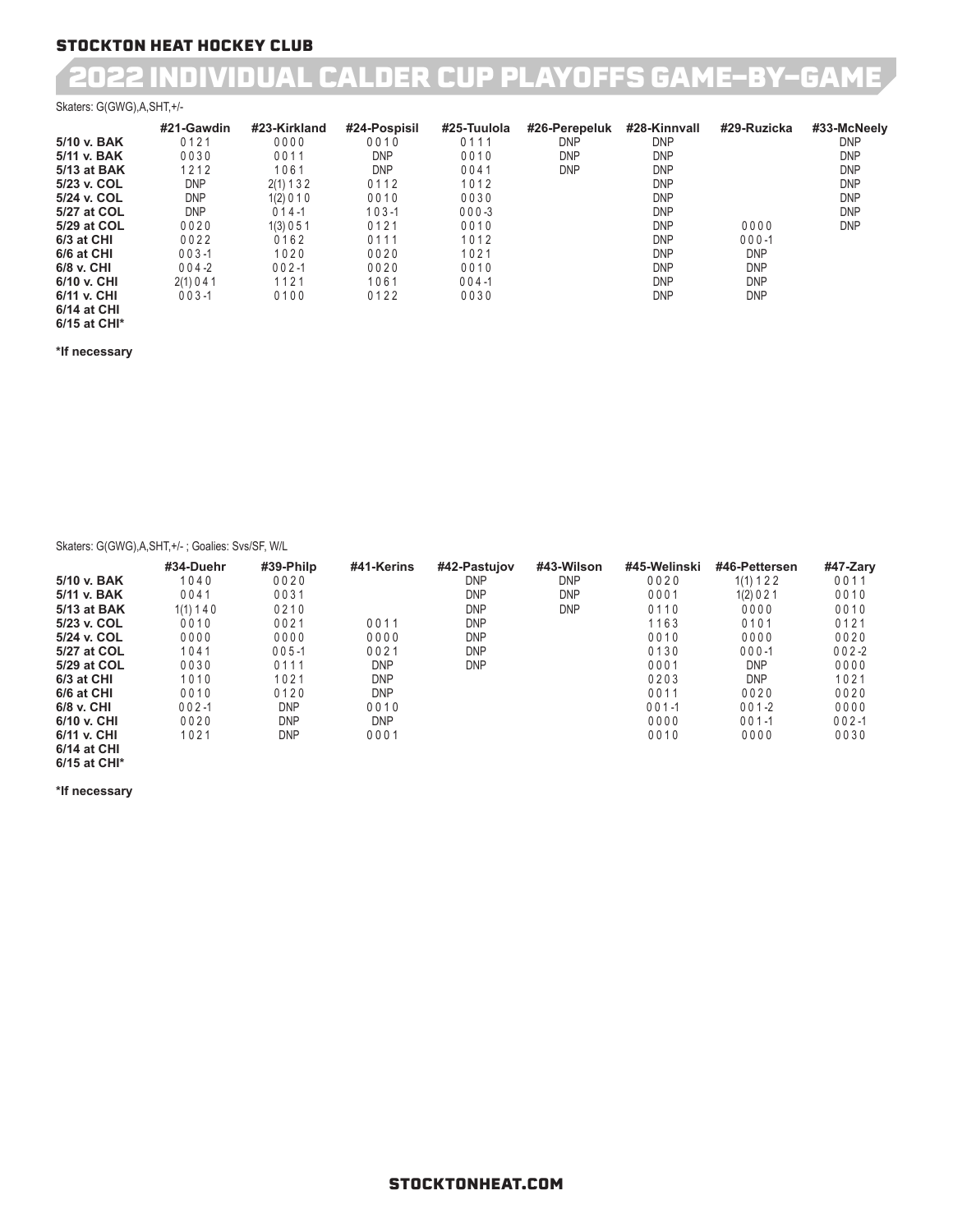## 2022 INDIVIDUAL CALDER CUP PLAYOFFS GAME-BY-GAME

#### Skaters: G(GWG),A,SHT,+/- ; Goalies: Svs/SF, W/L

|             | #49-Pelletier | #31-Shortridge | #32-Wolf | #35-Werner               | #50-Chechelev |
|-------------|---------------|----------------|----------|--------------------------|---------------|
| 5/10 v. BAK | 1011          | <b>DNP</b>     | 27/28, W |                          |               |
| 5/11 v. BAK | 0010          | <b>DNP</b>     | 22/24, W |                          |               |
| 5/13 at BAK | 1141          | <b>DNP</b>     | 38/42. W |                          |               |
| 5/23 v. COL | 0111          | <b>DNP</b>     | 23/23. W |                          |               |
| 5/24 v. COL | 0020          | <b>DNP</b>     | 27/27, W |                          |               |
| 5/27 at COL | 1120          | <b>DNP</b>     | 32/38. L |                          |               |
| 5/29 at COL | 0030          | <b>DNP</b>     | 40/40. W |                          | <b>DNP</b>    |
| 6/3 at CHI  | $001 - 2$     |                | 35/40.L  |                          | <b>DNP</b>    |
| 6/6 at CHI  | $002 - 1$     |                | 18/21. L |                          | <b>DNP</b>    |
| 6/8 v. CHI  | $002 - 1$     |                | 27/29. L | $\overline{\phantom{a}}$ | <b>DNP</b>    |
| 6/10 v. CHI | 0021          |                | 31/34, W |                          | <b>DNP</b>    |
| 6/11 v. CHI | 1041          |                | 37/39, W |                          | <b>DNP</b>    |
| 6/14 at CHI |               |                |          |                          |               |

**6/15 at CHI\* \*If necessary**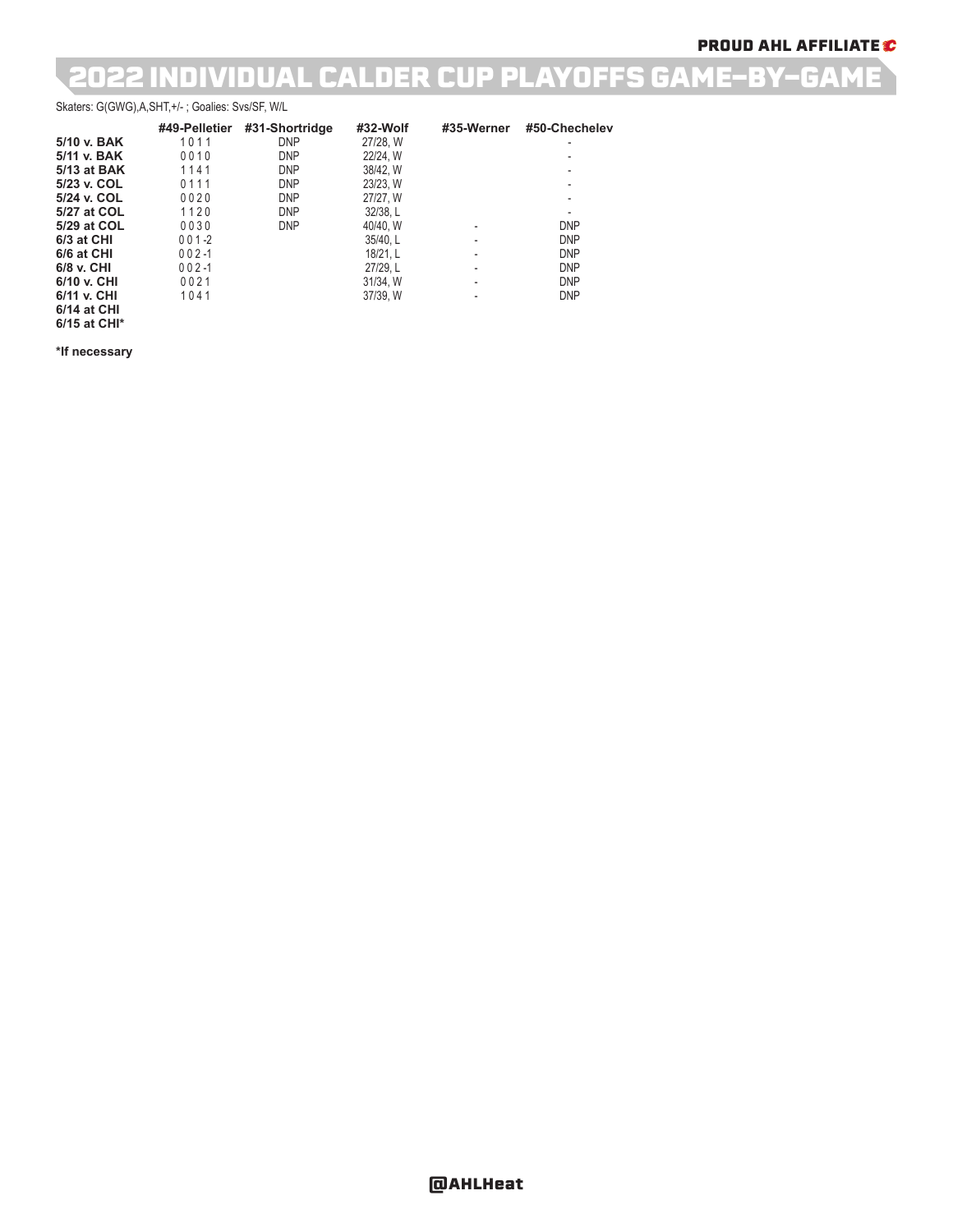### 2021-22 INDIVIDUAL REGULAR SEASON GAME-BY-GAME

Skaters: G(GWG),A,SHT,+/-

|                              | #2-Mackey         | #3-Moro                  | #4-Gravel                | #5-Poolman         | #6-Solovyov              | #7-DeSimone          | #8-Valimaki              | #9-Olsen           |
|------------------------------|-------------------|--------------------------|--------------------------|--------------------|--------------------------|----------------------|--------------------------|--------------------|
| 10/15 v. TUC                 | 0030              | <b>DNP</b><br><b>DNP</b> | 0020                     | 0000               | <b>DNP</b>               | $002 - 1$            |                          | 0000               |
| 10/16 v. TUC<br>10/22 at SD  | 0041<br>0151      |                          | 0121<br>0001             | $001 - 1$<br>0001  | <b>DNP</b><br><b>DNP</b> | 0021<br>0141         |                          | <b>DNP</b>         |
| 10/23 at BAK                 | $002 - 1$         |                          | 1023                     | 0000               | <b>DNP</b>               | 1013                 |                          |                    |
| 10/30 v. COL                 | 0122              |                          | 0001                     | <b>DNP</b>         | $000 - 1$                | 0212                 |                          |                    |
| 11/3 at SJ                   | 0010              |                          | 0121                     | <b>DNP</b>         | 0010                     | 0111                 |                          |                    |
| 11/5 v. ABB                  | 0031              |                          | 0020                     | 0000               | <b>DNP</b>               | 0111                 |                          |                    |
| 11/6 v. ABB                  | 0020              |                          | 0010                     | 0000               | <b>DNP</b>               | 0010                 |                          | 0000               |
| 11/10 at BAK                 | 0242              |                          | 0031                     | 0020               | <b>DNP</b>               | 0011                 |                          | <b>DNP</b>         |
| 11/12 v. HSK<br>11/13 v. HSK | $003 - 1$<br>0021 |                          | 0020<br>$003 - 2$        | 0000<br><b>DNP</b> | 0000<br>0010             | $002 - 1$<br>$014-3$ |                          | $001 - 1$<br>0000  |
| 11/21 at ONT                 | 0031              |                          | 0110                     | 0121               | 0020                     | 0050                 |                          | <b>DNP</b>         |
| 11/22 at ONT                 | $000 - 1$         |                          | 0000                     | $010 - 1$          | <b>DNP</b>               | 0211                 |                          | <b>DNP</b>         |
| 11/26 at COL                 | $002 - 2$         |                          | 0030                     | 0000               | 0010                     | $011 - 1$            |                          | 0000               |
| 11/27 at COL                 | $002 - 1$         |                          | <b>DNP</b>               | $003 - 3$          | $003 - 1$                | 0030                 |                          | 0000               |
| 12/3 v. SD                   | 2142              | <b>DNP</b>               | <b>DNP</b>               | 0101               | 0000                     | 0031                 | 0141                     | 0010               |
| 12/4 v. SD                   | 1110<br>0212      | <b>DNP</b><br>0211       | <b>DNP</b>               | 0001               | 0010                     | 0040<br>0212         | 0212                     | 0010<br>0030       |
| 12/7 v. SJ<br>12/10 at TUC   | $022 - 1$         | 0121                     | <b>DNP</b><br><b>DNP</b> | 0012<br>0131       | 0142<br>0020             | $003 - 1$            | <b>DNP</b>               | $000 - 3$          |
| 12/11 at TUC                 | 0002              | <b>DNP</b>               | <b>DNP</b>               | $001 - 1$          | 2(1) 0 2 3               | 0010                 | 0020                     | <b>DNP</b>         |
| 12/15 v. BAK                 | 0030              | <b>DNP</b>               | <b>DNP</b>               | $000 - 1$          | 0011                     | 0020                 | $006 - 1$                | <b>DNP</b>         |
| 12/17 v. COL                 | $002 - 1$         | <b>DNP</b>               | <b>DNP</b>               | 0010               | 1020                     | $002 - 1$            | 0110                     | 0001               |
| 12/18 v. COL                 | $012 - 1$         | 0000                     | <b>DNP</b>               | 0002               | 0021                     | 0010                 | 0233                     | 0000               |
| 12/31 v. SJ                  | $003 - 1$         | <b>DNP</b>               | $002 - 1$                | $001 - 1$          | $000 - 1$                | $003 - 2$            | <b>DNP</b>               | 0010               |
| $1/2$ at SJ<br>1/4 at TUC    | 0111<br>0000      | <b>DNP</b><br><b>DNP</b> | $002 - 1$<br>0111        | 0101<br><b>DNP</b> | 0122<br>0020             | $015 - 1$<br>0061    | <b>DNP</b><br>0040       | 0001<br><b>DNP</b> |
| 1/5 at TUC                   | 0001              | 1(1) 0 1 0               | 0011                     | 0001               | 0010                     | 0040                 | 0131                     | <b>DNP</b>         |
| 1/7 at SD                    | 0000              | <b>DNP</b>               | $001-3$                  | 0000               | $000 - 1$                | $002 - 2$            | $0010 - 1$               | <b>DNP</b>         |
| 1/9 at ONT                   | 1(1) 1 4 3        | <b>DNP</b>               | $001 - 1$                | 0010               | $004 - 1$                | 0121                 | $002 - 1$                | <b>DNP</b>         |
| 1/12 at HSK                  | 0030              | 0150                     | $001 - 3$                | <b>DNP</b>         | $001 - 1$                | $010-3$              | <b>DNP</b>               | $001 - 2$          |
| 1/15 v. TUC                  | 0112              | 0021                     | 0111                     | <b>DNP</b>         | 0001                     | 0021                 | <b>DNP</b>               | 1021               |
| 1/19 v. SD                   | 0010              | $000 - 2$<br><b>DNP</b>  | 0051<br>0040             | $000 - 1$<br>0020  | $000 - 2$                | 0052<br>0041         | <b>DNP</b><br><b>DNP</b> | 0000<br><b>DNP</b> |
| 1/21 v. HSK<br>1/22 v. HSK   | 0021<br>0111      | <b>DNP</b>               | 0100                     | $000 - 1$          | 0020<br>0021             | 0000                 | <b>DNP</b>               | <b>DNP</b>         |
| 1/29 v. ONT                  | CGY               | <b>DNP</b>               | 0000                     | 0001               | 0131                     | 0060                 | 0010                     | <b>DNP</b>         |
| 2/3 at ABB                   | 1023              | <b>DNP</b>               | 0002                     | 0002               | $000 - 2$                | 0013                 | <b>DNP</b>               |                    |
| 2/4 at ABB                   | 0010              | <b>DNP</b>               | 0010                     | 0001               | 0000                     | 0011                 | <b>DNP</b>               |                    |
| 2/11 v. ONT                  | $013 - 2$         | <b>DNP</b>               | $000 - 1$                | 0020               | $001 - 2$                | $012 - 1$            | <b>DNP</b>               |                    |
| 2/12 v. ONT<br>2/19 at BAK   | 0101<br>0230      | <b>DNP</b>               | 0032<br>0050             | 0102<br>0020       | 0032<br>0010             | 0050<br>0010         | $001 - 2$<br>0020        |                    |
| 2/20 v. BAK                  | $021 - 1$         |                          | 0002                     | 0001               | 0001                     | $001 - 1$            | $001 - 2$                |                    |
| 2/25 at ABB                  | 0130              |                          | 0012                     | 0001               | 0000                     | 0022                 | 0031                     |                    |
| 2/27 at ABB                  | $004 - 2$         |                          | 0012                     | 0000               | $001 - 2$                | 1020                 | $000 - 3$                |                    |
| 3/4 v. BAK                   | $001 - 1$         |                          | 0010                     | 0101               | $000 - 1$                | $004 - 1$            | 1040                     |                    |
| 3/5 v. SJ                    | 0010              |                          | 0140                     | 0020               | $001 - 1$                | 0140                 | 1(1) 1 2 2               |                    |
| 3/9 v. SD                    | 0220              |                          | 0131                     | 0001               | <b>DNP</b>               | 0011                 | 0041                     |                    |
| 3/11 at SJ<br>3/12 v. SJ     | 0010<br>0202      |                          | $013 - 2$<br>0020        | 0012<br>0011       | <b>DNP</b><br>0012       | $003 - 2$<br>0041    | 0233<br>0020             |                    |
| 3/14 v. BAK                  |                   | <b>DNP</b>               | 0131                     | 0001               | 0010                     | 0000                 | 0040                     |                    |
| 3/16 v. BAK                  |                   | <b>DNP</b>               | $000 - 1$                | $011 - 2$          | 0011                     | $002 - 2$            | $001 - 4$                |                    |
| 3/18 at COL                  | $012 - 3$         | <b>DNP</b>               | 0011                     | 0010               | $000 - 3$                | 0121                 | $002 - 1$                |                    |
| 3/19 at COL                  | 0123              | <b>DNP</b>               | 1034                     | 0221               | 0003                     | 0123                 | 0100                     |                    |
| 3/22 at SJ<br>3/25 v. ABB    | 0030<br>0241      | <b>DNP</b><br><b>DNP</b> | 1011<br>0000             | 0020<br>0000       | 0020<br>$002 - 1$        | 0012<br>0010         | 0131<br>0112             |                    |
| 3/27 at SD                   | 0111              |                          | 0001                     | 0122               | DNP                      | 0071                 | 0101                     |                    |
| 3/30 v. COL                  | $001 - 1$         |                          | 0010                     | 0010               | DNP                      | $003 - 1$            | 0000                     |                    |
| 4/2 v. SJ                    |                   |                          | $001 - 1$                | 0032               | 0123                     | 0000                 | 0113                     |                    |
| 4/3 at SJ                    |                   |                          | 0011                     | 0020               | 0001                     | 0001                 | <b>DNP</b>               |                    |
| 4/8 v. ONT                   |                   | $000 - 1$                | $012 - 1$                | 0010               | DNP                      | 0140                 |                          |                    |
| 4/10 at ONT<br>4/13 at HSK   |                   | 0010<br>0010             | 0042<br>0021             | $010 - 2$<br>0010  | <b>DNP</b><br><b>DNP</b> | 1011<br>0223         | <b>DNP</b><br><b>DNP</b> |                    |
| 4/15 at HSK                  |                   | DNP                      | 0030                     | 0010               | <b>DNP</b>               | 0000                 | $001 - 2$                |                    |
| 4/16 at HSK                  |                   | $000 - 1$                | $003 - 2$                | 0010               | DNP                      | $002 - 1$            | $012 - 1$                |                    |
| 4/20 v. TUC                  |                   | <b>DNP</b>               | 0021                     | 0010               | 0000                     | 0010                 | 0020                     |                    |
| 4/22 v. ABB                  |                   | <b>DNP</b>               | $002 - 2$                | 0010               | 0110                     | $001 - 2$            | $002 - 1$                |                    |
| 4/23 at BAK                  |                   | <b>DNP</b>               | $001 - 1$                | 0000               | $002 - 3$                | $001 - 2$            | <b>DNP</b><br><b>DNP</b> |                    |
| 4/26 at SD<br>4/30 at BAK    |                   | 0232<br>0021             | 0010<br>$000 - 2$        | 0010<br>0111       | 0023<br>0030             | 1011<br>$002 - 2$    | 0030                     |                    |

#### STOCKTONHEAT.COM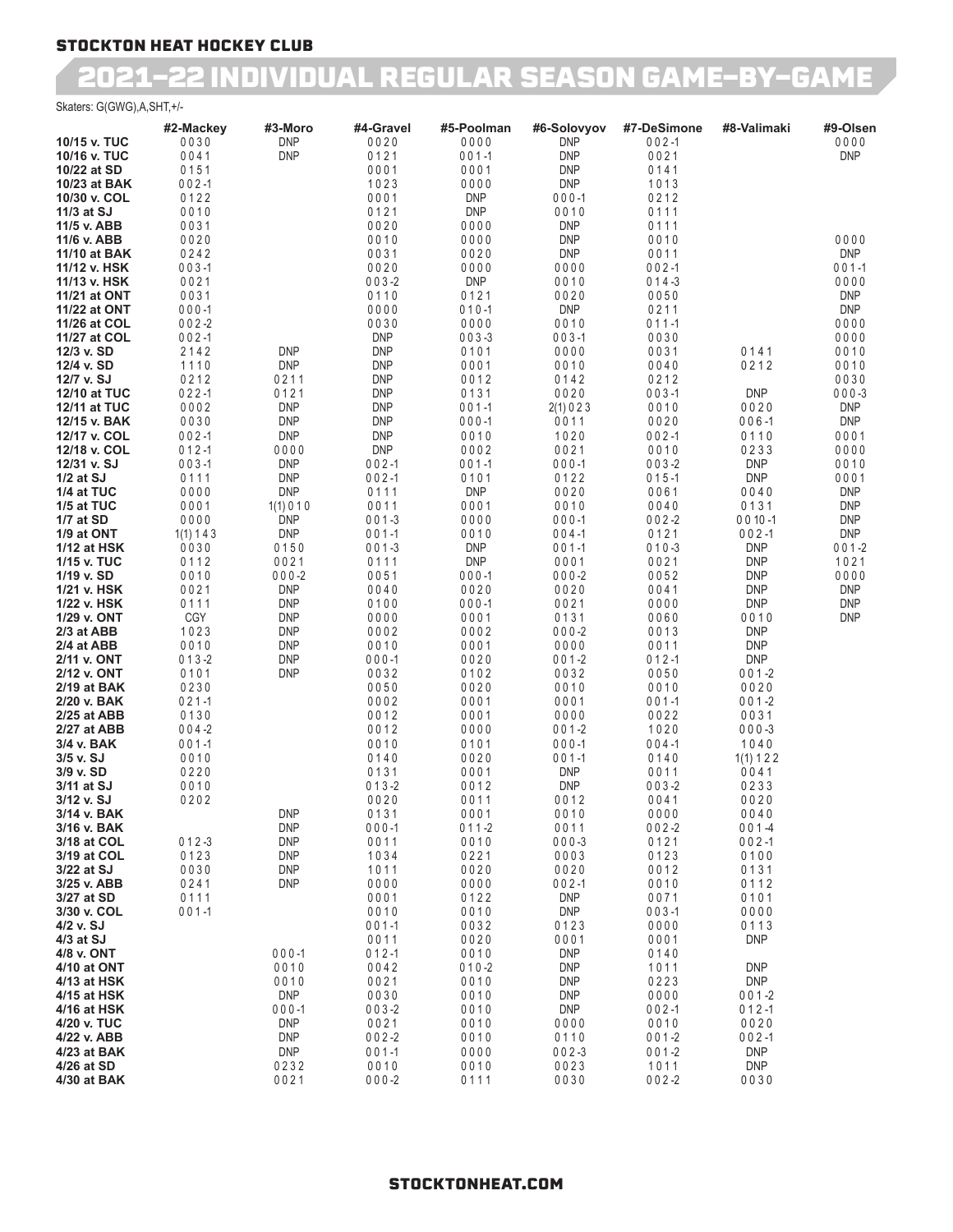### PROUD AHL AFFILIATE C

## 2021-22 INDIVIDUAL REGULAR SEASON GAME-BY-GAME

#### Skaters: G(GWG),A,SHT,+/-

|                            | #10-McCrea               | #10-Rauhauser | #11-Phillips            | #14-Valleau              | #15-Mitchell |                          | #16-Simpson #17-Zavgorodniy | #18-Froese        |
|----------------------------|--------------------------|---------------|-------------------------|--------------------------|--------------|--------------------------|-----------------------------|-------------------|
| 10/15 v. TUC               | <b>DNP</b>               |               | 0020                    |                          |              | <b>DNP</b>               | 0000                        | <b>DNP</b>        |
| 10/16 v. TUC               | <b>DNP</b>               |               | 0131                    |                          |              | 0000                     | <b>DNP</b>                  | <b>DNP</b>        |
| 10/22 at SD                | <b>DNP</b>               |               | 1123                    |                          |              | 0010                     | <b>DNP</b>                  | 0112              |
| 10/23 at BAK               | <b>DNP</b>               |               | 1(1)040<br>0112         |                          |              | 0000                     | <b>DNP</b>                  | 0211              |
| 10/30 v. COL<br>11/3 at SJ | <b>DNP</b><br><b>DNP</b> |               |                         |                          |              | 1020<br>0000             | 0001                        | 0000              |
| 11/5 v. ABB                | <b>DNP</b>               |               | 0021<br>0121            |                          |              | 0010                     | 0020<br>0001                | 0000<br>1041      |
| 11/6 v. ABB                | <b>DNP</b>               |               | 1(2) 0 1 0              |                          |              | 0000                     | 0000                        | 0050              |
| 11/10 at BAK               | <b>DNP</b>               |               | 1141                    |                          |              | 0000                     | <b>DNP</b>                  | $114-2$           |
| 11/12 v. HSK               | <b>DNP</b>               |               | 0111                    |                          |              | <b>DNP</b>               | <b>DNP</b>                  | $012 - 1$         |
| 11/13 v. HSK               |                          |               | $003 - 1$               |                          |              | <b>DNP</b>               | 0000                        | $012 - 1$         |
| 11/21 at ONT               |                          |               | 0240                    |                          |              | 0010                     | <b>DNP</b>                  | 1(1) 1 4 0        |
| 11/22 at ONT               |                          |               | $103 - 2$               |                          |              | $000 - 1$                | <b>DNP</b>                  | $003 - 2$         |
| 11/26 at COL               |                          |               | 0042                    |                          |              | <b>DNP</b>               | <b>DNP</b>                  | 1021              |
| 11/27 at COL               |                          |               | <b>DNP</b>              |                          |              | <b>DNP</b>               | <b>DNP</b>                  | $003 - 3$         |
| 12/3 v. SD                 |                          |               | <b>DNP</b>              |                          |              | <b>DNP</b>               | <b>DNP</b>                  | 0010              |
| 12/4 v. SD<br>12/7 v. SJ   |                          |               | <b>DNP</b><br>2144      |                          |              | <b>DNP</b><br><b>DNP</b> | <b>DNP</b>                  | $003 - 1$<br>3041 |
| 12/10 at TUC               |                          |               | 2143                    |                          |              | <b>DNP</b>               |                             |                   |
| 12/11 at TUC               |                          | <b>DNP</b>    | 0121                    |                          |              | 0020                     |                             |                   |
| 12/15 v. BAK               |                          | <b>DNP</b>    | 0030                    |                          |              | 0010                     |                             |                   |
| 12/17 v. COL               |                          | <b>DNP</b>    | $003 - 1$               |                          |              | $001 - 1$                |                             |                   |
| 12/18 v. COL               |                          | <b>DNP</b>    | 0121                    |                          |              | 0000                     |                             |                   |
| 12/31 v. SJ                |                          | <b>DNP</b>    | $003 - 1$               |                          |              | 0010                     |                             |                   |
| $1/2$ at SJ                |                          |               | 0101                    |                          |              | 0011                     |                             |                   |
| 1/4 at TUC                 |                          |               | 0030                    |                          |              | 0000                     |                             |                   |
| 1/5 at TUC<br>1/7 at SD    |                          |               | 1030<br>0120            |                          |              | 0000<br>0000             |                             |                   |
| 1/9 at ONT                 |                          |               | 1221                    |                          |              | <b>DNP</b>               |                             | $017 - 1$         |
| 1/12 at HSK                |                          |               | 1020                    | 0021                     |              | $003 - 1$                |                             | 0090              |
| 1/15 v. TUC                |                          |               | 1(3) 1 3 1              | 0000                     | 0011         | 0101                     |                             | 0142              |
| 1/19 v. SD                 |                          |               | $001 - 2$               | <b>DNP</b>               | <b>DNP</b>   | <b>DNP</b>               |                             | $001 - 2$         |
| 1/21 v. HSK                |                          |               | 0210                    | 0010                     |              | <b>DNP</b>               |                             | 2051              |
| 1/22 v. HSK                |                          |               | $008 - 1$               | $000 - 1$                |              | <b>DNP</b>               |                             | $102 - 1$         |
| 1/29 v. ONT                |                          |               | 1(4) 0 4 1              | <b>DNP</b>               |              | 0010                     |                             |                   |
| 2/3 at ABB                 |                          |               | 3040                    | <b>DNP</b>               |              | <b>DNP</b>               |                             | 0010              |
| 2/4 at ABB<br>2/11 v. ONT  |                          |               | 1(5) 0 3 1<br>$005 - 1$ | <b>DNP</b><br><b>DNP</b> |              | <b>DNP</b><br><b>DNP</b> |                             | 0020<br>1020      |
| 2/12 v. ONT                |                          |               | $009 - 1$               | <b>DNP</b>               |              | 1123                     |                             | 1062              |
| 2/19 at BAK                |                          |               | $022 - 1$               | <b>DNP</b>               |              | 0000                     |                             | 0070              |
| 2/20 v. BAK                |                          |               | 1322                    | <b>DNP</b>               |              | <b>DNP</b>               |                             | $000 - 1$         |
| 2/25 at ABB                |                          |               | 1213                    |                          |              | 0000                     | <b>DNP</b>                  | 1030              |
| 2/27 at ABB                |                          |               | $011 - 2$               |                          |              | 0020                     | <b>DNP</b>                  | $002 - 1$         |
| 3/4 v. BAK                 |                          |               | $000 - 1$               |                          |              | 0010                     | 0000                        | 0020              |
| $3/5$ v. $SJ$<br>3/9 v. SD |                          |               | 0130<br>0010            |                          |              | <b>DNP</b><br>0000       | 0120<br><b>DNP</b>          | 0001<br>0031      |
| 3/11 at SJ                 |                          |               | 1111                    |                          |              | 1122                     | <b>DNP</b>                  | 0041              |
| 3/12 v. SJ                 |                          |               | $001 - 1$               |                          |              | 0212                     | <b>DNP</b>                  | 1030              |
| 3/14 v. BAK                |                          |               | 0010                    |                          |              | 0020                     | <b>DNP</b>                  | 0001              |
| 3/16 v. BAK                |                          |               | $005 - 2$               |                          |              | <b>DNP</b>               | 0000                        | 1010              |
| 3/18 at COL                |                          |               | $112 - 1$               |                          |              | <b>DNP</b>               | <b>DNP</b>                  | $001 - 2$         |
| 3/19 at COL                |                          |               | 2224                    |                          |              | <b>DNP</b>               | <b>DNP</b>                  | 1030              |
| 3/22 at SJ<br>3/25 v. ABB  |                          |               | 1060<br>0040            |                          |              | <b>DNP</b><br><b>DNP</b> | <b>DNP</b><br>0020          | 0050<br>0041      |
| 3/27 at SD                 |                          |               | 0111                    |                          |              | <b>DNP</b>               | <b>DNP</b>                  | 1030              |
| 3/30 v. COL                |                          |               | $013 - 1$               |                          |              | <b>DNP</b>               | <b>DNP</b>                  | 0020              |
| 4/2 v. SJ                  |                          |               | 2043                    |                          |              | <b>DNP</b>               | <b>DNP</b>                  | 0232              |
| 4/3 at SJ                  |                          |               | 0030                    |                          |              | <b>DNP</b>               | <b>DNP</b>                  | 1021              |
| 4/8 v. ONT                 |                          |               | 1060                    |                          |              | <b>DNP</b>               | <b>DNP</b>                  | $011 - 2$         |
| 4/10 at ONT                |                          |               | $005 - 2$               |                          |              | <b>DNP</b>               | <b>DNP</b>                  | $014 - 1$         |
| 4/13 at HSK                |                          |               | 1040                    |                          |              | <b>DNP</b>               | <b>DNP</b>                  | 1(2) 0 5 1        |
| 4/15 at HSK                |                          |               | $012 - 1$               |                          |              | <b>DNP</b>               | <b>DNP</b>                  | 0130              |
| 4/16 at HSK<br>4/20 v. TUC |                          |               | 0020<br>0130            |                          |              | <b>DNP</b><br><b>DNP</b> | 0000<br><b>DNP</b>          | 0130<br>0100      |
| 4/22 v. ABB                |                          |               | 1110                    |                          |              | <b>DNP</b>               | <b>DNP</b>                  | $103 - 4$         |
| 4/23 at BAK                |                          |               | $003 - 2$               |                          |              | <b>DNP</b>               | <b>DNP</b>                  | $003 - 1$         |
| 4/26 at SD                 |                          |               | 0040                    |                          |              | <b>DNP</b>               | <b>DNP</b>                  | 0112              |
| 4/30 at BAK                |                          |               | 1030                    |                          |              | <b>DNP</b>               | $001 - 1$                   | 0030              |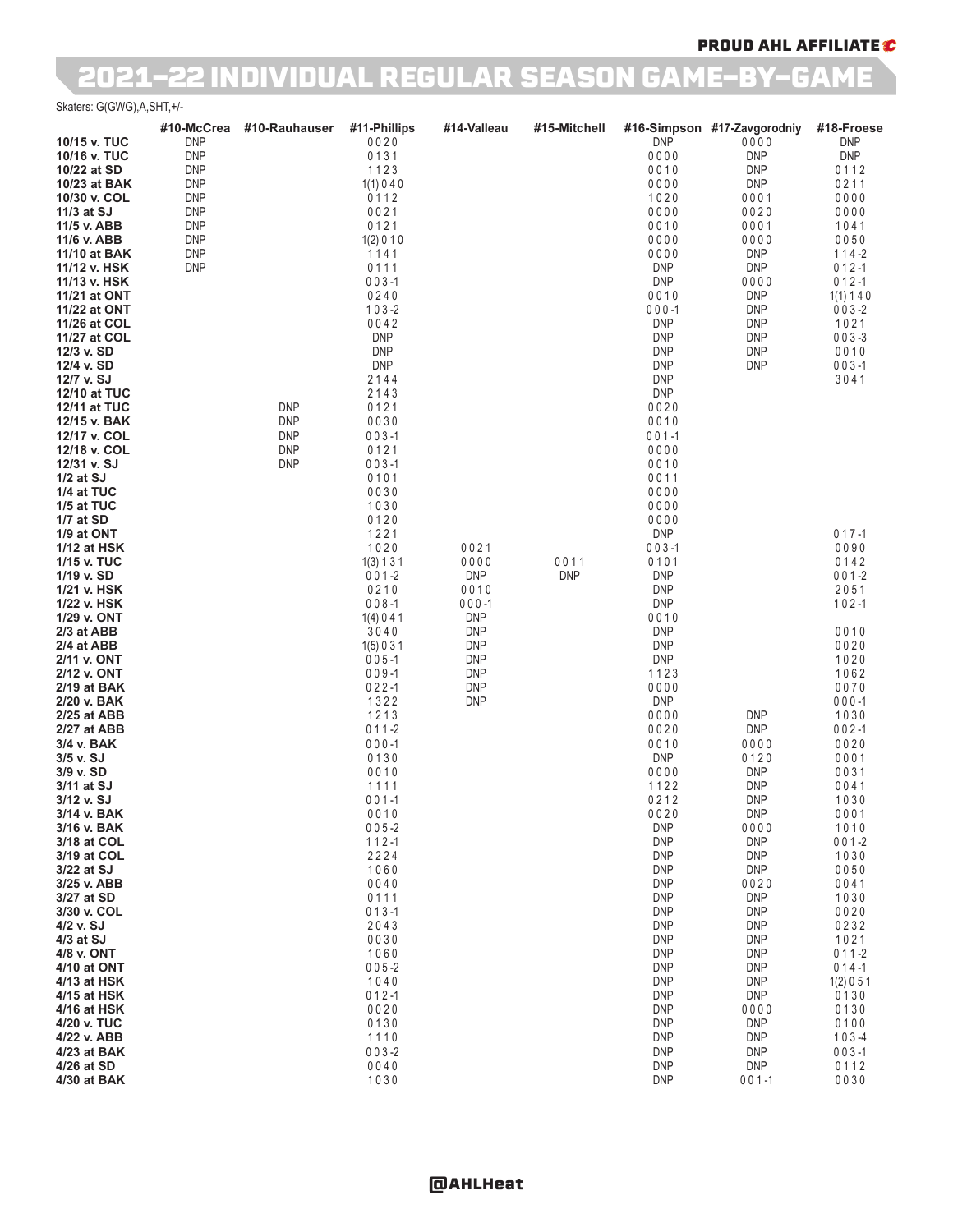### 2021-22 INDIVIDUAL REGULAR SEASON GAME-BY-GAME

Skaters: G(GWG),A,SHT,+/-

|                              | #20-Gallant              | #21-Gawdin             | #23-Kirkland       | #24-Pospisil             | #25-Tuulola              | #26-Perepeluk      | #27-Francis | #28-Kinnvall             |
|------------------------------|--------------------------|------------------------|--------------------|--------------------------|--------------------------|--------------------|-------------|--------------------------|
| 10/15 v. TUC                 | 0010                     | CGY                    | $003 - 1$          | 0020                     | <b>DNP</b>               | <b>DNP</b>         | 0000        |                          |
| 10/16 v. TUC                 | 0000                     | CGY                    | 1011               | $002 - 1$                | 0000                     | <b>DNP</b>         | $001 - 1$   |                          |
| 10/22 at SD                  | <b>DNP</b>               | 0111                   | 1042               | 0032                     | <b>DNP</b>               |                    | 0001        |                          |
| 10/23 at BAK<br>10/30 v. COL | <b>DNP</b><br><b>DNP</b> | 0221<br>0221           | 1031<br>0020       | 0101<br>1040             | <b>DNP</b><br><b>DNP</b> |                    | 0010        |                          |
| 11/3 at SJ                   | 0010                     | 0121                   | $001 - 1$          | 1121                     | <b>DNP</b>               |                    |             |                          |
| 11/5 v. ABB                  | <b>DNP</b>               | 1031                   | 0021               | 0020                     | 0131                     |                    |             |                          |
| 11/6 v. ABB                  | <b>DNP</b>               | 0100                   | 0121               | <b>DNP</b>               | 1021                     |                    |             |                          |
| 11/10 at BAK                 | 0000                     | 0101                   | $000-2$            | <b>DNP</b>               | 1011                     |                    |             |                          |
| 11/12 v. HSK                 | 0020                     | 0000                   | $000 - 1$          | <b>DNP</b>               | 0020                     |                    |             |                          |
| 11/13 v. HSK                 | 0010                     | 0250                   | $013 - 2$          | <b>DNP</b>               | 0000                     |                    |             |                          |
| 11/21 at ONT                 | 0000                     | 0101                   | 0021               | <b>DNP</b>               | 0020                     |                    |             |                          |
| 11/22 at ONT                 | 0000                     | 1012                   | $002 - 2$          | <b>DNP</b>               | 0001                     |                    |             |                          |
| 11/26 at COL<br>11/27 at COL | 0000<br>0050             | $104 - 1$<br>$002 - 1$ | 0130<br>$002 - 2$  | $012 - 2$<br>1030        | 0010<br>0000             |                    |             |                          |
| 12/3 v. SD                   | 0020                     | 0132                   | 0020               | 1011                     | 0020                     |                    |             |                          |
| 12/4 v. SD                   | 0010                     | 2(1) 0 2 1             | $000 - 1$          | 0010                     | $001 - 1$                |                    |             |                          |
| 12/7 v. SJ                   | 0030                     | 3(2) 1 4 4             | 0101               | 0111                     | 1021                     |                    |             |                          |
| 12/10 at TUC                 | 0001                     | 0243                   | 0060               | 0050                     | $001 - 2$                |                    |             |                          |
| 12/11 at TUC                 | 0000                     | 1040                   | 0171               | 0203                     | 0110                     |                    |             |                          |
| 12/15 v. BAK                 | 0010                     | 0020                   | 0020               | 0010                     | 0020                     |                    |             |                          |
| 12/17 v. COL                 | $000 - 1$                | $002 - 1$              | 0070               | <b>DNP</b>               | 1010                     |                    |             |                          |
| 12/18 v. COL                 | $000 - 1$                | 0001                   | <b>DNP</b>         | <b>DNP</b>               | 1(1) 1 1 1               |                    |             |                          |
| 12/31 v. SJ<br>$1/2$ at SJ   | 0010<br>1031             | $001 - 2$<br>0011      | $001 - 2$<br>1060  | $000 - 1$<br>0010        | $000 - 1$<br>0010        |                    |             |                          |
| 1/4 at TUC                   | 0020                     | 0020                   | 1041               | 0000                     | 0030                     |                    |             |                          |
| 1/5 at TUC                   | 0000                     | 1141                   | 1021               | 0120                     | 1011                     |                    |             |                          |
| 1/7 at SD                    | 0000                     | $006 - 2$              | $003 - 1$          | 0020                     | 1020                     |                    |             |                          |
| 1/9 at ONT                   | 0000                     | $001 - 1$              | $004 - 1$          | 1051                     | $103 - 1$                |                    |             |                          |
| 1/12 at HSK                  | 0010                     | $003 - 1$              | $114 - 1$          | <b>DNP</b>               | $002 - 1$                |                    |             | <b>DNP</b>               |
| 1/15 v. TUC                  | 0030                     | 2031                   | <b>DNP</b>         | <b>DNP</b>               | 0111                     | 0010               |             | <b>DNP</b>               |
| 1/19 v. SD                   | $000 - 1$                | 0141                   | 2051               | $001 - 1$                | $001 - 1$                | <b>DNP</b>         |             | <b>DNP</b>               |
| 1/21 v. HSK                  | 0000                     | 0241                   | 0060               | 0121                     | 0010                     | <b>DNP</b>         |             | 0110                     |
| 1/22 v. HSK                  | $000 - 1$<br><b>DNP</b>  | $002 - 1$<br>0121      | 1030<br>0060       | 1020<br>0020             | $010 - 1$<br>0010        | <b>DNP</b><br>0000 |             | $002 - 1$<br>0120        |
| 1/29 v. ONT<br>2/3 at ABB    | 0121                     | 0211                   | 0111               | 0111                     | 0020                     | <b>DNP</b>         |             | $011-2$                  |
| 2/4 at ABB                   | 0010                     | 0101                   | 0020               | 0010                     | 0000                     | <b>DNP</b>         |             | 0100                     |
| 2/11 v. ONT                  | $001 - 2$                | $003 - 1$              | 0110               | $002 - 1$                | 0011                     |                    |             | 0010                     |
| 2/12 v. ONT                  | <b>DNP</b>               | <b>DNP</b>             | 1142               | $003 - 1$                | 0010                     |                    |             | 0101                     |
| 2/19 at BAK                  | <b>DNP</b>               | 0040                   | 1150               | 0010                     | 0030                     |                    |             | <b>DNP</b>               |
| 2/20 v. BAK                  | 0102                     | 0210                   | 2050               | <b>DNP</b>               | 0110                     |                    |             | 0102                     |
| 2/25 at ABB                  | 1021                     | 0213                   | 0100               | <b>DNP</b>               | 0010                     |                    |             | <b>DNP</b>               |
| 2/27 at ABB<br>3/4 v. BAK    | 0010<br>0010             | $014 - 3$<br>$002 - 1$ | 0120<br>0171       | <b>DNP</b><br><b>DNP</b> | $003 - 1$<br><b>DNP</b>  |                    |             | <b>DNP</b><br><b>DNP</b> |
| 3/5 v. SJ                    | 0000                     | 0020                   | 0030               | <b>DNP</b>               | <b>DNP</b>               |                    |             | 0010                     |
| 3/9 v. SD                    | 0110                     | 0221                   | 0050               | <b>DNP</b>               | 1030                     |                    |             | 0010                     |
| 3/11 at SJ                   | 0000                     | 0031                   | 0131               | <b>DNP</b>               | 0011                     |                    |             | 0031                     |
| 3/12 v. SJ                   | 1011                     | $001 - 1$              | 0221               | <b>DNP</b>               | 1132                     |                    |             | <b>DNP</b>               |
| 3/14 v. BAK                  | 0010                     | 0030                   | 0130               | <b>DNP</b>               | 1(2) 0 2 1               |                    |             | 0110                     |
| 3/16 v. BAK                  | 0000                     | $001 - 2$              | $006 - 2$          | <b>DNP</b>               | 0000                     |                    |             | 0020                     |
| 3/18 at COL                  | 0010<br><b>DNP</b>       | $015 - 2$              | $005 - 1$          | 0010<br>1112             | $000 - 1$<br>0202        |                    |             | <b>DNP</b><br><b>DNP</b> |
| 3/19 at COL<br>3/22 at SJ    | 0010                     | 0030<br>0032           | 0110<br>1(1) 0 3 1 | 0030                     | 0012                     |                    |             | <b>DNP</b>               |
| 3/25 v. ABB                  | 0000                     | 0110                   | 1040               | 0120                     | 0010                     |                    |             | <b>DNP</b>               |
| 3/27 at SD                   | 0001                     | 1010                   | 0210               | 0131                     | 0111                     |                    |             | <b>DNP</b>               |
| 3/30 v. COL                  | 0000                     | $004 - 2$              | $104 - 1$          | 0000                     | 0020                     |                    |             | <b>DNP</b>               |
| 4/2 v. SJ                    | <b>DNP</b>               | 1051                   | 0241               | <b>DNP</b>               | 2(3) 0 3 2               |                    |             | <b>DNP</b>               |
| 4/3 at SJ                    | 0010                     | 0010                   | 1091               | 0120                     | 0000                     |                    |             | 0121                     |
| 4/8 v. ONT                   | <b>DNP</b>               | 0020                   | $005 - 1$          | 0110                     | $002 - 1$                |                    |             | 0010                     |
| 4/10 at ONT                  | <b>DNP</b>               | $011 - 1$              | 2151               | 0231                     | 0030<br>1020             |                    |             | $001 - 1$                |
| 4/13 at HSK<br>4/15 at HSK   | $001 - 1$<br>0010        | 0111<br>0010           | 0090<br>1041       | 0110<br>0020             | 0010                     |                    |             | $002 - 1$<br>0010        |
| 4/16 at HSK                  | $001 - 1$                | $003 - 1$              | $103 - 1$          | 0040                     | $000 - 1$                |                    |             | <b>DNP</b>               |
| 4/20 v. TUC                  | <b>DNP</b>               | 0110                   | 2(2) 0 4 0         | 0010                     | 0010                     | <b>DNP</b>         |             | <b>DNP</b>               |
| 4/22 v. ABB                  | <b>DNP</b>               | 1022                   | 1040               | 0011                     | $002 - 1$                | <b>DNP</b>         |             | <b>DNP</b>               |
| 4/23 at BAK                  | 0010                     | <b>DNP</b>             | $002 - 2$          | $002 - 1$                | $000 - 2$                | <b>DNP</b>         |             | $001 - 2$                |
| 4/26 at SD                   | 0010                     | <b>DNP</b>             | 0010               | 0110                     | 0111                     | <b>DNP</b>         |             | <b>DNP</b>               |
| 4/30 at BAK                  | 0DNP                     | <b>DNP</b>             | 0040               | 0010                     | 0010                     |                    |             | <b>DNP</b>               |

#### STOCKTONHEAT.COM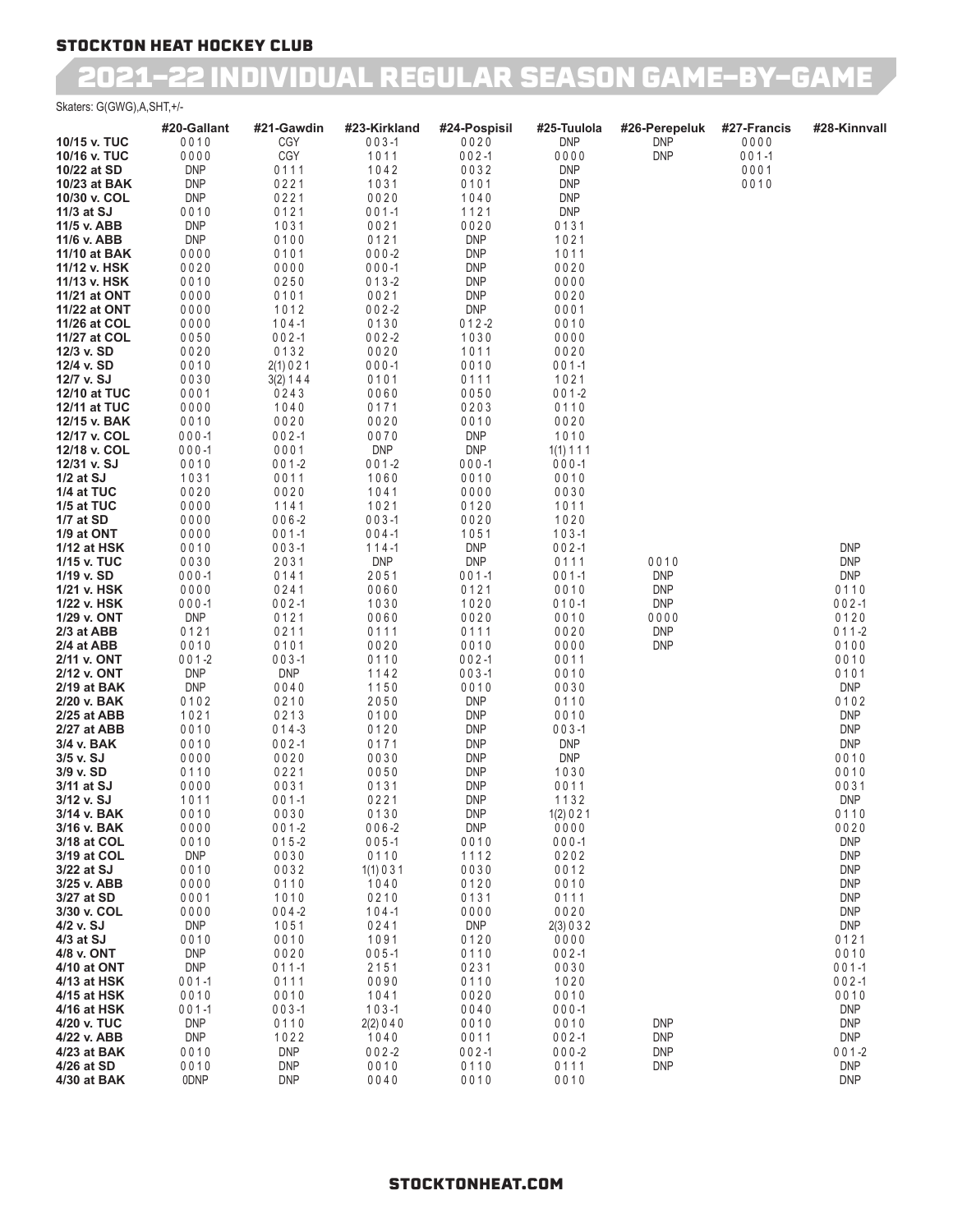### PROUD AHL AFFILIATE C

## 2021-22 INDIVIDUAL REGULAR SEASON GAME-BY-GAME

Skaters: G(GWG),A,SHT,+/-

|                              | #29-Ruzicka              | #33-Dickman              | #33-McNeely              | #34-Duehr              | #36 - Goulbourne #37-Kuznetsov |                         | #39-Philp                | #42-Pastujov             |
|------------------------------|--------------------------|--------------------------|--------------------------|------------------------|--------------------------------|-------------------------|--------------------------|--------------------------|
| 10/15 v. TUC                 | $004 - 1$                |                          |                          | 0030                   |                                | 0000                    | 0020                     |                          |
| 10/16 v. TUC<br>10/22 at SD  | 0221<br>1132             |                          |                          | 1021<br>1112           |                                | $000 - 1$<br>0022       | 0101<br>1012             |                          |
| 10/23 at BAK                 | 0010                     |                          |                          | 0021                   |                                | 0000                    | 0031                     |                          |
| 10/30 v. COL                 | 3(1) 0 5 2               |                          |                          | 0020                   |                                | 0020                    | 1051                     |                          |
| 11/3 at SJ                   | 2150                     |                          |                          | <b>DNP</b>             |                                | 0000                    | 1(1)041                  |                          |
| 11/5 v. ABB<br>11/6 v. ABB   | 1(2) 0 5 0<br>0030       |                          |                          |                        |                                | 0001<br>0001            | 0030<br>$001 - 1$        |                          |
| 11/10 at BAK                 | 0121                     |                          |                          |                        |                                | $000 - 2$               | 0002                     |                          |
| 11/12 v. HSK                 | 1121                     |                          |                          |                        |                                | <b>DNP</b>              | 0030                     |                          |
| 11/13 v. HSK                 | 1031                     |                          |                          |                        |                                | 0010                    | 1020                     |                          |
| 11/21 at ONT                 | 1010                     |                          |                          |                        |                                | <b>DNP</b>              | 1011                     |                          |
| 11/22 at ONT<br>11/26 at COL | $004 - 2$                |                          |                          | 0100                   |                                | $000 - 2$<br><b>DNP</b> | 1132<br>$000 - 1$        |                          |
| 11/27 at COL                 |                          |                          |                          | $001 - 3$              |                                | $003 - 3$               | $001 - 1$                |                          |
| 12/3 v. SD                   |                          |                          |                          | 0010                   |                                |                         | 0102                     |                          |
| 12/4 v. SD                   |                          |                          |                          | 0020                   |                                |                         | 0110                     |                          |
| 12/7 v. SJ<br>12/10 at TUC   |                          |                          |                          | 0001<br>0030           |                                |                         | 0230<br>0020             |                          |
| 12/11 at TUC                 |                          |                          |                          | 0000                   |                                |                         | 0001                     |                          |
| 12/15 v. BAK                 |                          |                          |                          | 0010                   |                                |                         | 0030                     |                          |
| 12/17 v. COL                 |                          |                          |                          | 0010                   |                                |                         | 0020                     |                          |
| 12/18 v. COL                 |                          |                          |                          | 2031                   |                                |                         | 1121                     |                          |
| 12/31 v. SJ<br>$1/2$ at SJ   |                          | <b>DNP</b><br><b>DNP</b> |                          | $000 - 1$<br>0100      |                                |                         | $003 - 2$<br>1(2)040     |                          |
| 1/4 at TUC                   |                          | 0000                     |                          | 0000                   |                                |                         | 0101                     |                          |
| 1/5 at TUC                   |                          | <b>DNP</b>               |                          | 0211                   |                                |                         | 0120                     |                          |
| 1/7 at SD                    |                          | <b>DNP</b>               |                          | $001-1$                |                                |                         | $002 - 1$                |                          |
| 1/9 at ONT<br>1/12 at HSK    |                          | <b>DNP</b>               |                          | 1031<br>$002 - 1$      |                                |                         | 0111<br><b>DNP</b>       |                          |
| 1/15 v. TUC                  |                          |                          |                          | 0131                   |                                |                         | <b>DNP</b>               |                          |
| 1/19 v. SD                   |                          |                          |                          | 0131                   |                                |                         | 0011                     |                          |
| 1/21 v. HSK                  |                          |                          |                          | 0020                   |                                |                         | 0030                     |                          |
| 1/22 v. HSK<br>1/29 v. ONT   |                          |                          |                          | $002 - 1$<br>0020      |                                |                         | 0221<br>1030             |                          |
| 2/3 at ABB                   |                          |                          |                          | 0232                   |                                |                         | 2032                     |                          |
| 2/4 at ABB                   |                          |                          |                          | 0020                   |                                |                         | 0000                     |                          |
| 2/11 v. ONT                  |                          |                          |                          | $001-1$                |                                |                         | $002 - 3$                |                          |
| 2/12 v. ONT<br>2/19 at BAK   |                          |                          |                          | 0120<br>0010           |                                |                         | 1032<br>1031             |                          |
| 2/20 v. BAK                  |                          |                          |                          | $003 - 1$              |                                |                         | 2(3) 0 4 1               |                          |
| 2/25 at ABB                  |                          |                          |                          | 0010                   |                                |                         | 0030                     |                          |
| 2/27 at ABB                  |                          |                          |                          | $004 - 1$              |                                |                         | $101 - 1$                |                          |
| 3/4 v. BAK<br>3/5 v. SJ      |                          |                          |                          | 0000<br>1030           |                                |                         | 0010<br>1122             |                          |
| 3/9 v. SD                    |                          |                          |                          | 1031                   |                                |                         | 0050                     |                          |
| 3/11 at SJ                   |                          |                          |                          | $101 - 1$              |                                |                         | 0040                     |                          |
| 3/12 v. SJ                   |                          |                          |                          | 0060                   |                                |                         | 1022                     |                          |
| 3/14 v. BAK<br>3/16 v. BAK   |                          |                          |                          | 0001<br>0020           |                                |                         | 0000<br>$010 - 2$        |                          |
| 3/18 at COL                  | <b>DNP</b>               |                          |                          | $001-1$                |                                |                         | 0100                     |                          |
| 3/19 at COL                  | 0254                     |                          |                          | 1040                   |                                |                         | 0211                     |                          |
| 3/22 at SJ                   | 0020                     |                          |                          | <b>DNP</b>             | <b>DNP</b>                     |                         | 0020                     |                          |
| 3/25 v. ABB<br>3/27 at SD    | <b>DNP</b><br><b>DNP</b> |                          |                          | $003 - 1$<br>$002 - 2$ | <b>DNP</b><br><b>DNP</b>       |                         | 1(4) 1 3 1<br>2(5) 0 3 3 |                          |
| 3/30 v. COL                  | <b>DNP</b>               |                          |                          | $000 - 1$              | <b>DNP</b>                     |                         | 0020                     |                          |
| 4/2 v. SJ                    | 1033                     |                          |                          | $000 - 1$              | 0111                           |                         | 0101                     |                          |
| 4/3 at SJ                    | <b>DNP</b>               |                          |                          | 0021                   | <b>DNP</b>                     |                         | 0001                     |                          |
| 4/8 v. ONT<br>4/10 at ONT    | <b>DNP</b>               |                          |                          | 0001<br>1031           | 0010<br>0010                   |                         | 0010<br>0201             |                          |
| 4/13 at HSK                  | <b>DNP</b>               |                          |                          | 0131                   | <b>DNP</b>                     |                         | 0121                     |                          |
| 4/15 at HSK                  | <b>DNP</b>               |                          | <b>DNP</b>               | $003 - 1$              | <b>DNP</b>                     |                         | $002 - 1$                |                          |
| 4/16 at HSK                  |                          |                          | <b>DNP</b>               | $001-3$                | 0010                           |                         | 0030                     |                          |
| 4/20 v. TUC<br>4/22 v. ABB   |                          |                          | <b>DNP</b><br><b>DNP</b> | 0131<br>$001 - 3$      | 0000<br>$002 - 1$              |                         | 0010<br>0030             | <b>DNP</b><br><b>DNP</b> |
| 4/23 at BAK                  |                          |                          | <b>DNP</b>               | $003 - 1$              | 0010                           |                         | 0000                     | 0000                     |
| 4/26 at SD                   |                          |                          | <b>DNP</b>               | 1012                   | 0020                           |                         | 0100                     | 0021                     |
| 4/30 at BAK                  |                          |                          | <b>DNP</b>               | 0000                   | 0010                           |                         | $001 - 1$                | 0000                     |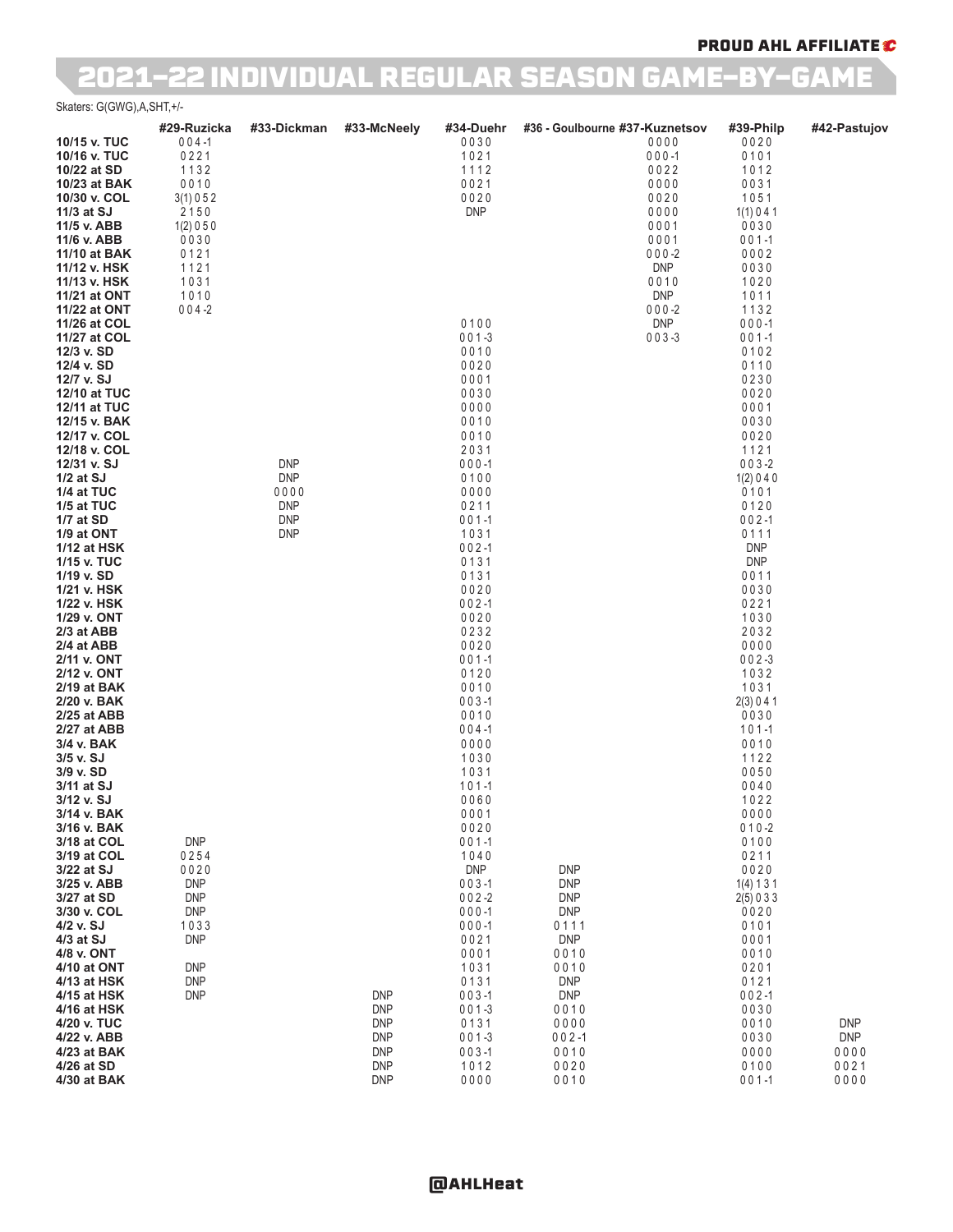## 2021-22 INDIVIDUAL REGULAR SEASON GAME-BY-GAME

### Skaters: G(GWG),A,SHT,+/- ; Goalies: Svs/SF, W/L

|                              | #43-Wilson               | #45-Welinski             | #46-Pettersen      | #47-Zary                 | #49-Pelletier              | #30-McNiven              | #31-Shortridge           | #32-Wolf              |
|------------------------------|--------------------------|--------------------------|--------------------|--------------------------|----------------------------|--------------------------|--------------------------|-----------------------|
| 10/15 v. TUC                 |                          | 0020                     | 0000               |                          | 0030                       |                          |                          | 34/35, OTL            |
| 10/16 v. TUC<br>10/22 at SD  |                          | 0001<br>0121             | $002 - 1$<br>0020  |                          | 1(1) 0 3 1<br>$1(2)$ 2 2 2 |                          |                          | 32/34, W              |
| 10/23 at BAK                 |                          | $000 - 1$                | 0000               |                          | 0120                       |                          |                          | 31/33, W              |
| 10/30 v. COL                 |                          | 0012                     | 0120               |                          | 0222                       |                          |                          |                       |
| 11/3 at SJ                   |                          | 0200                     | $002 - 1$          |                          | 0121                       |                          |                          | 23/24, W              |
| 11/5 v. ABB                  |                          | 0101                     | 0110               |                          | 0040                       |                          |                          | 28/30, W              |
| 11/6 v. ABB                  |                          | $010 - 1$                | $002 - 1$          |                          | 0110                       |                          |                          |                       |
| 11/10 at BAK                 |                          | $001 - 1$                | 0000               | $000 - 3$                | 2(3) 0 4 2                 |                          |                          | 41/45, W              |
| 11/12 v. HSK                 |                          | 0040                     | 0100               | $001 - 2$                | 1050                       |                          |                          |                       |
| 11/13 v. HSK                 |                          | 0041<br>0120             | <b>DNP</b><br>0000 | $102 - 2$<br>0000        | 0120<br>1120               |                          | <b>DNP</b>               | 22/26, OTL            |
| 11/21 at ONT<br>11/22 at ONT |                          | $012 - 1$                | 0000               | $001 - 1$                | 0110                       |                          | <b>DNP</b>               | 31/33, W              |
| 11/26 at COL                 |                          | 0222                     | <b>DNP</b>         | 0000                     | 1(4)060                    |                          | <b>DNP</b>               | 30/32, W              |
| 11/27 at COL                 |                          | $012 - 1$                | 0120               | 0001                     | $002 - 1$                  |                          | <b>DNP</b>               |                       |
| 12/3 v. SD                   |                          | 0021                     | 0011               | 1(1)021                  | 0111                       |                          | <b>DNP</b>               | 23/24, W              |
| 12/4 v. SD                   |                          | $001 - 2$                | $003 - 1$          | $003 - 1$                | 0122                       |                          | <b>DNP</b>               | 36/38, W              |
| 12/7 v. SJ                   |                          | 0213                     | <b>DNP</b>         | 1021                     | 0344                       |                          | <b>DNP</b>               | 24/25, W              |
| 12/10 at TUC                 |                          | 0030<br>0024             | $002 - 3$<br>1143  | $004 - 1$<br>1153        | 2152<br>0020               |                          | <b>DNP</b><br><b>DNP</b> | 29/30, W              |
| 12/11 at TUC<br>12/15 v. BAK |                          | 1021                     | 0020               | 0010                     | 0030                       |                          | <b>DNP</b>               | 30/31, W              |
| 12/17 v. COL                 |                          | 1(1)030                  | 0010               | 0201                     | $016 - 1$                  |                          | <b>DNP</b>               | 26/28, W              |
| 12/18 v. COL                 |                          | 0021                     | 0040               | 0131                     | 1052                       |                          | <b>DNP</b>               | 26/28, W              |
| 12/31 v. SJ                  |                          | $002 - 1$                | <b>DNP</b>         | $006 - 1$                | $002 - 2$                  |                          | 22/26, L                 | <b>DNP</b>            |
| $1/2$ at SJ                  |                          | 0032                     | <b>DNP</b>         | 0010                     | 1061                       |                          | <b>DNP</b>               | 33/34, W              |
| 1/4 at TUC                   |                          | 0020                     | <b>DNP</b>         | 0000                     | 0020                       |                          |                          | 22/24, L              |
| 1/5 at TUC<br>1/7 at SD      |                          | <b>DNP</b><br><b>DNP</b> | <b>DNP</b><br>0000 | 0011<br>0020             | 0030<br>$015 - 1$          |                          |                          |                       |
| 1/9 at ONT                   |                          | <b>DNP</b>               | 0010               | 0121                     | 0231                       |                          |                          | 23/27, W              |
| 1/12 at HSK                  | <b>DNP</b>               | <b>DNP</b>               | $001 - 1$          | 0000                     | $003 - 1$                  |                          |                          | 23/28, L              |
| 1/15 v. TUC                  | 0010                     | <b>DNP</b>               | 0140               | <b>DNP</b>               | <b>DNP</b>                 |                          |                          |                       |
| 1/19 v. SD                   | <b>DNP</b>               | <b>DNP</b>               | 0011               | <b>DNP</b>               | 0110                       |                          |                          |                       |
| 1/21 v. HSK                  |                          | <b>DNP</b>               | 0020               | <b>DNP</b>               | 1(5) 0 7 0                 |                          |                          | 28/29, W              |
| 1/22 v. HSK                  |                          | <b>DNP</b>               | 0121               | <b>DNP</b>               | 0010                       |                          |                          | 26/30, OTL            |
| 1/29 v. ONT<br>2/3 at ABB    |                          | <b>DNP</b><br><b>DNP</b> | 0010<br>0131       | 0010<br>0010             | 0020<br>$1(6) 1 3 - 2$     |                          |                          | 32/33, W              |
| 2/4 at ABB                   |                          | <b>DNP</b>               | 0000               | 0000                     | 1061                       |                          |                          | 36/37, W              |
| 2/11 v. ONT                  |                          | <b>DNP</b>               | 1020               | $003 - 2$                | 0030                       |                          | <b>DNP</b>               | 26/30, L              |
| 2/12 v. ONT                  |                          | <b>DNP</b>               | 1021               | 0110                     | 0141                       |                          | <b>DNP</b>               | 29/34, W              |
| 2/19 at BAK                  |                          | <b>DNP</b>               | 0000               | 0121                     | 1010                       |                          | <b>DNP</b>               |                       |
| 2/20 v. BAK                  |                          | <b>DNP</b>               | 1011               | 1110                     | 0210                       |                          | <b>DNP</b>               | 36/40, W              |
| 2/25 at ABB<br>2/27 at ABB   |                          | <b>DNP</b><br><b>DNP</b> | 0000<br>0040       | 0010<br>$011 - 1$        | 1032<br>$003 - 1$          |                          | <b>DNP</b><br><b>DNP</b> | 25/26, W<br>12/16, L  |
| 3/4 v. BAK                   |                          | <b>DNP</b>               | 0010               | 0000                     | $002 - 1$                  | <b>DNP</b>               | <b>DNP</b>               |                       |
| 3/5 v. SJ                    |                          | <b>DNP</b>               | 1141               | $001 - 1$                | $003 - 1$                  | <b>DNP</b>               | <b>DNP</b>               | 28/31, W              |
| 3/9 v. SD                    |                          | <b>DNP</b>               | 0131               | 0141                     | 3(7)061                    | <b>DNP</b>               | <b>DNP</b>               | 31/33, W              |
| 3/11 at SJ                   |                          | <b>DNP</b>               | $103 - 1$          | $001 - 2$                | 1111                       | <b>DNP</b>               | <b>DNP</b>               |                       |
| 3/12 v. SJ                   |                          | <b>DNP</b>               | 2022               | 0132                     | 0050                       | <b>DNP</b>               | <b>DNP</b>               | 30/33, W              |
| 3/14 v. BAK                  |                          | <b>DNP</b>               | 0010               | 0020                     | 2040                       | <b>DNP</b>               | <b>DNP</b>               | 30/31, W              |
| 3/16 v. BAK<br>3/18 at COL   |                          | <b>DNP</b><br><b>DNP</b> | $003 - 1$<br>0000  | $002 - 3$<br>1040        | 0030<br>$113 - 2$          | <b>DNP</b><br><b>DNP</b> | <b>DNP</b><br><b>DNP</b> | 27/29, ND<br>39/43, L |
| 3/19 at COL                  |                          | <b>DNP</b>               | 0141               | 2032                     | 2(8) 1 2 4                 | <b>DNP</b>               | <b>DNP</b>               | 28/31, W              |
| 3/22 at SJ                   |                          | <b>DNP</b>               | 0010               | 0000                     | 0041                       |                          | <b>DNP</b>               | 25/26, W              |
| 3/25 v. ABB                  |                          | <b>DNP</b>               | <b>DNP</b>         | 0000                     | 1031                       |                          | <b>DNP</b>               | 26/27, W              |
| 3/27 at SD                   |                          | 1022                     | 1124               | 1132                     | 0140                       |                          | <b>DNP</b>               | $\sim$                |
| 3/30 v. COL                  |                          | $015 - 2$                | 0010               | 0000                     | $000 - 1$                  |                          | <b>DNP</b>               | 34/36, L              |
| 4/2 v. SJ                    |                          | 0043                     | $001 - 1$          | $102 - 1$                | 0143                       |                          | <b>DNP</b>               | 24/25, W              |
| $4/3$ at SJ<br>4/8 v. ONT    | <b>DNP</b>               | 0110<br>0040             | 0001<br>1021       | 1011<br>0001             | 0010<br>0040               |                          | <b>DNP</b><br><b>DNP</b> | 27/28, W<br>24/26, W  |
| 4/10 at ONT                  | <b>DNP</b>               | $001 - 1$                | 0011               | 1031                     | $003 - 1$                  |                          |                          | 28/33, SOL            |
| 4/13 at HSK                  | <b>DNP</b>               | 0020                     | 1011               | 0030                     | 0131                       |                          |                          |                       |
| 4/15 at HSK                  | <b>DNP</b>               | $000 - 2$                | $000 - 3$          | $002 - 2$                | 1020                       |                          |                          | 34/38, L              |
| 4/16 at HSK                  | <b>DNP</b>               | $007 - 1$                | <b>DNP</b>         | $002 - 2$                | <b>DNP</b>                 |                          |                          | 24/28, L              |
| 4/20 v. TUC                  | <b>DNP</b>               | 0131                     | 0101               | 1021                     | 0030                       |                          | <b>DNP</b>               | 42/43, W              |
| 4/22 v. ABB                  | <b>DNP</b>               | 0100                     | $001 - 2$          | 0000                     | 0431                       |                          | <b>DNP</b>               | <b>DNP</b>            |
| 4/23 at BAK<br>4/26 at SD    | <b>DNP</b><br><b>DNP</b> | 0010<br>0010             | $000 - 3$<br>2033  | <b>DNP</b><br><b>DNP</b> | $001 - 1$<br>0000          |                          | <b>DNP</b><br><b>DNP</b> | <b>DNP</b>            |
| 4/30 at BAK                  | <b>DNP</b>               | <b>DNP</b>               | $000 - 2$          | <b>DNP</b>               | 0041                       |                          | <b>DNP</b>               | 33/36, L              |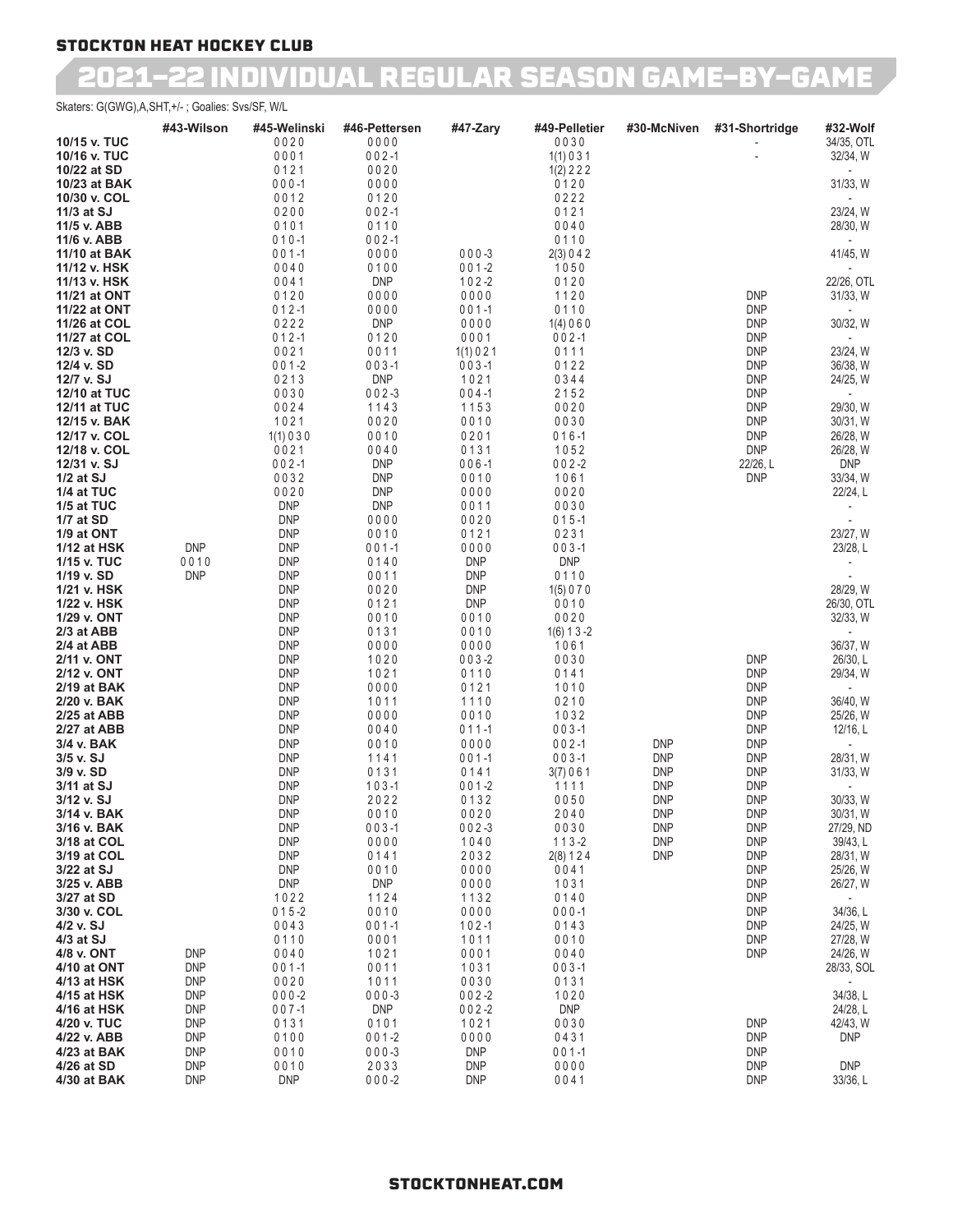### PROUD AHL AFFILIATE C

## 2021-22 INDIVIDUAL REGULAR SEASON GAME-BY-GAME

Skaters: G(GWG),A,SHT,+/- ; Goalies: Svs/SF, W/L

|                            | #35-Werner                                           | #40-Greenfield           | #50-Chechelev                          |
|----------------------------|------------------------------------------------------|--------------------------|----------------------------------------|
| 10/15 v. TUC               | DNP                                                  | <b>DNP</b>               | <b>DNP</b>                             |
| 10/16 v. TUC               | DNP                                                  | DNP                      | <b>DNP</b>                             |
| 10/22 at SD                | 20/22, W                                             | <b>DNP</b>               | <b>DNP</b>                             |
| 10/23 at BAK               | $\overline{\phantom{a}}$                             | DNP                      | <b>DNP</b>                             |
| 10/30 v. COL               | 28/31, W                                             | DNP                      | <b>DNP</b>                             |
| $11/3$ at SJ               | $\overline{\phantom{a}}$                             | <b>DNP</b>               | <b>DNP</b>                             |
| 11/5 v. ABB<br>11/6 v. ABB | $\overline{\phantom{a}}$<br>25/26, W                 |                          | <b>DNP</b><br><b>DNP</b>               |
| 11/10 at BAK               |                                                      |                          | <b>DNP</b>                             |
| 11/12 v. HSK               | 22/24, SOW                                           |                          | <b>DNP</b>                             |
| 11/13 v. HSK               | $\overline{\phantom{a}}$                             |                          | <b>DNP</b>                             |
| 11/21 at ONT               | $\overline{\phantom{a}}$                             |                          |                                        |
| 11/22 at ONT               | 21/26, L                                             |                          |                                        |
| 11/26 at COL               | $\overline{\phantom{a}}$                             |                          |                                        |
| 11/27 at COL               | 19/24, L                                             |                          |                                        |
| 12/3 v. SD<br>12/4 v. SD   | $\overline{\phantom{0}}$                             |                          |                                        |
| 12/7 v. SJ                 | $\overline{\phantom{a}}$<br>$\overline{\phantom{a}}$ |                          |                                        |
| <b>12/10 at TUC</b>        | 26/30, SOL                                           |                          |                                        |
| 12/11 at TUC               | $\overline{\phantom{0}}$                             |                          |                                        |
| 12/15 v. BAK               |                                                      |                          |                                        |
| 12/17 v. COL               |                                                      |                          |                                        |
| 12/18 v. COL               | $\overline{\phantom{a}}$                             |                          |                                        |
| 12/31 v. SJ                | DNP                                                  |                          |                                        |
| $1/2$ at SJ                | <b>DNP</b>                                           |                          | $\overline{a}$                         |
| 1/4 at TUC<br>1/5 at TUC   | <b>DNP</b><br>24/26, W                               |                          | $\overline{\phantom{a}}$<br><b>DNP</b> |
| 1/7 at SD                  | 21/25, L                                             |                          | <b>DNP</b>                             |
| 1/9 at ONT                 | ۰                                                    |                          | <b>DNP</b>                             |
| 1/12 at HSK                | $\overline{\phantom{a}}$                             |                          | <b>DNP</b>                             |
| 1/15 v. TUC                | 29/30, W                                             |                          |                                        |
| 1/19 v. SD                 | 28/31, L                                             |                          |                                        |
| 1/21 v. HSK                |                                                      |                          |                                        |
| 1/22 v. HSK                | $\overline{\phantom{0}}$                             |                          |                                        |
| 1/29 v. ONT<br>2/3 at ABB  | $\overline{\phantom{a}}$<br>26/29, W                 | <b>DNP</b><br><b>DNP</b> |                                        |
| 2/4 at ABB                 | $\overline{\phantom{a}}$                             | <b>DNP</b>               |                                        |
| 2/11 v. ONT                | 5/5, ND                                              |                          |                                        |
| 2/12 v. ONT                | $\overline{\phantom{a}}$                             |                          |                                        |
| 2/19 at BAK                | 28/31, W                                             |                          |                                        |
| 2/20 v. BAK                | -                                                    |                          |                                        |
| 2/25 at ABB                |                                                      |                          |                                        |
| 2/27 at ABB<br>3/4 v. BAK  | $\overline{\phantom{a}}$<br>19/21, OTL               |                          |                                        |
| 3/5 v. SJ                  | $\overline{\phantom{a}}$                             |                          |                                        |
| 3/9 v. SD                  | $\overline{\phantom{0}}$                             |                          |                                        |
| 3/11 at SJ                 | 20/25, W                                             |                          |                                        |
| 3/12 v. SJ                 | $\overline{\phantom{0}}$                             |                          |                                        |
| 3/14 v. BAK                |                                                      |                          |                                        |
| 3/16 v. BAK<br>3/18 at COL | 6/9, L                                               |                          |                                        |
| 3/19 at COL                |                                                      |                          |                                        |
| 3/22 at SJ                 |                                                      |                          |                                        |
| 3/25 v. ABB                |                                                      |                          |                                        |
| 3/27 at SD                 | 21/26, W                                             |                          |                                        |
| 3/30 v. COL                | $\overline{\phantom{0}}$                             |                          |                                        |
| 4/2 v. SJ                  |                                                      |                          |                                        |
| 4/3 at SJ                  |                                                      |                          |                                        |
| 4/8 v. ONT<br>4/10 at ONT  | $\overline{\phantom{a}}$                             |                          | DNP                                    |
| 4/13 at HSK                | 20/23, W                                             |                          | <b>DNP</b>                             |
| 4/15 at HSK                |                                                      |                          | <b>DNP</b>                             |
| 4/16 at HSK                |                                                      |                          | DNP                                    |
| 4/20 v. TUC                | DNP                                                  |                          | $\overline{\phantom{a}}$               |
| 4/22 v. ABB                | $\overline{\phantom{a}}$                             |                          | 28/33, OTL                             |
| 4/23 at BAK                | 35/38, L                                             |                          |                                        |
| 4/26 at SD<br>4/30 at BAK  | 25/26, W                                             |                          | DNP                                    |
|                            | ۰                                                    |                          |                                        |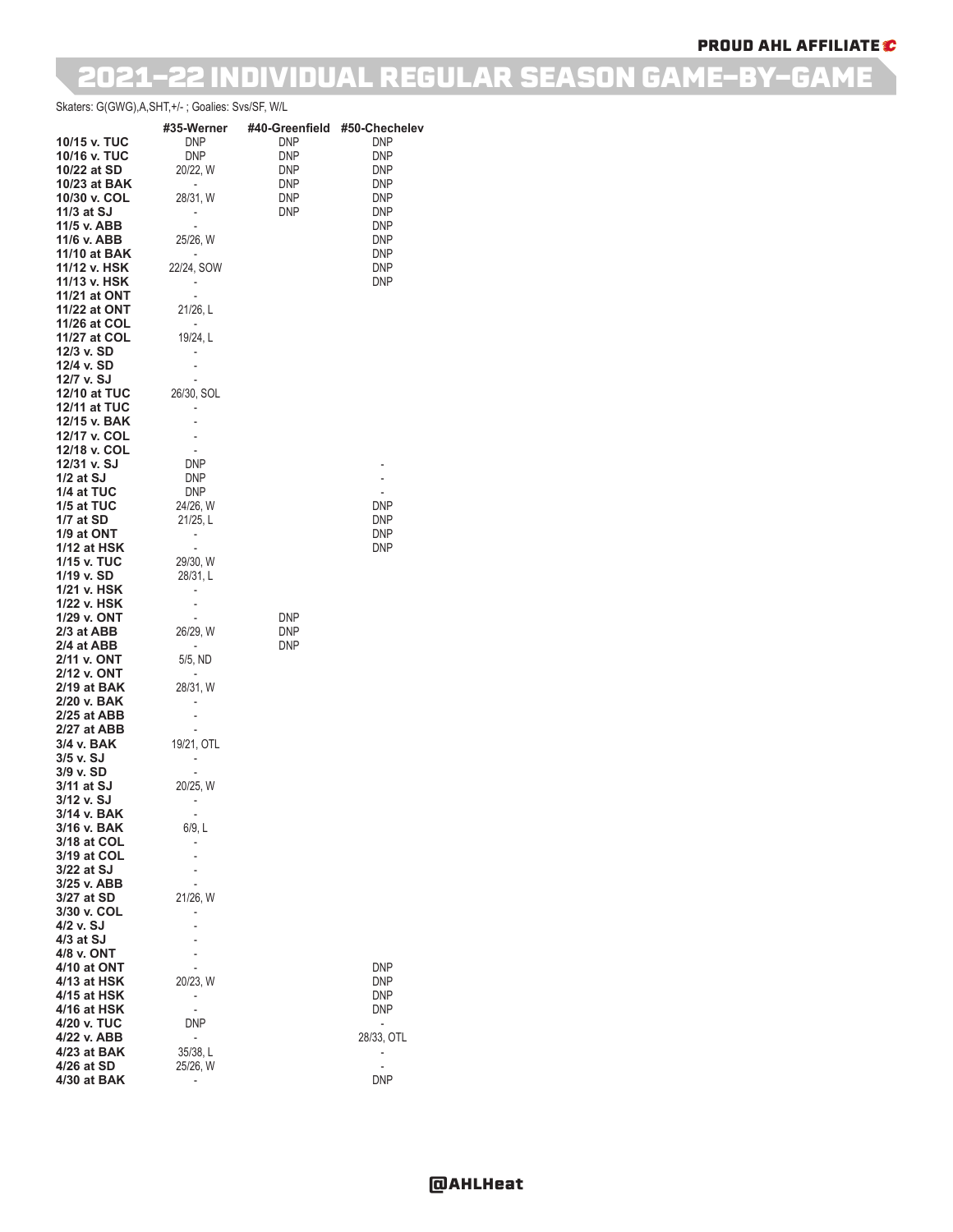## 2022 CALDER CUP PLAYOFFS SITUATIONAL STATS

| <b>Goal Scoring By Period</b>                                                                                                                                                                                                                                       |                                                                                                            | $\overline{\mathbf{2}}$                                                                                                              | 3                                                                                                                                    | ОT                                                                                                                      | <b>TOT</b> | <b>AVG</b>     |
|---------------------------------------------------------------------------------------------------------------------------------------------------------------------------------------------------------------------------------------------------------------------|------------------------------------------------------------------------------------------------------------|--------------------------------------------------------------------------------------------------------------------------------------|--------------------------------------------------------------------------------------------------------------------------------------|-------------------------------------------------------------------------------------------------------------------------|------------|----------------|
| <b>Stockton Heat</b><br><b>Opponents</b>                                                                                                                                                                                                                            | 1<br>8<br>5                                                                                                | 13<br>12                                                                                                                             | 14<br>10                                                                                                                             | 2<br>$\overline{2}$                                                                                                     | 37<br>29   | 3.08<br>2.42   |
| <b>Shots On Goal By Period</b>                                                                                                                                                                                                                                      | 1                                                                                                          | $\overline{2}$                                                                                                                       | 3                                                                                                                                    | ОT                                                                                                                      | <b>TOT</b> | <b>AVG</b>     |
| <b>Stockton Heat</b><br><b>Opponents</b>                                                                                                                                                                                                                            | 126<br>123                                                                                                 | 136<br>138                                                                                                                           | 111<br>107                                                                                                                           | 17<br>18                                                                                                                | 390<br>386 | 32.50<br>32.17 |
| <b>Power Play</b>                                                                                                                                                                                                                                                   | <b>PPG</b>                                                                                                 | <b>PPA</b>                                                                                                                           | PP%                                                                                                                                  |                                                                                                                         |            |                |
| <b>Heat Home</b><br><b>Heat Road</b><br><b>Heat Overall</b>                                                                                                                                                                                                         | 3<br>3<br>6                                                                                                | 36<br>17<br>53                                                                                                                       | 8.3%<br>17.6%<br>11.3%                                                                                                               |                                                                                                                         |            |                |
| <b>Penalty Kill</b>                                                                                                                                                                                                                                                 | <b>PPGA</b>                                                                                                | <b>PPA</b>                                                                                                                           | PK%                                                                                                                                  |                                                                                                                         |            |                |
| <b>Heat Home</b><br><b>Heat Road</b><br><b>Heat Overall</b>                                                                                                                                                                                                         | 3<br>7<br>10                                                                                               | 24<br>15<br>39                                                                                                                       | 87.5%<br>53.3%<br>74.4%                                                                                                              |                                                                                                                         |            |                |
| <b>Penalties</b>                                                                                                                                                                                                                                                    | <b>Games</b>                                                                                               | <b>Penalties</b>                                                                                                                     | <b>PIM</b>                                                                                                                           | <b>AVG</b>                                                                                                              |            |                |
| <b>Stockton Heat</b><br><b>Opponents</b>                                                                                                                                                                                                                            | 12<br>12                                                                                                   | 46<br>62                                                                                                                             | 92<br>132                                                                                                                            | 7.67<br>11.00                                                                                                           |            |                |
| <b>Goal Situations</b>                                                                                                                                                                                                                                              | For                                                                                                        |                                                                                                                                      | <b>Against</b>                                                                                                                       |                                                                                                                         |            |                |
| 6-on-5<br>6-on-4<br>5-on-5<br>5-on-4<br>5-on-3<br>4-on-4<br>4-on-3<br>3-on-3<br>3-on-4<br>3-on-5<br>3-on-6<br>4-on-5<br>4-on-6<br>5-on-6<br><b>Shootout</b><br><b>Penalty Shots</b><br><b>Total</b><br><b>Empty Nets</b><br><b>Power Play</b><br><b>Shorthanded</b> | Home<br>1<br>0<br>14<br>3<br>0<br>0<br>0<br>0<br>0<br>0<br>0<br>1<br>0<br>0<br>0<br>0<br>19<br>0<br>3<br>1 | Away<br>0<br>0<br>12<br>3<br>$\mathbf 0$<br>1<br>0<br>$\pmb{0}$<br>0<br>0<br>0<br>1<br>$\pmb{0}$<br>1<br>0<br>0<br>18<br>1<br>3<br>1 | Home<br>0<br>0<br>6<br>3<br>0<br>0<br>0<br>0<br>0<br>0<br>$\mathbf{0}$<br>1<br>$\pmb{0}$<br>1<br>0<br>$\pmb{0}$<br>11<br>1<br>3<br>1 | Away<br>0<br>0<br>11<br>7<br>0<br>0<br>0<br>0<br>0<br>0<br>0<br>0<br>0<br>0<br>0<br>0<br>18<br>0<br>$\overline{7}$<br>0 |            |                |

## 2022 CALDER CUP PLAYOFFS SPECIAL TEAMS SCORING

| <b>POWER PLAY</b>       |   |  |  |                 |  |  |  |
|-------------------------|---|--|--|-----------------|--|--|--|
| <b>Player</b>           | G |  |  | <b>Last PPG</b> |  |  |  |
| Justin Kirkland         |   |  |  | 5/24/22 v. COL  |  |  |  |
| Andy Welinski           |   |  |  | 5/23/22 v. COL  |  |  |  |
| <b>Matthew Phillips</b> |   |  |  | 5/27/22 at COL  |  |  |  |
| Glenn Gawdin            |   |  |  | 6/10/22 v. CHI  |  |  |  |
| <b>Byron Froese</b>     |   |  |  | None            |  |  |  |
| Jakob Pelletier         |   |  |  | 5/13/22 at BAK  |  |  |  |
| Nick Desimone           |   |  |  | 5/13/22 at BAK  |  |  |  |
| Luke Philp              |   |  |  | None            |  |  |  |
| Juuso Valimaki          |   |  |  | None            |  |  |  |

| <b>SHORTHANDED</b> |  |  |  |                 |  |  |  |
|--------------------|--|--|--|-----------------|--|--|--|
| <b>Plaver</b>      |  |  |  | <b>Last SHG</b> |  |  |  |
| Jakob Pelletier    |  |  |  | 5/10/22 v. BAK  |  |  |  |
| Eetu Tuulola       |  |  |  | 6/6/22 at CHI   |  |  |  |
| Glenn Gawdin       |  |  |  | None            |  |  |  |
| Colton Poolman     |  |  |  | None            |  |  |  |
| Kevin Gravel       |  |  |  | None            |  |  |  |
| Bvron Froese       |  |  |  | None            |  |  |  |
|                    |  |  |  |                 |  |  |  |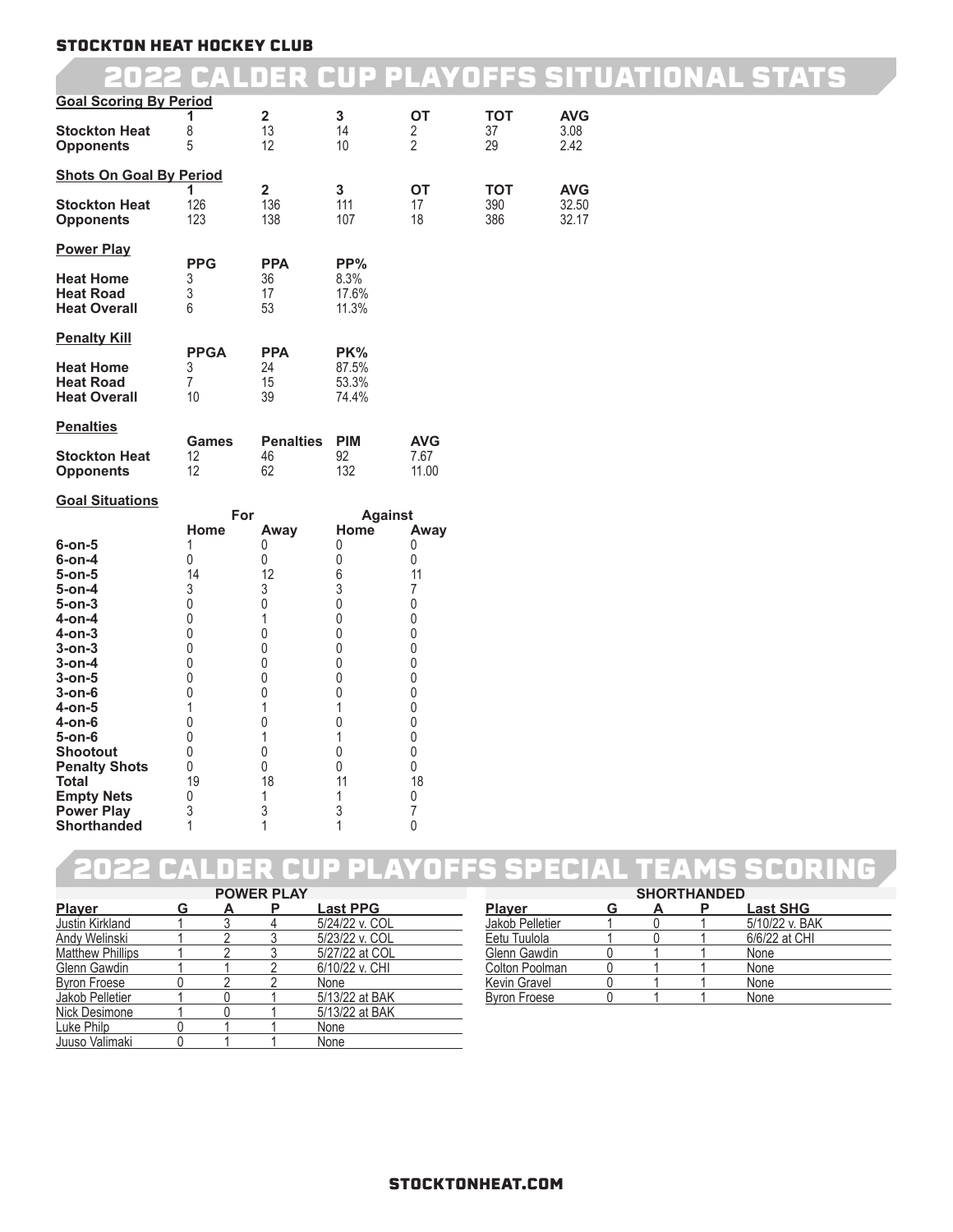### HEAT REGULAR SEASON SITUATIONAL STATS

| <b>Goal Scoring By Period</b>                               |                          |                                       |                               |                                           |                                  |                              |                              |
|-------------------------------------------------------------|--------------------------|---------------------------------------|-------------------------------|-------------------------------------------|----------------------------------|------------------------------|------------------------------|
| <b>Stockton Heat</b><br><b>Opponents</b>                    | 1<br>81<br>49            | $\overline{\mathbf{2}}$<br>74<br>63   | 3<br>75<br>66                 | <b>OT</b><br>6<br>5                       | <b>SO</b><br>6<br>$\overline{2}$ | <b>TOT</b><br>242<br>185     | AVG<br>3.56<br>2.72          |
| <b>Shots On Goal By Period</b>                              |                          |                                       |                               |                                           |                                  |                              |                              |
| <b>Stockton Heat</b><br><b>Opponents</b>                    | 1<br>756<br>669          | $\overline{\mathbf{2}}$<br>803<br>684 | 3<br>680<br>647               | <b>OT</b><br>35<br>41                     | <b>SO</b><br>6<br>$\overline{2}$ | <b>TOT</b><br>2,280<br>2,043 | <b>AVG</b><br>33.53<br>30.04 |
| <b>Power Play</b>                                           | <b>PPG</b>               | <b>PPA</b>                            | PP%                           |                                           |                                  |                              |                              |
| <b>Heat Home</b><br><b>Heat Road</b><br><b>Heat Overall</b> | 29<br>26<br>55           | 140<br>140<br>280                     | 20.7%<br>18.6%<br>19.6%       |                                           |                                  |                              |                              |
| <b>Penalty Kill</b>                                         | <b>PPGA</b>              | <b>PPA</b>                            | PK%                           |                                           |                                  |                              |                              |
| <b>Heat Home</b><br><b>Heat Road</b><br><b>Heat Overall</b> | 13<br>26<br>39           | 138<br>153<br>291                     | 90.6%<br>83.0%<br>86.6%       |                                           |                                  |                              |                              |
| <b>Penalties</b>                                            |                          |                                       |                               |                                           |                                  |                              |                              |
| <b>Stockton Heat</b><br><b>Opponents</b>                    | <b>Games</b><br>68<br>68 | <b>Penalties</b><br>376<br>374        | <b>PIM</b><br>908<br>890      | <b>AVG</b><br>13.35<br>13.09              |                                  |                              |                              |
| <b>Goal Situations</b>                                      |                          |                                       |                               |                                           |                                  |                              |                              |
|                                                             | For<br>Home              | Away                                  | <b>Against</b><br>Home        | Away                                      |                                  |                              |                              |
| $6$ -on- $5$                                                | 1                        | 1                                     | 1                             | 0                                         |                                  |                              |                              |
| $6-0n-4$                                                    | 0                        | 1                                     | 0                             | 1                                         |                                  |                              |                              |
| 5-on-5                                                      | 66                       | 74                                    | 57                            | 66                                        |                                  |                              |                              |
| 5-on-4                                                      | 26                       | 22                                    | 10                            | 20                                        |                                  |                              |                              |
| 5-on-3<br>4-on-4                                            | 1<br>1                   | 3<br>1                                | 3<br>3                        | $\overline{2}$<br>$\overline{\mathbf{4}}$ |                                  |                              |                              |
| 4-on-3                                                      | 2                        | 0                                     | $\boldsymbol{0}$              | $\overline{2}$                            |                                  |                              |                              |
|                                                             |                          |                                       |                               |                                           |                                  |                              |                              |
|                                                             |                          |                                       |                               |                                           |                                  |                              |                              |
| $3$ -on- $3$                                                | 1                        | 4                                     | 4                             | $\boldsymbol{0}$                          |                                  |                              |                              |
| 3-on-4                                                      | 0<br>$\mathbf 0$         | $\boldsymbol{0}$                      | $\boldsymbol{0}$<br>$\pmb{0}$ | $\boldsymbol{0}$                          |                                  |                              |                              |
| $3$ -on- $5$<br>3-on-6                                      | 0                        | $\boldsymbol{0}$<br>$\boldsymbol{0}$  | 0                             | $\boldsymbol{0}$<br>$\boldsymbol{0}$      |                                  |                              |                              |
| 4-on-5                                                      | 7                        | 6                                     | 4                             | 1                                         |                                  |                              |                              |
| 4-on-6                                                      | 0                        | $\overline{\mathbf{c}}$               | $\boldsymbol{0}$              | $\boldsymbol{0}$                          |                                  |                              |                              |
| $5-$ on $-6$                                                | 7                        | 8                                     | 3                             | $\mathbf{1}$                              |                                  |                              |                              |
| <b>Shootout</b>                                             | 4                        | $\overline{2}$                        | 0                             | $\sqrt{2}$                                |                                  |                              |                              |
| <b>Penalty Shots</b>                                        | 1                        | 1                                     | $\mathsf 0$                   | $\mathsf{0}$                              |                                  |                              |                              |
| Total                                                       | 117                      | 125                                   | 86                            | 99                                        |                                  |                              |                              |
| <b>Empty Nets</b><br><b>Power Play</b>                      | $\overline{7}$<br>29     | 9<br>26                               | 3<br>13                       | $\mathbf{1}$<br>26                        |                                  |                              |                              |

### 2021-22 REGULAR SEASON SPECIAL TEAMS SCORING

| PUWER PLAT              |   |                |    |                 |  |  |  |
|-------------------------|---|----------------|----|-----------------|--|--|--|
| <b>Player</b>           | G | А              | Ρ  | <b>Last PPG</b> |  |  |  |
| <b>Matthew Phillips</b> | 8 | 16             | 24 | 4/13/22 at HSK  |  |  |  |
| Jakob Pelletier         | 9 | 10             | 19 | 4/15/22 at HSK  |  |  |  |
| Justin Kirkland         | 9 | 8              | 17 | 4/22/22 v. ABB  |  |  |  |
| <b>Glenn Gawdin</b>     | 4 | 12             | 16 | 1/15/22 v. TUC  |  |  |  |
| <b>Byron Froese</b>     | 8 |                | 15 | 4/22/22 v. ABB  |  |  |  |
| <b>Connor Mackey</b>    |   | 11             | 13 | 12/3/21 v. SD   |  |  |  |
| <b>Andy Welinski</b>    |   | 11             | 12 | 12/17/21 v. COL |  |  |  |
| Martin Pospisil         |   | 9              | 10 | 11/3/21 at SJ   |  |  |  |
| Connor Zary             | 4 | 3              |    | 4/10/22 at ONT  |  |  |  |
| Luke Philp              | 4 | $\overline{2}$ | 6  | 3/25/22 v. ABB  |  |  |  |
| Adam Ruzicka            | 2 | 4              | 6  | 11/21/21 at ONT |  |  |  |
| Nick DeSimone           |   | 4              | 5  | 4/26/22 at SD   |  |  |  |
| Juuso Valimaki          | Ŋ | 5              | 5  | None            |  |  |  |
| Johannes Kinnvall       | 0 | 4              | 4  | None            |  |  |  |
| Eetu Tuulola            | 3 | 0              |    | 1/9/22 at ONT   |  |  |  |
| Emilio Pettersen        | 0 | っ              | っ  | None            |  |  |  |
| <b>Greg Moro</b>        | 0 |                |    | None            |  |  |  |

|    | <b>POWER PLAY</b> |                 |                         |   | <b>SHORTHANDED</b> |   |                 |  |
|----|-------------------|-----------------|-------------------------|---|--------------------|---|-----------------|--|
|    | Р                 | <b>Last PPG</b> | <b>Player</b>           | G | А                  | Р | <b>Last SHG</b> |  |
| 16 | 24                | 4/13/22 at HSK  | Luke Philp              |   |                    |   | 2/3/22 at ABB   |  |
| 10 | 19                | 4/15/22 at HSK  | Connor Mackey           |   |                    |   | 12/4/21 v. SD   |  |
|    | 17                | 4/22/22 v. ABB  | Jakob Pelletier         |   |                    |   | 3/25/22 v. ABB  |  |
| 12 | 16                | 1/15/22 v. TUC  | Eetu Tuulola            |   |                    |   | 4/2/22 v. SJ    |  |
|    | 15                | 4/22/22 v. ABB  | Glenn Gawdin            |   |                    |   | 3/27/22 at SD   |  |
|    | 13                | 12/3/21 v. SD   | <b>Byron Froese</b>     |   |                    |   | 1/22/22 v. HSK  |  |
|    | 12                | 12/17/21 v. COL | <b>Matthew Phillips</b> |   |                    |   | 2/3/22 at ABB   |  |
| 9  | 10                | 11/3/21 at SJ   | Justin Kirkland         |   |                    |   | 4/15/22 at HSK  |  |
|    |                   | 4/10/22 at ONT  | Walker Duehr            |   |                    |   | None            |  |
|    | հ                 | 3/25/22 v. ABB  | Colton Poolman          |   |                    |   | None            |  |
|    |                   | 11/21/21 at ONT | Kevin Gravel            |   |                    |   | None            |  |
|    |                   |                 |                         |   |                    |   |                 |  |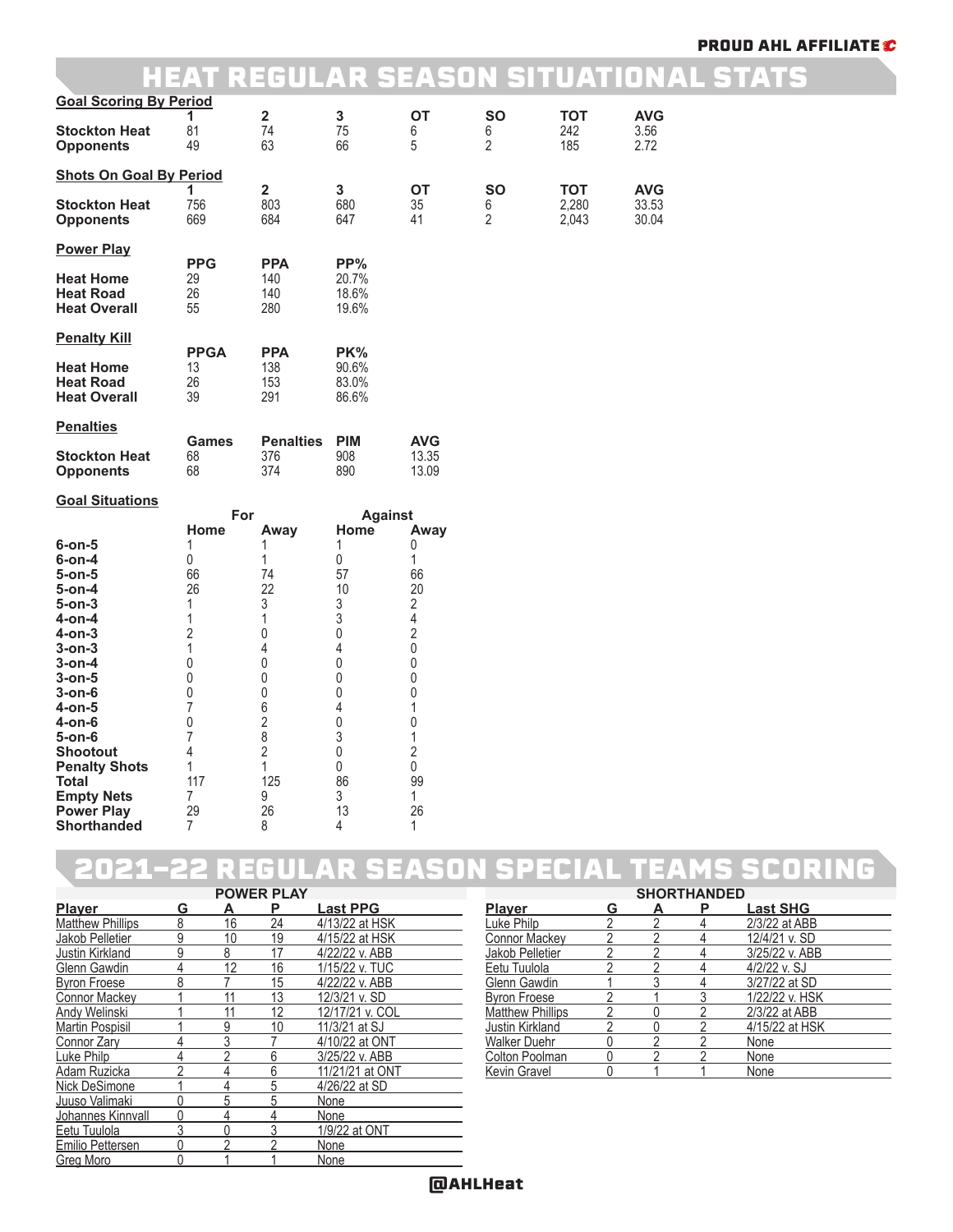## HEAT CALDER CUP PLAYOFFS HIGHS AND LOWS

| <b>Team Highs and Lows</b>                       | Heat                                                 | <b>Opponents</b>                                | <b>Heat All-Time</b>                                 | <b>Opponent All-Time</b>                      |
|--------------------------------------------------|------------------------------------------------------|-------------------------------------------------|------------------------------------------------------|-----------------------------------------------|
| Most goals in a game                             | 6 (5/13/22 at BAK)                                   | 6 (5/27/22 at COL)                              | 6 (2x; last 5/13/22)                                 | 6 (5/27/22 at COL)                            |
| Most goals in a period                           | 3 (2x; last 2nd, 5/23/22)                            | 2 (5x; last 3rd, 6/8/22)                        | 4 (1st; 4/23/17 at SJ)                               | 3 (3x; last 3rd, 5/13/22 at BAK)              |
| Fewest goals in a game                           | 0 (6/8/22 v. CHI)                                    | 0 (3x; last 5/29/22)                            | 0 (2x; last 6/8/22)                                  | 0 (3x; last 5/29/22)                          |
|                                                  |                                                      |                                                 |                                                      |                                               |
| Most shots in a game                             | 44 (5/27/22 at COL)                                  | 42 (5/13/22 at BAK)                             | 41 (5/13/22 at BAK)                                  | 54 (5/2/17 at SJ)                             |
| Most shots in a period<br>Fewest shots in a game | 17 (2nd, 5/27/22 at COL)<br>23 (6/8/22 v. CHI)       | 20 (2nd, 5/29/22 at COL)<br>23 (5/23/22 v. COL) | 17 (2nd, 5/27/22 at COL)<br>20 (4/23/17 at SJ)       | 23 (2nd; 5/2/17 at SJ)<br>24 (5/11/22 v. BAK) |
| Fewest shots in a period (exc. OT)               | 5 (4x; last 3rd, 6/8/22)                             | 4 (1st; 5/23/22 v. COL)                         | 4 (2nd; 5/2/17 at SJ)                                | 6 (2x; last 2nd, 5/11/22)                     |
|                                                  |                                                      |                                                 |                                                      |                                               |
| Most penalty minutes in a game                   | 14 (6/11/22 v. CHI)                                  | 26 (6/11/22 v. CHI)                             | 18 (4/23/17 at SJ)                                   | 26 (6/11/22 v. CHI)                           |
| Most infractions in a game                       | 6 (6/11/22 v. CHI)                                   | 9 (6/11/22 v. CHI)                              | 9 (4/23/17 at SJ)                                    | 9 (6/11/22 v. CHI)                            |
| Fewest penalty minutes in a game                 | 4 (3x; last 5/27/22)                                 | 6 (2x; last 5/13/22)                            | 4 (3x; last 5/27/22)                                 | 4 (5/2/17 at SJ)                              |
| Fewest infractions in a game                     | 2 (3x; last 5/27/22)                                 | 3 (2x; last 5/13/22)                            | 2 (3x; last 5/27/22)                                 | 2 (5/2/17 at SJ)                              |
|                                                  |                                                      |                                                 |                                                      |                                               |
| Most power plays in a game                       | 6 (4x; last 6/11/22)                                 | 6 (6/11/22 v. CHI)                              | 7 (4/28/17 v. SJ)                                    | 7 (4/23/17 v. SJ)                             |
| Fewest power plays in a game                     | 3 (3x; last 5/27/22)                                 | 1 (5/27/22 at COL)                              | 2 (2x; last 5/2/17 at SJ)                            | 1 (5/27/22 at COL)                            |
| Most power play goals in a game                  | 2 (5/13/22 at BAK)                                   | 3 (6/3/22 at CHI)                               | 2 (2x; last 5/13/22)                                 | 3 (6/3/22 at CHI)                             |
| <b>Fastest goal to start a game</b>              | 7:51 (5/13/22 at BAK)                                | 0:17 (6/6/22 at CHI)                            | 1:30 (4/23/17 at SJ)                                 | 0:17 (6/6/22 at CHI)                          |
| Fastest goal to start a period                   | 0:39 (3rd, 5/11/22 v. BAK) 0:17 (1st; 6/6/22 at CHI) |                                                 | 0:39 (3rd, 5/11/22 v. BAK) 0:17 (1st; 6/6/22 at CHI) |                                               |
| Shortest time between goals (one team)           | 1:23 (5/10/22 v. BAK)                                | 3:00 (6/3/22 at CHI)                            | $0:44$ (4/23/17 at SJ)                               | 1:19 (4/23/17 at SJ)                          |
| Shortest time between goals (both teams)         | $0:08(6/10/22$ v. CHI)                               |                                                 | $0:08(6/10/22 \text{ v. chi})$                       |                                               |
|                                                  |                                                      |                                                 |                                                      |                                               |
| <b>Team Streaks</b>                              | <b>Heat This Season</b>                              | <b>Heat All-Time</b>                            |                                                      |                                               |
| Longest win streak                               | 5 (5/10/22 - 5/24/22)                                | 5 (5/10/22 - 5/24/22)                           |                                                      |                                               |
| Longest home win streak                          | 4 (5/10/22 - 5/24/22)                                | 5 (4/30/17 - 5/24/22)                           |                                                      |                                               |
| Longest road win streak                          | 1 (2x; last 5/29/22)                                 | 1 (3x; last 5/29/22)                            |                                                      |                                               |
| <b>Longest winless streak</b>                    | $3(6/3/22 - 6/8/22)$                                 | $3(6/3/22 - 6/8/22)$                            |                                                      |                                               |
| Longest home winless streak                      | 1(6/8/22)                                            | 1 (2x; last 6/8/22)                             |                                                      |                                               |
| Longest road winless streak                      | 2 (6/3/22 - active)                                  | 2 (6/3/22 - active)                             |                                                      |                                               |
|                                                  |                                                      |                                                 |                                                      |                                               |
| <b>Current Streak</b>                            | $2 - 0$                                              |                                                 |                                                      |                                               |
| <b>Player Highs and Lows</b>                     | Heat                                                 | <b>Opponents</b>                                | <b>Heat All-Time</b>                                 | <b>Opponent All-Time</b>                      |
| <b>Most goals</b>                                | 2 (3x; last 6/10/22)                                 | 2 (3x; last 6/3/22)                             | 2 (5x; last 6/10/22)                                 | 2 (5x; last 6/3/22)                           |
| <b>Most assists</b>                              | 2 (6x; last 6/11/22)                                 | 3 (Gross: 5/27/22)                              | 2 (6x; last 6/11/22)                                 | 3 (Gross: 5/27/22)                            |
| <b>Most points</b>                               | 3 (3x; last 5/27/22)                                 | 3 (4x; last 6/3/22)                             | 3 (6x; last 5/27/22)                                 | 3 (4x; last 6/3/22)                           |
| <b>Most penalty minutes</b>                      | 4 (5x; last 6/11/22)                                 | 6 (McKeown, 5/27/22)                            | 4 (6x; last 6/11/22)                                 | 6 (McKeown, 5/27/22)                          |
| <b>Most shots</b>                                | 6 (6x; last 6/10/22)                                 | 9 (2x; last 6/11/22)                            | 6 (7x; last 6/3/22)                                  | 9 (3x; last 6/11/22)                          |
| <b>Most shots faced</b>                          | 42 (Wolf; 5/13/22)                                   | 44 (Annunen; 5/27/22)                           | 42 (Wolf; 5/13/22)                                   | 40 (Skinner; 5/13/22)                         |

### ACTIVE STREAKS

**Most saves** 40 (Wolf; 5/29/22) 39 (Annunen; 5/27/22) 40 (Wolf; 5/29/22) 35 (Skinner; 5/13/22)

|                      | <b>GOALS</b> |              |                 | <b>ASSISTS</b> |                |                     | <b>POINTS</b> |                  |
|----------------------|--------------|--------------|-----------------|----------------|----------------|---------------------|---------------|------------------|
| <b>Player</b>        | Games        | <b>Goals</b> | <b>Player</b>   | Games          | <b>Assists</b> | <b>Player</b>       | <b>Games</b>  | <b>Points</b>    |
| <b>Walker Duehr</b>  |              |              | Byron Froese    |                |                | <b>Byron Froese</b> |               | 4(4a)            |
| Jakob Pelletier      |              |              | Nick DeSimone   |                |                | Justin Kirkland     |               | 3(1q,2a)         |
| <b>Connor Mackey</b> |              |              | Justin Kirkland |                |                | Martin Pospisil     |               | 2 (1g,1a)        |
|                      |              |              | Connor Mackev   |                |                | Nick DeSimone       |               | 2(2a)            |
|                      |              |              | Martin Pospisil |                |                | Connor Mackev       |               | <u>2 (1g,1a)</u> |

 $\frac{W\alpha}{\text{Waker Duehr}}$  1 1 (1g)<br>Jakob Pelletier 1 1 (1g)

Jakob Pelletier 1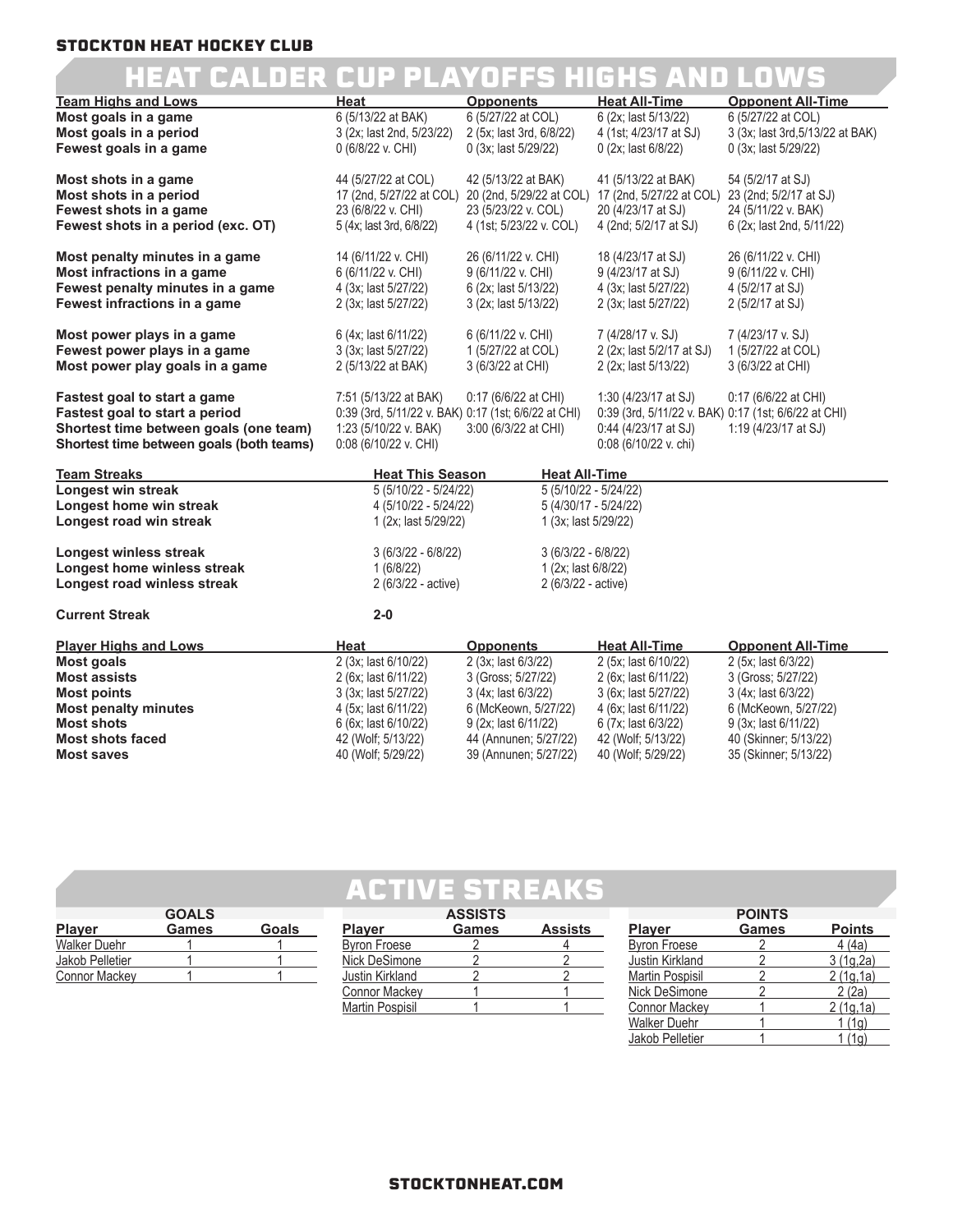## REGULAR SEASON HIGHS AND LOWS

**Team Highs and Lows**<br> **Heat Heat Opponents**<br> **Most goals in a game Heat Heat** 10 (2x; last 3/19/22 at COL) 6 (2/27/22 at ABB) **Most goals in a game** 10 (2x; last 3/19/22 at COL) 6 (2/27/22 at ABB)<br> **Most goals in a period** extra the top of the top of the top of the top of the top of the top of the top of the to **Fewest goals in a game** 

**Most shots in a game** 51 (12/10/21 at TUC) 45 (11/10/21 at BAK) **Most shots in a period** 21 (2nd, 12/3/21 v. SD) 18 (2nd,12/4/21 v. SD) **Fewest shots in a game** 20 (2/4/22 at ABB) 18 (2/27/22 at ABB)<br> **Fewest shots in a period (excludes OT)** 1 (1st, 12/3/21 v. SD) 3 (2x; last 2nd, 12/3/21 v. SD) **Fewest shots in a period (excludes OT)** 

**Most penalty minutes in a game** 38 (3/16/22 v. BAK) 42 (1/22/22 v. HSK) **Most infractions in a game** 11 (12/3/21 v. SD) 10 (1/22/22 v. HSK<br> **Fewest penalty minutes in a game** 2 (2x; last 4/2/22 v. SJ) 2 (1/15/22 v. TUC) **Fewest penalty minutes in a game Fewest infractions in a game** 1 (3x; last 4/2/22 v. SJ) 1 (2x; last 3/5/22 v. SJ)

**Most power plays in a game** 8 (2x; last 3/16/22 v. BAK) 9 (12/3/21 v. SD)<br> **Fewest power plays in a game** 0 (3/5/22 v. SJ) 9 (3/5/22 v. SJ) 9 (3/5/22 v. SJ) **Fewest power plays in a game**  $0$  (3/5/22 v. SJ) 0 (3/5/22 v. SJ) 0 (3/5/22 v. SJ) 0 (3/5/22 v. ONT) **Most power play goals in a game**  $3$  (2x; last 2/20/22 v. BAK) 3 (2/12/22 v. ONT) **Most power play goals in a game** 

**Fastest goal to start a game** 0:54 (Phillips, 1/5/22 at TUC) 0:25 (2/20/22 v. BAK) **Fastest goal to start a period** 0.14 (Duehr, 2nd; 10/16/21 v. TUC) 0:34 (1st, 1/12/22 at HSK)<br> **Shortest time between goals (one team)** 0:06 (4/3/22 at SJ) 0:46 (11/26/21 at COL) **Shortest time between goals (one team)** 0:06 (4/3/22 at SJ)<br>**Shortest time between goals (both teams)** 0:13 (2x; last 4/10/22 at ONT) **Shortest time between goals (both teams)** 

**Team Streaks Heat This Season Heat All-Time Longest win streak** 9 (10/16/21 - 11/12/21) <br> **Longest point streak** 12 (10/15/21 - 11/21/21) 12 (10/15/21 - 11/21/21) **Longest point streak** 12 (10/15/21 - 11/21/21) 12 (10/15/21 - 11/21/21)<br> **Longest home win streak** 12 (12/3/21 - 12/18/21) 10 (12/16 - 2/20/16) **Longest home win streak** 6 (12/3/21 - 12/18/21) 10 (1/2/16 - 2/20/16)<br> **Longest home point streak** 13 (10/15/21 - 12/18/21) 13 (10/15/21 - 12/18/21) **Longest home point streak Longest road win streak** 5 (10/22/21 - 11/21/21) 6 (3/3/21 - 3/11/21) **Longest road point streak** 

**Longest winless streak** 2 (3x; last 4/15/22 - 4/16/22) 10 (1/21/17 - 2/22/17)<br> **Longest pointless streak** 2 (2x; last 4/15/22 - 4/16/22) 5 (2x; last 4/14/21 - 4/24/21) **Longest pointless streak** 2 (2x; last 4/15/22 - 4/16/22) 5 (2x; last 4/14/21 - 4/2<br> **Longest home winless streak** 1 (10x; last 4/22/22 - active) 8 (3/18/21 - 10/15/21) **Longest home winless streak** 1 (10x; last 4/22/22 - active) 8 (3/18/21 - 10/15/21<br> **Longest home pointless streak** 1 (5x; last 3/30/22) 8 (3/20/21 - 4/17/21) **Longest home pointless streak** 1 (5x; last 3/30/22) 6 (3/20/21 - 4/17/21)<br> **Longest road winless streak** 3 (4/15/22 - 4/23/22) 10 (1/11/17 - 3/3/17) **Longest road winless streak** 3 (4/15/22 - 4/23/22) 10 (1/11/17 - 3/3/17)<br> **Longest road pointless streak** 3 (4/15/22 - 4/23/22) 13 (12/20/17 - 3/3/18) **Longest road pointless streak** 

**Current Streak 0-1-0-0**

**Individual Single-Game Highs**<br> **Most goals Most goals Most goals Most goals Most goals Most goals Most goals** *Most goals Most goals Most goals Most goals Most goals Most goals Most go* **Most penalty minutes** 17 (Mackey, 1/22/22 v. HSK) 17 (Mackey, 1/22/22 v. HSK) 19 (Mackey, 1/22/22 v. SD)

**Most goals in a period** 4 (6x; last 3rd, 3/19/22 at COL) 4 (3rd; 4/10/22 at ONT)

3 (5x; last Pelletier, 3/9/22 v. SD)<br>4 (Pelletier, 4/22/22 v. ABB) **Most assists** 4 (Pelletier, 4/22/22 v. ABB) 3 (4x; last Perlini, 3/16/22 v. BAK)<br>**Most points** 3 (32 or 3 and 4 (4x; last Pelletier, 4/22/22 v. ABB) 4 (Malone, 11/10/21 at BAK) **Most points** 4 (4x; last Pelletier, 4/22/22 v. ABB) 4 (Malone, 11/10/21 at BAK) **Most shots** 10 (Valimaki, 1/7/22 at SD) 8 (Maccelli, 12/10/21 at TUC) **Most shots faced** 45 (Wolf, 11/10/21 at BAK) 51 (Prosvetov, 12/10/21 at TUC)<br>**Most saves** 45 (Wolf, 4/20/22 v. TUC) 47 (Prosvetov, 12/10/21 at TUC)

**Most saves** 42 (Wolf, 4/20/22 v. TUC) 47 (Prosvetov, 12/10/21 at TUC)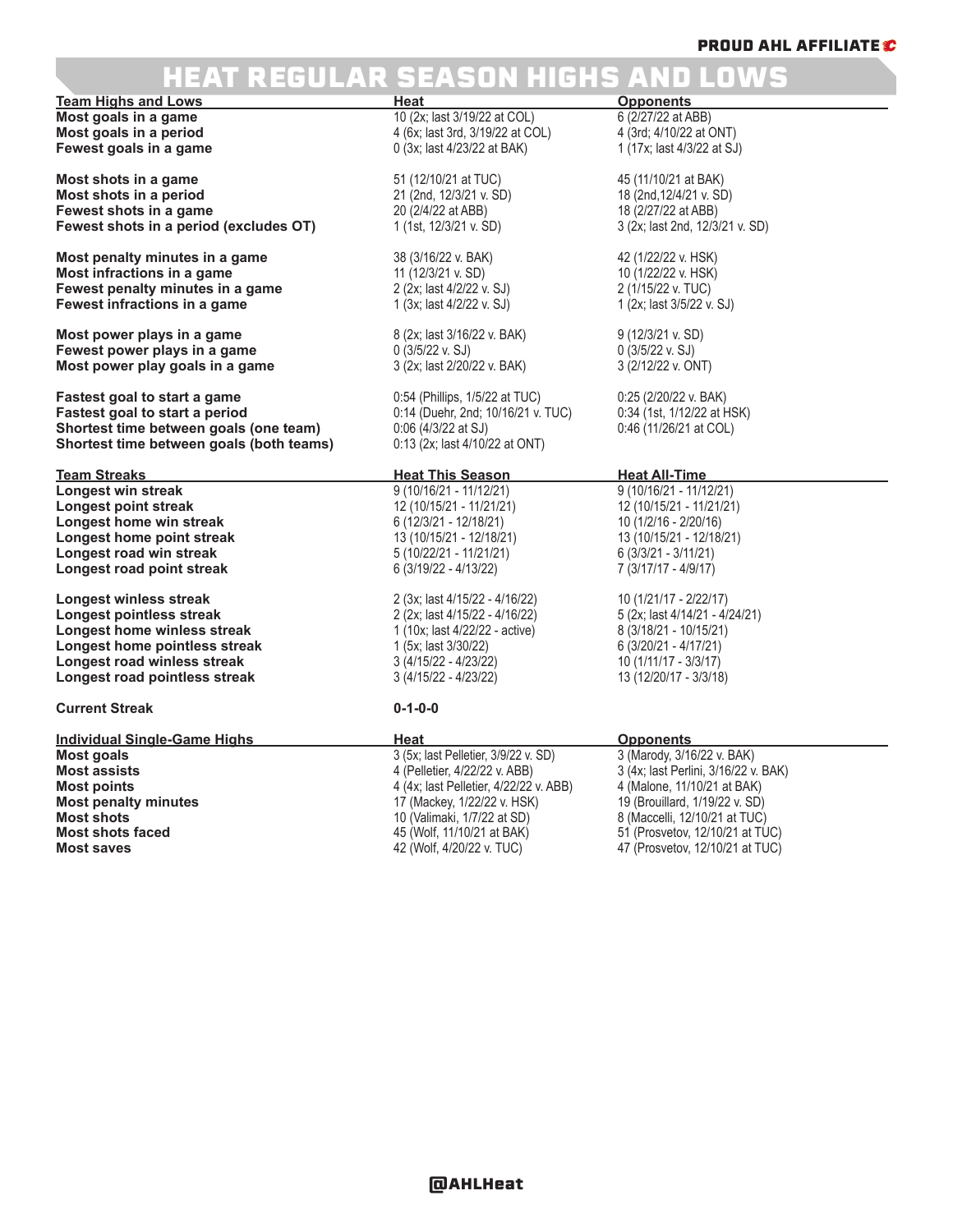### **HEAT 2022 CALDER CUP PLAYOFFS RECORDS**

#### **Overall Against**

#### **At Home Against**

#### **On The Road Against**

#### **By Day of Week**

#### **By Month**

#### **Heat Goals Scored**

#### **Opponent Goals Scored**

#### **By First Goal**

#### **By Shots On Goal**

| Opponent shoots more 4-2 |  |
|--------------------------|--|
|                          |  |

#### **Heat Shots On Goal**

| <b>Less than 30 Shots on Goal3-2</b> |  |
|--------------------------------------|--|
|                                      |  |
|                                      |  |
|                                      |  |

#### **Opponent Shots On Goal**

| Less than 30 Shots on Goal4-1 |  |
|-------------------------------|--|
|                               |  |
|                               |  |
| 50 or more Shots on Goal0-0   |  |

#### **Leads After Periods**

#### **Overtime**

| Decided in third OT or later0-0 |  |
|---------------------------------|--|

#### **Goal Differential**

#### **Special Teams**

| Opponent scores a PPG 4-3          |  |
|------------------------------------|--|
|                                    |  |
| <b>Opponent scoreless on PP4-1</b> |  |
|                                    |  |
|                                    |  |
| Heat score more PPG3-0             |  |
|                                    |  |
|                                    |  |

#### **Heat Player Scores**

#### **Heat Player Multi-Point Game**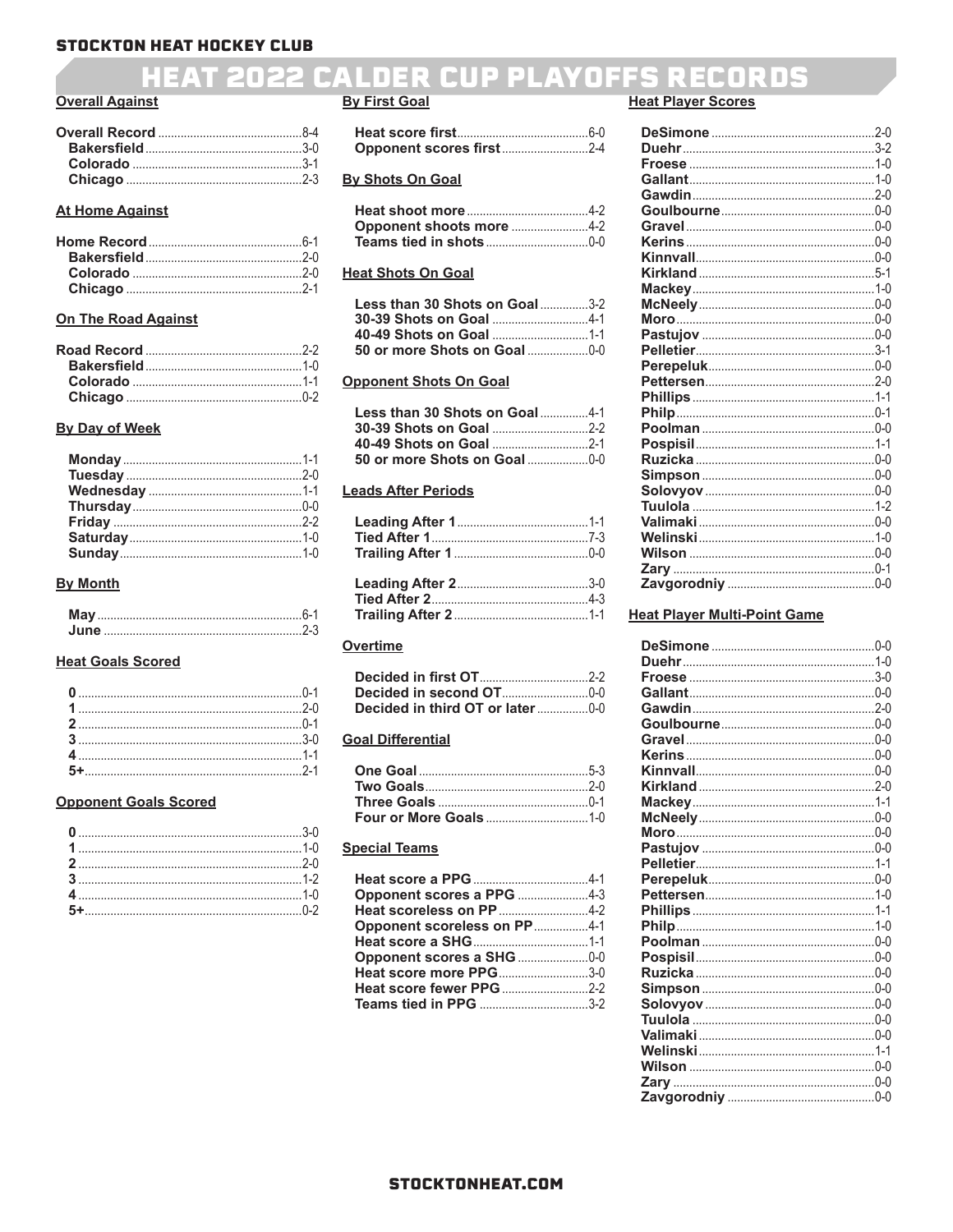### **HEAT 2021-22 REGULAR SEASON RECORDS**

#### **Overall Against**

#### **At Home Against**

#### **On The Road Against**

#### **By Day of Week**

#### **By Month**

### **By First Goal**

| <b>Opponent scores first  13-12-1-1</b> |  |
|-----------------------------------------|--|

#### **By Shots On Goal**

| <b>Heat shoot more  30-8-2-2</b> |  |
|----------------------------------|--|
| Opponent shoots more  12-8-3-0   |  |
|                                  |  |

#### **Heat Shots On Goal**

| Less than 30 Shots on Goal $\ldots$ 15-4-3-0 |  |
|----------------------------------------------|--|
| <b>30-39 Shots on Goal 21-11-2-0</b>         |  |
|                                              |  |
| 50 or more Shots on Goal 1-0-0-1             |  |

#### **Opponent Shots On Goal**

| <b>Less than 30 Shots on Goal 26-9-2-0</b> |  |
|--------------------------------------------|--|
| <b>30-39 Shots on Goal  20-6-3-2</b>       |  |
|                                            |  |
| 50 or more Shots on Goal  0-0-0-0          |  |

#### **Leads After Periods**

| Leading After 1 24-2-2-2 |  |
|--------------------------|--|
|                          |  |
|                          |  |
|                          |  |
|                          |  |
| Leading After 2 31-1-4-1 |  |
|                          |  |

#### **After Regulation**

#### **Goal Differential**

#### **Special Teams**

| Heat score a PPG  33-4-2-1            |  |
|---------------------------------------|--|
| <b>Opponent scores a PPG</b> 24-5-1-1 |  |
| Heat scoreless on PP  12-12-3-1       |  |
| Opponent scoreless on PP21-11-4-1     |  |
| Heat score a SHG11-1-1-0              |  |
| Opponent scores a SHG  1-1-0-0        |  |
| Heat score more PPG 18-1-3-0          |  |
|                                       |  |
| <b>Teams tied in PPG</b> 20-11-2-2    |  |

#### **Heat Player Scores**

#### **Heat Player Multi-Point Game**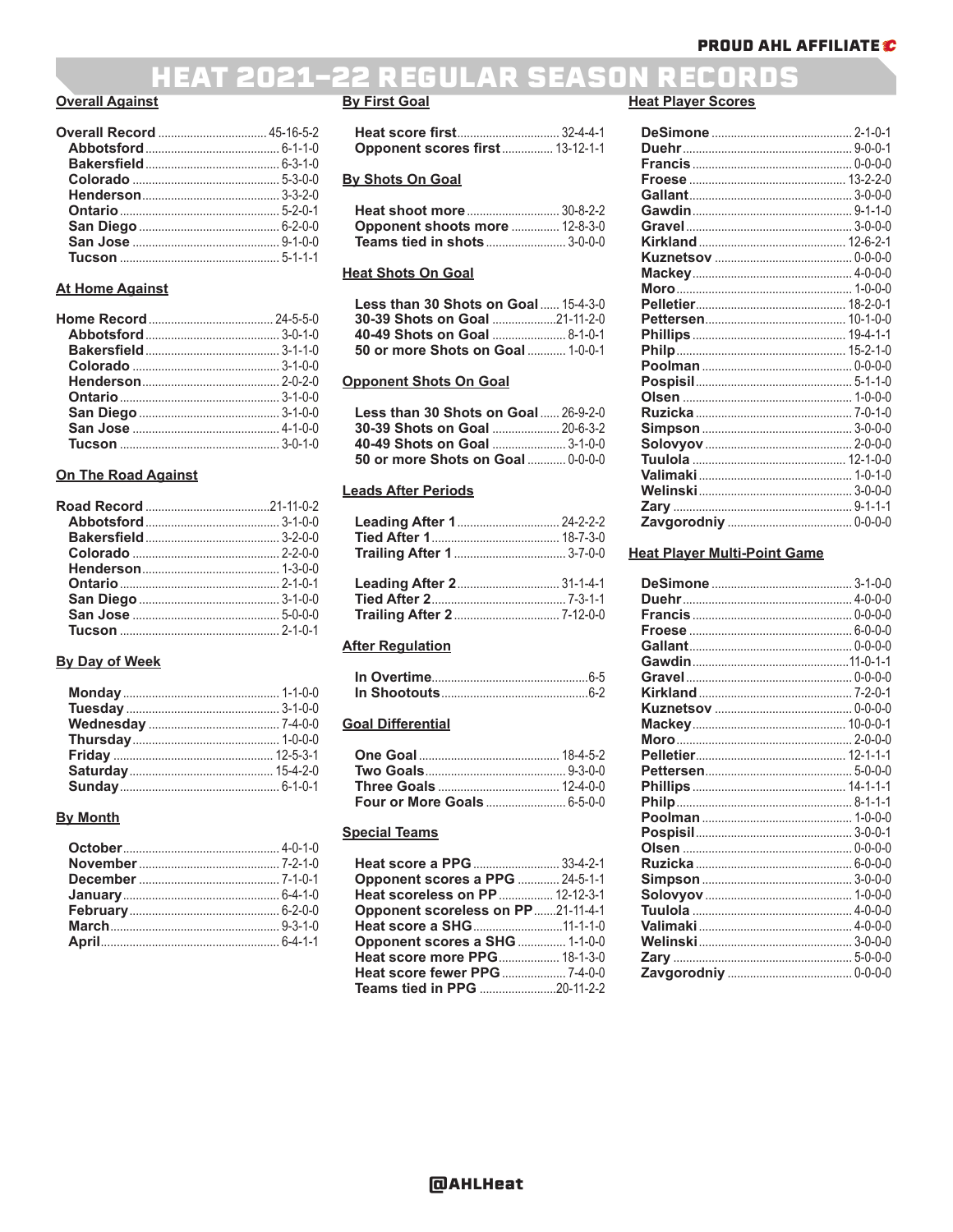#### THE LAST TIME THE HEAT - CALDER CUP PL **TEAM INDIVIDUAL**

#### **Results**

#### **Leads**

| <u>Team Scoring</u> |  |
|---------------------|--|
|                     |  |
|                     |  |
|                     |  |

#### **Individual Scoring**

### **Scored two goals** .............................................. Gawdin, 6/10/22 v. CHI **Opponent scored two goals**...............................Leivo, 6/3/22 at CHI **Registered multi-point game** .............Mackey/Froese, 6/11/22 v. CHI **Allowed a multi-point game**.........................3 players, 6/10/22 v. CHI **Recorded a hat trick** ....................................................................Never **Allowed a hat trick**........................................................................Never  **Scored the first goal** ......................................Kirkland, 5/29/22 at COL  **Allowed the first goal** ...................................Smallman, 6/11/22 v. CHI **Scored on the power play .............................. Gawdin, 6/10/22 v. CHI Allowed a power play goal**................................Panik, 6/11/22 v. CHI **Scored shorthanded**.......................................... Tuulola, 6/6/22 at CHI **Allowed a shorthanded goal** .....................Smallman, 6/11/22 v. CHI **Individual Saves Made 30-39 saves**............................................ Wolf (37), 6/11/22 v. CHI **Were stopped 30-39 times**...........................Lyon (32), 6/11/22 v. CHI **Made 40-49 saves**.......................................... Wolf (40), 5/29/22 at COL **Were stopped 40-49 times**.........................................................Never

**Made 50 or more saves** ..............................................................Never **Were stopped 50 or more times** .............................................Never

### MULTI-POINT GAME

| <b>PLAYOFFS</b>         |       |    |   |   |      |  |
|-------------------------|-------|----|---|---|------|--|
| <b>Player</b>           | Total |    | 3 | 4 | $5+$ |  |
| <b>Byron Froese</b>     |       |    |   |   |      |  |
| <b>Matthew Phillips</b> |       |    |   |   |      |  |
| Glenn Gawdin            |       |    |   |   |      |  |
| Justin Kirkland         |       |    |   |   |      |  |
| Jakob Pelletier         |       |    |   |   |      |  |
| <b>Andy Welinski</b>    |       |    |   |   |      |  |
| <b>Connor Mackey</b>    |       |    |   |   |      |  |
| Emilio Pettersen        |       |    |   |   |      |  |
| <b>Walker Duehr</b>     |       |    |   |   |      |  |
| Luke Philp              |       |    |   |   |      |  |
|                         |       |    |   |   |      |  |
| <b>Team Totals</b>      | 18    | 15 |   |   |      |  |

| <b>REGULAR SEASON</b>   |       |                |          |   |    |  |
|-------------------------|-------|----------------|----------|---|----|--|
| Player                  | Total | 2              | 3        | 4 | 5+ |  |
| <b>Matthew Phillips</b> | 17    | 10             | 5        | 2 | 0  |  |
| Jakob Pelletier         | 15    | 9              | 5        |   | Ŋ  |  |
| Glenn Gawdin            | 13    | 12             | 0        |   | N  |  |
| <b>Connor Mackey</b>    | 11    | 11             | $\Omega$ |   |    |  |
| Luke Philp              | 11    | 11             | $\Omega$ | Λ |    |  |
| <b>Justin Kirkland</b>  | 9     | 8              |          | Λ | Λ  |  |
| Adam Ruzicka            | 6     | 4              | 2        | Λ |    |  |
| <b>Byron Froese</b>     | 6     | 5              |          | Λ | Λ  |  |
| <b>Connor Zary</b>      | 6     | 6              | Ŋ        | Λ |    |  |
| Emilio Pettersen        | 5     | 5              | 0        | 0 | Λ  |  |
| <b>Walker Duehr</b>     | 4     | 4              | $\Omega$ | Û | N  |  |
| Juuso Valimaki          | 4     | $\overline{4}$ | 0        | Λ | N  |  |
| Eetu Tuulola            |       | $\overline{4}$ | $\Omega$ | Λ |    |  |
| <b>Martin Pospisil</b>  |       | 4              | 0        | Û |    |  |
| Nick DeSimone           |       | 4              | 0        | Λ | 0  |  |
| <b>Andy Welinski</b>    | 3     | 3              | $\Omega$ | 0 | Ŋ  |  |
| <b>Mark Simpson</b>     | 3     | $\overline{3}$ | $\Omega$ | Λ |    |  |
| <b>Greg Moro</b>        |       | $\overline{2}$ | 0        | 0 | N  |  |
| Ilya Solovyov           |       |                | $\Omega$ | Û | Λ  |  |
| Colton Poolman          |       |                | O        | Λ |    |  |
| Team Totals             | 129   | 111            | 14       | 4 | O  |  |

#### STOCKTONHEAT.COM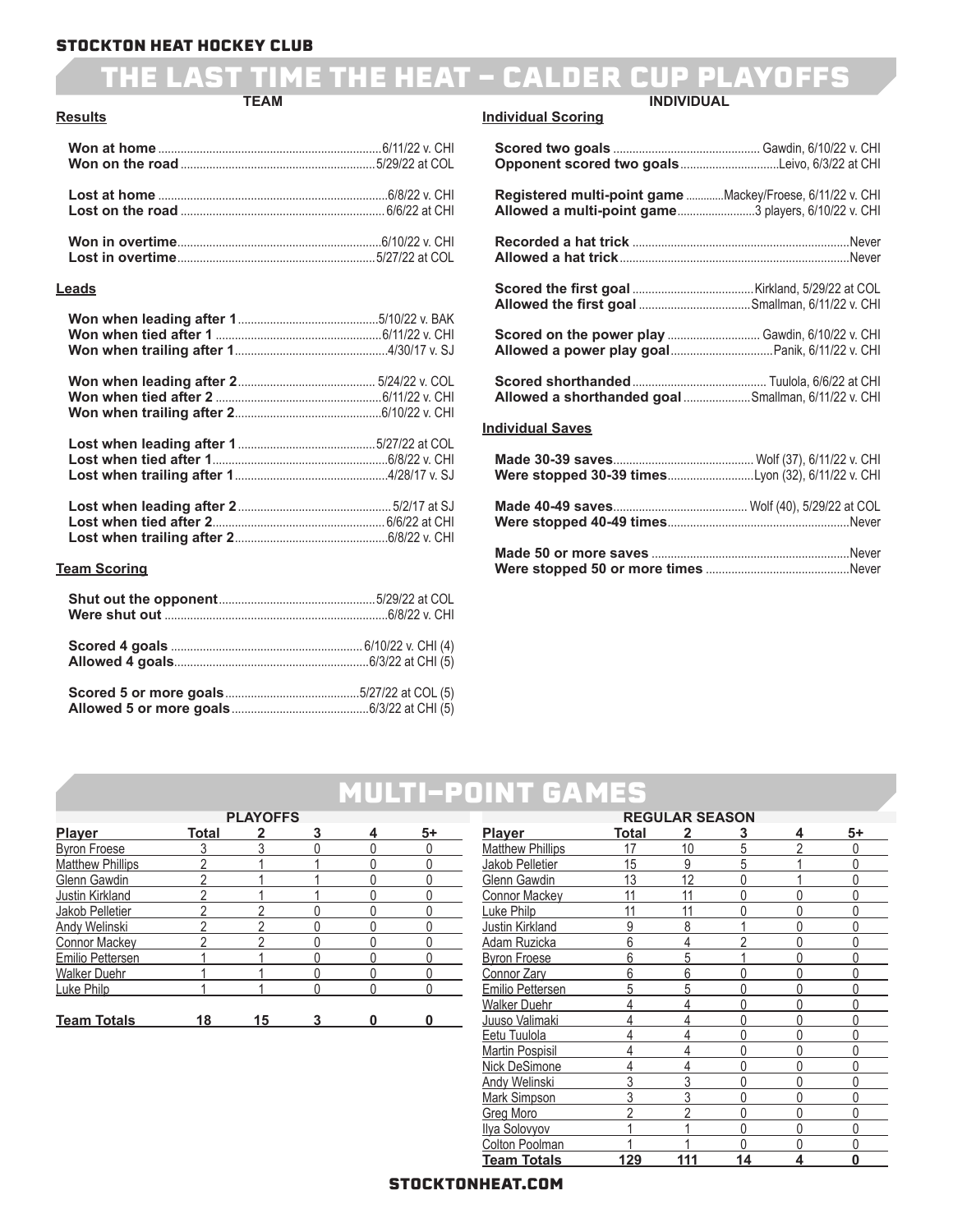#### THE LAST TIME THE HEAT - REGULAR SEASON **TEAM INDIVIDUAL**

#### **Results**

#### **Leads**

#### **Team Scoring**

| Scored 5 or more goals | $4/10/22$ at ONT $(5)$ |
|------------------------|------------------------|

#### **Individual Scoring**

| Opponent scored two goalsDowling, 4/22/22 v. ABB                                                                    |  |
|---------------------------------------------------------------------------------------------------------------------|--|
| Registered multi-point game  Pettersen/Moro, 4/26/22 at SD<br>Allowed a multi-point game 3 players, 4/23/22 at BAK  |  |
|                                                                                                                     |  |
|                                                                                                                     |  |
| <b>Scored on the power play DeSimone, 4/26/22 at SD</b><br><b>Allowed a power play goalGriffith, 4/30/22 at BAK</b> |  |
| Allowed a shorthanded goal  Wingerli, 3/18/22 at COL                                                                |  |
| <b>Individual Saves</b>                                                                                             |  |
| <b>Were stopped 30-39 timesSaville (37), 4/16/22 at HSK</b>                                                         |  |
| Were stopped 40-49 times Patera (41), 4/13/22 at HSK                                                                |  |

**Made 50 or more saves** ........................Parsons (51), 4/12/19 at ONT **Were stopped 50 or more times** ......Petersen (50), 1/17/20 at ONT

### GAME-WINNING GOALS

| <b>PLAYOFFS</b>     |       |                 |  |  |
|---------------------|-------|-----------------|--|--|
| <b>Player</b>       | Total | <b>Last GWG</b> |  |  |
| Justin Kirkland     |       | 5/29/22 at COL  |  |  |
| Emilio Pettersen    |       | 5/11/22 v. BAK  |  |  |
| <b>Walker Duehr</b> |       | 5/13/22 at BAK  |  |  |
| Glenn Gawdin        |       | 6/10/22 v. CHI  |  |  |
| Connor Mackey       |       | 6/11/22 v. CHI  |  |  |

| <b>REGULAR SEASON</b>   |                |                 |  |  |
|-------------------------|----------------|-----------------|--|--|
| <b>Player</b>           | Total          | <b>Last GWG</b> |  |  |
| Jakob Pelletier         | 8              | 3/19/22 at COL  |  |  |
| <b>Matthew Phillips</b> | 6              | 2/25/22 at ABB  |  |  |
| Luke Philp              | 6              | 3/27/22 at SD   |  |  |
| Eetu Tuulola            | 3              | 4/2/22 v. SJ    |  |  |
| Glenn Gawdin            | $\mathfrak{p}$ | 12/7/21 v. SJ   |  |  |
| Adam Ruzicka            | $\overline{2}$ | 11/5/21 v. ABB  |  |  |
| Connor Zary             | 2              | 4/3/22 at SJ    |  |  |
| <b>Byron Froese</b>     | $\overline{2}$ | 4/13/22 at HSK  |  |  |
| Justin Kirkland         | $\overline{2}$ | 4/20/22 v. TUC  |  |  |
| Ilya Solovyov           |                | 12/11/21 at TUC |  |  |
| Andy Welinski           |                | 12/17/21 v. COL |  |  |
| <b>Greg Moro</b>        |                | 1/5/22 at TUC   |  |  |
| <b>Connor Mackey</b>    |                | 1/9/22 at ONT   |  |  |
| Juuso Valimaki          |                | 3/5/22 v. SJ    |  |  |
| Nick DeSimone           |                | 4/26/22 at SD   |  |  |
|                         |                |                 |  |  |
| Team (shootout)         | 6              | 4/8/22 v. ONT   |  |  |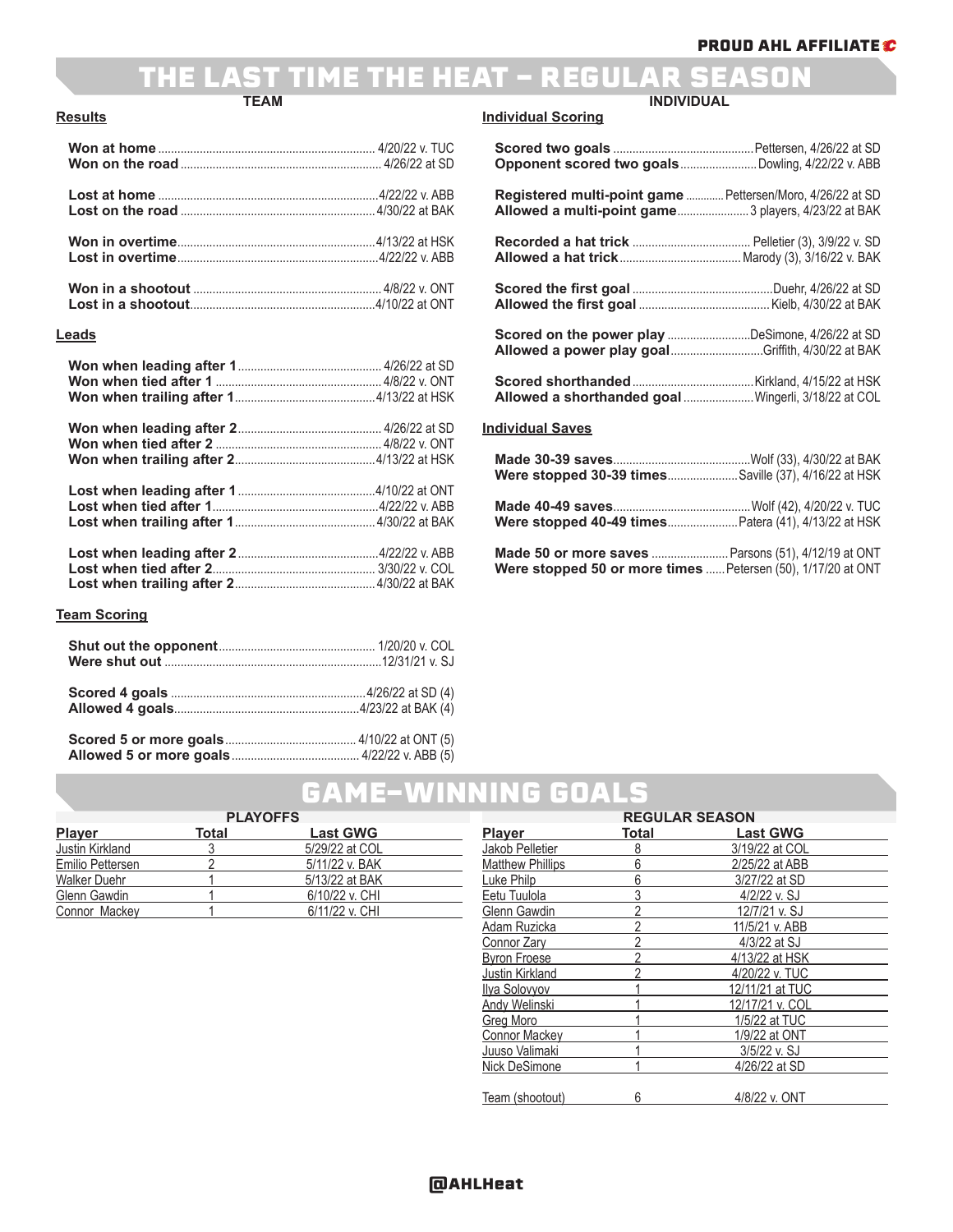

#### **HEAT POSTSEASON RECORDS**

#### **RECENTLY ACCOMPLISHED MILESTONES**

 $250$  AHL games played (3/5/22 v. SJ)

| <b>Record</b>                                         | <b>Player</b>                                                          | <b>Player</b>           | <b>Milestone</b>                                        |
|-------------------------------------------------------|------------------------------------------------------------------------|-------------------------|---------------------------------------------------------|
| Goals                                                 | Justin Kirkland (7)                                                    | <b>Byron Froese</b>     | 400 AHL games played (4/30/22 at BAK)                   |
| Assists                                               | Byron Froese (9)                                                       | Glenn Gawdin            | 200 AHL games played (4/20/22 v. TUC)                   |
| Points                                                | <b>Justin Kirkland (12)</b>                                            | Jakob Pelletier         | STK rookie goal scoring record - 27 (4/15/22 at HSK)    |
| Plus-Minus                                            | Brett Kulak (+4)*                                                      | Jakob Pelletier         | STK rookie scoring record - 57 points (4/13/22)         |
| <b>Penalty Minutes</b>                                | <b>Justin Kirkland</b> (14)                                            | Glenn Gawdin            | 100 AHL assists (4/10/22 at ONT)                        |
| <b>GWGs</b>                                           | <b>Justin Kirkland (3)</b>                                             | <b>Matthew Phillips</b> | Sole possession, STK season goal record (4/8/22 v. ONT) |
|                                                       |                                                                        | Team                    | Most road wins in a season (4/3/22 at SJ)               |
| Wins                                                  | Dustin Wolf (8)                                                        | <b>Matthew Phillips</b> | Tied STK single-season goal record (4/2/22 v. SJ)       |
| <b>GAA</b>                                            | David Rittich (2.88)*                                                  | Jakob Pelletier         | Tied STK rookie scoring record (4/2/22 v. SJ)           |
| <b>SVP</b>                                            | David Rittich (.917)*                                                  | Justin Kirkland         | 50 AHL goals (3/30/22 v. COL)                           |
|                                                       |                                                                        | <b>Matthew Phillips</b> | Team single-season scoring record (3/27/22 at SD)       |
|                                                       | *will be updated at the end of the 2022 Calder Cup Playoffs, if needed | Dustin Wolf             | 30 AHL wins (3/22/22 at SJ)                             |
| <b>bold</b> indicates current player as record holder |                                                                        | <b>Byron Froese</b>     | 500 professional games played (3/19/22 at COL)          |
|                                                       |                                                                        | Nick DeSimone           | 250 AHL games played (3/19/22 at COL)                   |
|                                                       |                                                                        | Kevin Gravel            | 20 AHL goals (3/19/22 at COL)                           |
|                                                       |                                                                        | Kevin Gravel            | 250 AHL games played (3/5/22 v. SJ)                     |

### CALDER CUP PLAYOFFS OVERTIME GOAL RECORD

| <b>Player</b>        | 0.001<br>∟as†<br>υa                       |  |
|----------------------|-------------------------------------------|--|
| Glenn<br><br>Gawdin  | 6/10/22<br>v. CHI<br>O/H                  |  |
| <b>Connor Mackey</b> | $\cap$<br>$\sqrt{2}$<br>' o<br>UПI<br>12Z |  |

### CALDER CUP PLAYOFFS FIGHTING RECORD

| <b>Plaver</b> | <b>Fighting Majors</b> | <b>Last Fight</b> |
|---------------|------------------------|-------------------|
| None          |                        |                   |
|               |                        |                   |

|                       | CALDER CUP PLAYOFFS PENALTY SHOT RECORD |              |                       |                |              |  |
|-----------------------|-----------------------------------------|--------------|-----------------------|----------------|--------------|--|
|                       | <b>SHOOTERS</b>                         |              |                       | <b>GOALIES</b> |              |  |
| <b>Player</b><br>None | Date                                    | Goal/No Goal | <b>Plaver</b><br>None | <b>Date</b>    | Goal/No Goal |  |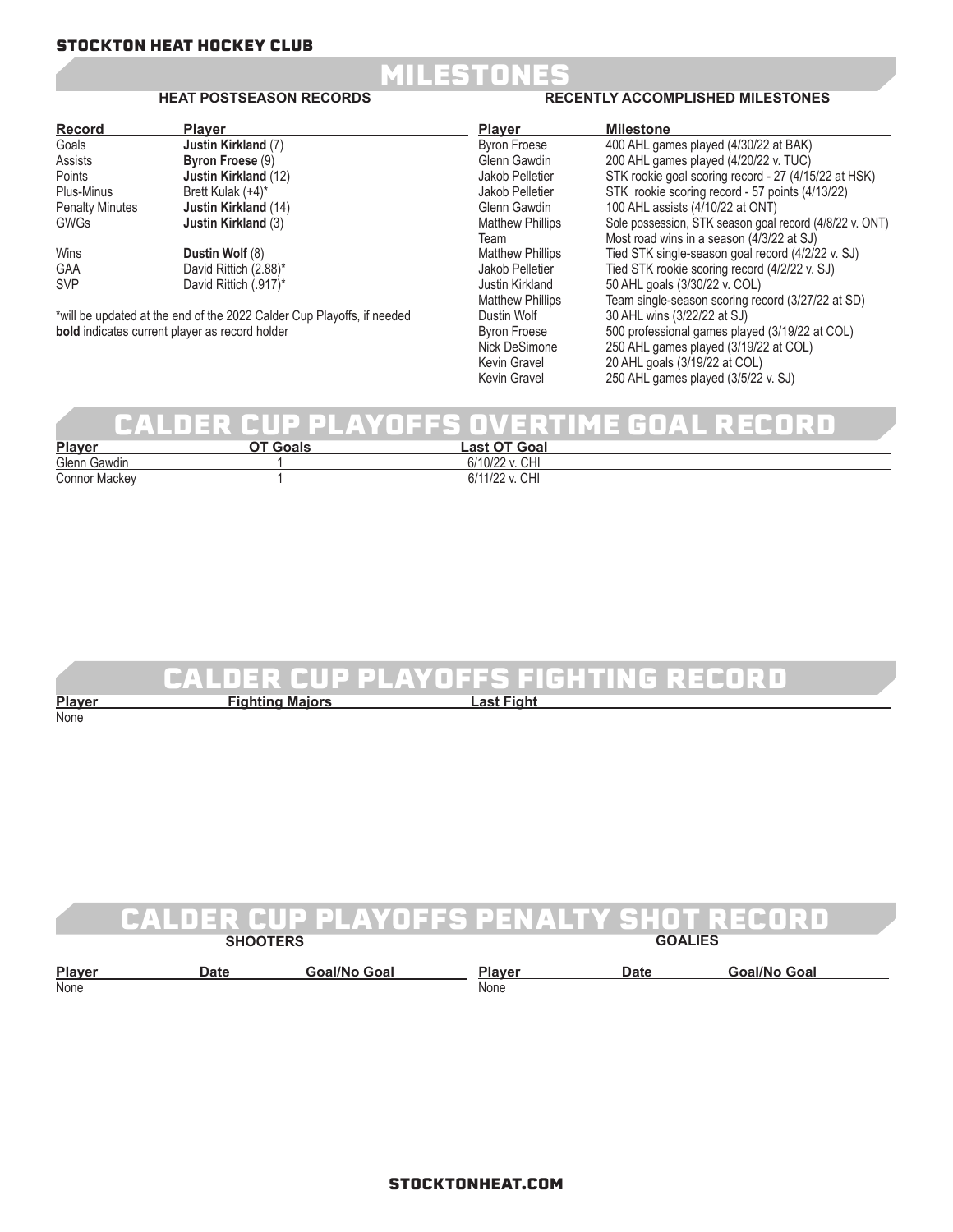## TRANSACTIONS

| <b>Date</b>        | <b>Transaction</b>                                                            | <b>Date</b>          | <b>Transaction</b>                                                                 |
|--------------------|-------------------------------------------------------------------------------|----------------------|------------------------------------------------------------------------------------|
| 5/29/22            | Nick Pastujov (C) released from PTO                                           | 2/3/22               | Connor Mackey (D) assigned to STK from CGY taxi squad                              |
| 5/29/22            | Jack McNeely (D) released from ATO                                            | 2/3/22               | Byron Froese (C) assigned to STK from CGY taxi squad                               |
| 5/29/22            | Jack Beck (LW) released from ATO                                              | 1/30/22              | <b>Ryan Olsen (C)</b> assigned to KC                                               |
| 5/29/22            | <b>Rhett Rhinehart (D)</b> released from ATO                                  | 1/25/22              | Matt Greenfield (G) recalled to STK                                                |
| 5/29/22            | Andrew Shortridge (G) assigned to KC                                          | 1/24/22              | <b>Connor Mackey (D)</b> recalled by CGY to taxi squad                             |
| 5/27/22            | Dmitry Zavgorodniy (LW) released from contract                                | 1/24/22              | <b>Byron Froese (C)</b> recalled by CGY to taxi squad                              |
| 5/27/22            | Adam Werner (G) assigned to STK by CGY                                        | 1/20/22              | Koletrane Wilson (D) assigned to KC                                                |
| 5/27/22            | <b>Adam Ruzicka (C)</b> assigned to STK by CGY                                | 1/20/22              | Mason Mitchell (LW) released from PTO                                              |
| 5/27/22            | <b>Connor Mackey (D)</b> assigned to STK by CGY                               | 1/15/22              | Mason Mitchell (LW) signed to PTO                                                  |
| 5/27/22            | <b>Juuso Valimaki (D)</b> assigned to STK by CGY                              | 1/14/22              | Reid Perepeluk (RW) recalled from KC                                               |
| 5/26/22            | Juuso Valimaki (D) recalled by CGY                                            | 1/12/22              | <b>Johannes Kinnvall (D)</b> assigned to STK by CGY                                |
| 5/25/22            | Juuso Valimaki (D) assigned to STK by CGY                                     | 1/11/22              | Jay Dickman (LW) released from PTO                                                 |
| 5/21/22            | Rory Kerins (C) signed to ATO                                                 | 1/11/22              | Daniil Chechelev (G) assigned to KC                                                |
| 5/21/22            | <b>Ilya Nikolaev (C)</b> signed to ATO                                        | 1/9/22               | Koletrane Wilson (D) recalled from KC                                              |
| 5/21/22            | <b>Rhett Rhinehart (D)</b> signed to ATO                                      | 1/8/22               | <b>Byron Froese (C)</b> assigned to STK by CGY                                     |
| 5/18/22            | Juuso Valimaki (D) recalled by CGY                                            | 1/3/22               | Andrew Shortridge (G) assigned to KC                                               |
| 5/18/22            | Reid Perepeluk (RW) assigned to KC                                            | 1/1/22               | Alec Rauhauser (D) released from PTO                                               |
| 5/15/22            | Koletrane Wilson (D) assigned to KC                                           | 12/31/21             | Dustin Wolf (G) assigned to STK by CGY                                             |
| 5/3/22             | <b>Adam Werner (G) recalled by CGY</b>                                        |                      | 12/30/21 Dustin Wolf (G) recalled by CGY from STK                                  |
| 5/2/22             | Jack Beck (LW) signed to ATO                                                  | 12/29/21             | Daniil Chechelev (G) recalled from KC                                              |
| 4/28/22            | <b>Dustin Wolf (G)</b> assigned to STK by CGY                                 | 12/28/21             | Jay Dickman (LW) signed to PTO                                                     |
| 4/27/22            | <b>Dustin Wolf (G) recalled by CGY</b>                                        |                      | 12/10/21 Alec Rauhauser (D) signed to PTO                                          |
| 4/26/22            | <b>Dustin Wolf (G)</b> assigned to STK by CGY                                 | 12/9/21              | <b>Byron Froese (C) recalled by CGY from STK</b>                                   |
| 4/23/22            | <b>Dustin Wolf (G) recalled by CGY</b>                                        | 12/9/21              | Juuso Valimaki (D) assigned to STK by CGY                                          |
| 4/20/22            | Nick Pastujov (C) signed to PTO                                               | 12/7/21              | <b>Juuso Valimaki (D)</b> recalled by CGY from STK                                 |
| 4/20/22            | Reid Perepeluk (RW) recalled to STK                                           | 12/6/21              | Dmitry Zavgorodniy (RW) loaned to Sochi (KHL) by CGY                               |
| 4/20/22            | Andrew Shortridge (G) recalled to STK                                         | 12/2/21              | Juuso Valimaki (D) assigned to STK by CGY                                          |
| 4/16/22            | Adam Ruzicka (C) recalled by CGY                                              | 12/2/21              | <b>Yan Kuznetsov (D)</b> re-assigned to Saint John (QMJHL) by CGY                  |
| 4/14/22            | <b>Adam Ruzicka (C)</b> assigned to STK from CGY                              | 11/30/21             | <b>Greg Moro (D)</b> recalled from KC                                              |
| 4/14/22            | Jack McNeely (D) signed to ATO                                                |                      | 11/25/21 Adam Ruzicka (C) recalled by CGY from STK                                 |
| 4/13/22            | Juuso Valimaki (D) recalled by CGY                                            | 11/24/21             | Walker Duehr (RW) assigned to STK by CGY                                           |
| 4/13/22            | Adam Ruzicka (C) recalled by CGY                                              |                      | 11/23/21 Westin Michaud (LW) released from AHL-ECHL contract                       |
| 4/12/22<br>4/12/22 | <b>Juuso Valimaki (D)</b> assigned to STK from CGY                            | 11/19/21             | Andrew Shortridge (G) recalled from KC                                             |
| 4/11/22            | Adam Ruzicka (C) assigned to STK from CGY                                     | 11/15/21<br>11/12/21 | Daniil Chechelev (G) assigned to KC                                                |
| 4/11/22            | Juuso Valimaki (D) recalled by CGY<br><b>Adam Ruzicka (C) recalled by CGY</b> | 11/9/21              | Alec McCrea (D) released from PTO<br><b>Connor Zary (C)</b> assigned to STK by CGY |
| 4/10/22            | Juuso Valimaki (D) assigned to STK from CGY                                   | 11/7/21              | Ryan Olsen (C) recalled by STK from KC                                             |
| 4/10/22            | <b>Adam Ruzicka (C)</b> assigned to STK from CGY                              | 11/4/21              | <b>Walker Duehr (RW)</b> recalled by CGY from STK                                  |
| 4/9/22             | Daniil Chechelev (G) recalled to STK                                          | 11/4/21              | Matt Greenfield (G) assigned to KC                                                 |
| 4/9/22             | Andrew Shortridge (G) assigned to KC                                          | 10/30/21             | <b>Ryan Francis (C)</b> released from PTO, assigned to Saint John (QMJHL)          |
| 4/7/22             | Adam Ruzicka (C) recalled by CGY                                              | 10/21/21             | <b>Glenn Gawdin (C)</b> assigned to STK by CGY                                     |
| 4/7/22             | <b>Adam Ruzicka (C)</b> assigned to STK from CGY                              | 10/20/21             | <b>Ryan Olsen (C)</b> assigned to KC                                               |
| 4/7/22             | Juuso Valimaki (D) recalled by CGY                                            | 10/16/21             | <b>Reid Perepeluk (RW)</b> assigned to KC                                          |
| 4/6/22             | Juuso Valimaki (D) assigned to STK from CGY                                   |                      | 10/16/21 Andrew Shortridge (G) assigned to KC                                      |
| 4/6/22             | Juuso Valimaki (D) recalled by CGY                                            |                      | 10/16/21 Greg Moro (D) assigned to KC                                              |
| 4/6/22             | Koletrane Wilson (D) recalled by STK                                          |                      | 10/14/21 Westin Michaud (LW) assigned to KC                                        |
| 4/5/22             | Greg Moro (D) recalled by STK                                                 | 10/14/21             | Koletrane Wilson (D) assigned to KC                                                |
| 4/5/22             | Juuso Valimaki (D) assigned to STK by CGY                                     | 10/11/21             | Lane Scheidl (LW) released from tryout, assigned to KC                             |
| 4/4/22             | Adam Ruzicka (C) recalled by CGY                                              | 10/11/21             | Mikael Robidoux (LW) signed to AHL-ECHL contract, assigned to KC                   |
| 4/4/22             | Juuso Valimaki (D) recalled by CGY                                            | 10/11/21             | Nick Pastujov (C) released from tryout, assigned to KC                             |
| 4/2/22             | Connor Mackey (D) recalled by CGY                                             | 10/11/21             | Bryan Lemos (RW) released from tryout, assigned to KC                              |
| 3/26/22            | Greg Moro (D) assigned to KC                                                  | 10/11/21             | Keoni Texeira (D) released from tryout, assigned to KC                             |
| 3/21/22            | Tyrell Goulbourne (LW) acquired by STK from BEL                               | 10/10/21             | Byron Froese (C) assigned to STK from CGY                                          |
| 3/21/22            | Michael McNiven (G) traded by CGY to OTT                                      | 10/10/21             | Walker Duehr (RW) assigned to STK from CGY                                         |
| 3/18/22            | Ryan Olsen (C) released from SPC                                              | 10/10/21             | <b>Justin Kirkland (C)</b> assigned to STK from CGY                                |
| 3/16/22            | Adam Ruzicka (C) assigned to STK from CGY                                     | 10/10/21             | Connor Mackey (D) assigned to STK from CGY                                         |
| 3/15/22            | Adam Ruzicka (C) recalled by CGY                                              | 10/10/21             | Adam Werner (G) assigned to STK from CGY                                           |
| 3/15/22            | <b>Connor Mackey (D) assigned to STK from CGY</b>                             | 10/4/21              | Lane Scheidl (LW) signed to tryout                                                 |
| 3/13/22            | Greg Moro (D) recalled from KC                                                | 10/4/21              | Mikael Robidoux (LW) signed to tryout                                              |
| 3/13/22            | Connor Mackey (D) recalled by CGY                                             | 10/4/21              | Nick Pastujov (C) signed to tryout                                                 |
| 3/13/22            | <b>Adam Ruzicka (C)</b> assigned to STK from CGY                              | 10/4/21              | <b>Bryan Lemos (RW)</b> signed to tryout                                           |
| 3/2/22             | Michael McNiven (G) assigned to STK from CGY                                  | 10/4/21              | <b>Ryan Francis (C)</b> signed to tryout                                           |
| 2/25/22<br>2/22/22 | Dmitry Zavgorodniy (RW) returned from loan to Sochi (KHL)                     | 10/4/21<br>10/4/21   | Keoni Texeira (D) signed to tryout                                                 |
| 2/16/22            | Nolan Valleau (D) released from PTO<br>Greg Moro (D) assigned to KC           | 10/3/21              | Alec McCrea (D) signed to tryout<br>Jakob Pelletier (C) assigned to STK from CGY   |
| 2/8/22             | Reid Perepeluk (RW) assigned to KC                                            | 10/3/21              | <b>Emilio Pettersen (RW) assigned to STK from CGY</b>                              |
| 2/8/22             | Matt Greenfield (G) assigned to KC                                            | 10/3/21              | Martin Pospisil (C) assigned to STK from CGY                                       |
| 2/8/22             | Andrew Shortridge (G) recalled from KC                                        | 10/3/21              | <b>Ryan Francis (C)</b> assigned to STK from CGY                                   |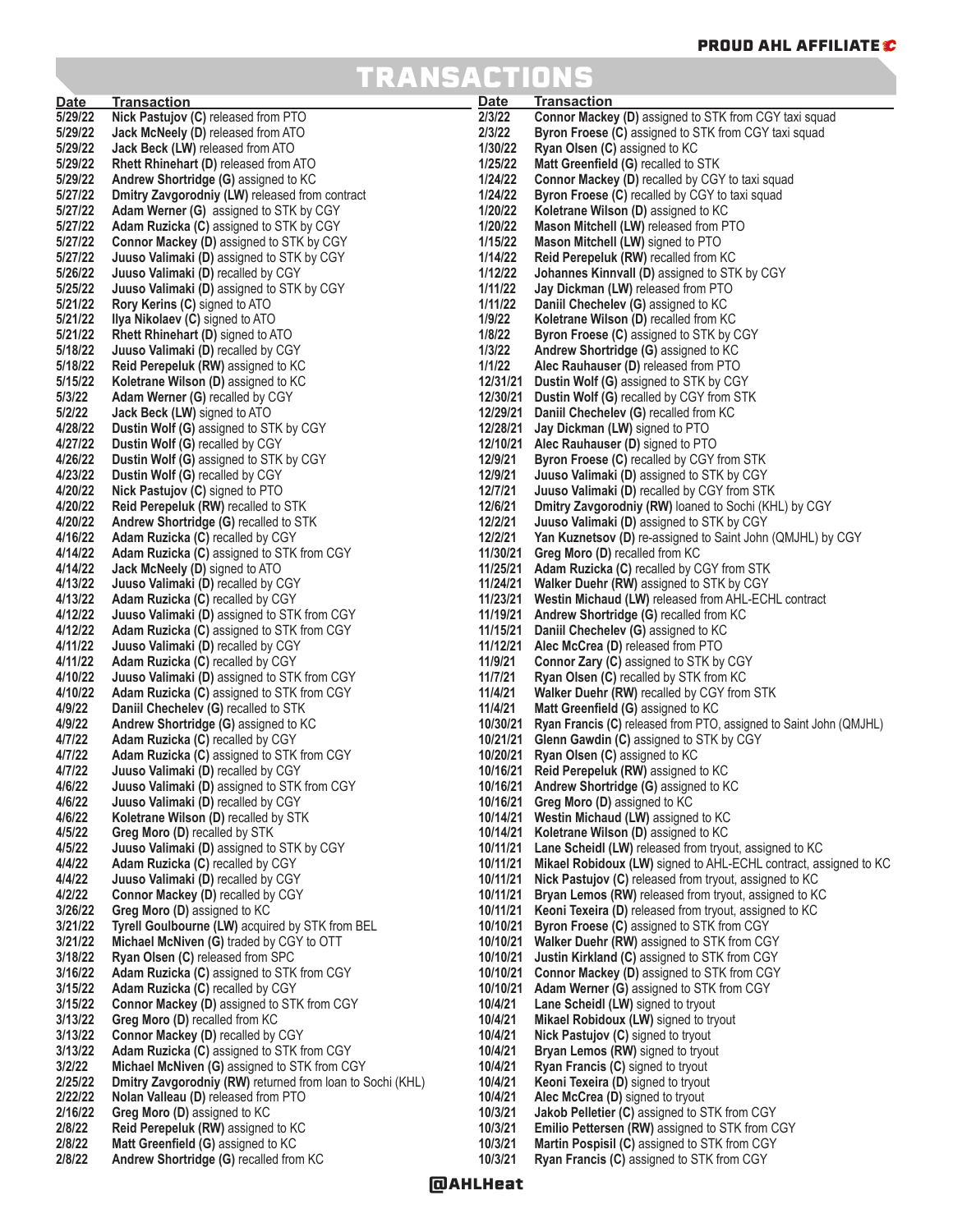## TRANSACTION

**10/3/21 Adam Ruzicka (C)** assigned to STK from CGY **10/3/21 Dustin Wolf (G)** assigned to STK from CGY **10/3/21 Nick DeSimone (D)** assigned to STK from CGY **10/3/21 Kevin Gravel (D)** assigned to STK from CGY **10/3/21 Matthew Phillips (RW)** assigned to STK from CGY **10/3/21 Andy Welinski (D)** assigned to STK from CGY **9/30/21 Alex Gallant (LW)** assigned to STK from CGY **9/30/21 Matt Greenfield (G)** assigned to STK from CGY<br>**9/30/21 Yan Kuznetsov (D)** assigned to STK from CGY **9/30/21 Yan Kuznetsov (D)** assigned to STK from CGY **9/30/21 Mark Simpson (C)** assigned to STK from CGY **9/30/21 Ilya Solovyov (D)** assigned to STK from CGY **9/30/21 Eetu Tuulola (RW)** assigned to STK from CGY **Dmitry Zavgorodniy (RW)** assigned to STK from CGY **9/30/21 Luke Philp (LW)** assigned to STK from CGY **9/30/21 Colton Poolman (D)** assigned to STK from CGY **9/25/21 Reid Perepeluk (RW)** assigned to STK from CGY **Greg Moro (D)** assigned to STK from CGY **9/25/21 Koletrane Wilson (D)** assigned to STK from CGY **9/13/21 Westin Michaud (LW)** signed to AHL-ECHL contract **9/13/21 Ryan Olsen (C)** signed to AHL-ECHL contract **9/13/21 Matt Greenfield (G)** signed to AHL-ECHL contract **9/13/21 Andrew Shortridge (G)** signed to AHL-ECHL contract **9/9/21 Koletrane Wilson (D)** signed to AHL contract **9/9/21 Mark Simpson (C)** signed to AHL contract **9/9/21 Reid Perepeluk (RW)** signed to AHL contract **9/9/21 Alex Gallant (RW)** signed to two-year AHL contract **9/8/21 Daniil Chechelev (G)** signed to AHL contract **Greg Moro (D)** signed to two-year AHL contract **Date Transaction**

**Transaction**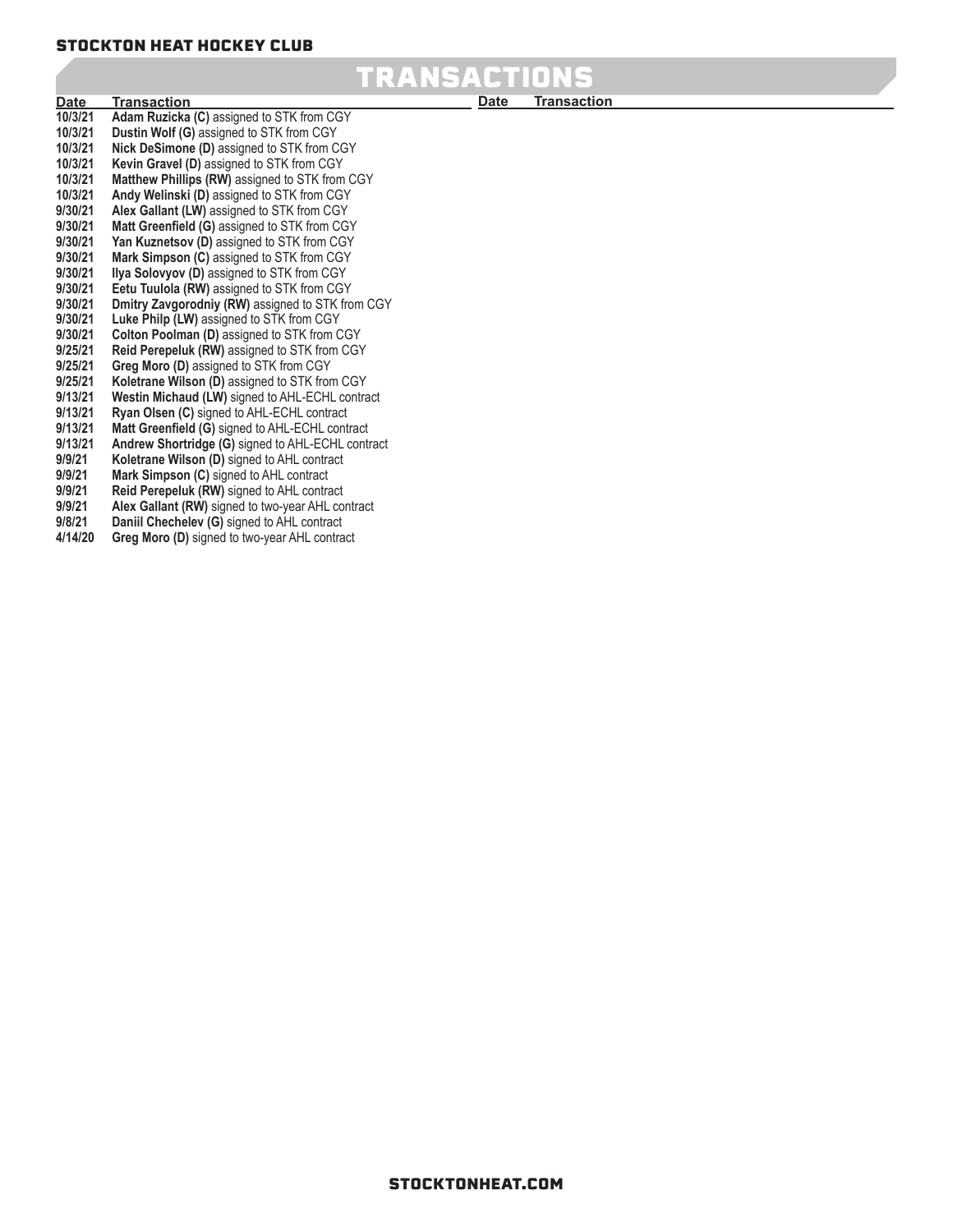### **HEAT STAFF AND PLAYER BIO**

Mitch Love earned AHL Coach of the Year honors in his first season behind the bench in Stockton, announced as the team's third head coach in team history on July 12. Love had spent the previous three seasons as head coach of the WHL's Saskatoon Blades, where he helped the team reach the playoffs in back-to-back seasons and posted a cumulative record of 95-44-12-4 (.665), a top-five record in the league in that span. Love had also served as a coach for Team Canada's U-17, U-18 and U-20 programs, winning gold at the World Junior Championships in 2020 and silver in 2021. Prior to taking over as head coach in Saskatoon, Love had spent seven seasons as an assistant coach with the Everett Silvertips. Love earned his first professional win on October 16, a 3-2 victory against Tucson.

#### **Joe Cirella Assistant Coach**

Joe Cirella is in his fourth season with the Heat, joining the staff prior to the 2018-19 season. It is his first stint of coaching in the professional ranks since serving as an assistant coach with the Florida Panthers in 1997-98. Cirella had previously held the title of Associate Coach of the Sault Ste. Marie Greyhounds, where he helped guide the team to the playoffs in each of his six seasons behind the bench. Cirella was a first round pick in the 1981 NHL Draft, selected fifth overall by the Colorado Rockies. Cirella skated in 828 games over the course of 15 NHL seasons with six teams.

#### **Don Nachbaur Assistant Coach**

Don Nachbaur is in his first season with the Stockton Heat, announced as an assistant coach on August 9. He had previously served behind the bench twice in the AHL, a season as head coach of the Binghamton Senators in 2009-10 and as an assistant coach for the Philadelphia Phantoms in 2000-01 and 2001-02. Over his 26-year coaching career, Nachbaur has accumulated 20 seasons of WHL experience, three campaigns in the AHL and two years behind a NHL bench as an assistant with the Los Angeles Kings (2017-18 and 2018-19).

#### **Thomas Speer Goalie Development Coach**

Thomas Speer is in his third season with the Stockton Heat, overseeing goalie development for Heat netminders as well as all Flames prospects. Prior to coming to Stockton, Speer had spent two years with USA Hockey as the National Goaltending Coach, overseeing the U.S. National Team Development Program goalies in the U-17 and U-18 teams.

| #32 Dustin Wolf (G)                                                                                                     |                             | 6-0, 170 lbs./April 16, 2001 (21 years) |                    |    |            |            |  |  |  |
|-------------------------------------------------------------------------------------------------------------------------|-----------------------------|-----------------------------------------|--------------------|----|------------|------------|--|--|--|
| Drafted: CGY - 7th round (214th overall) in the 2019 NHL Draft                                                          |                             | GP                                      | <b>W-L-OTL-SOL</b> | SΟ | <b>GAA</b> | <b>SVP</b> |  |  |  |
| Acquired: Assigned to STK by CGY on 4/28/22                                                                             | Plavoffs:                   | 12                                      | 8-4-0-0            |    | 2.24       | .927       |  |  |  |
| Last AHL Playoff Win: 6/11/22 v. CHI                                                                                    | Series:                     |                                         | $2 - 3 - 0 - 0$    |    | 2.81       | .908       |  |  |  |
| Last AHL Playoff Shutout: 5/29/22 at COL                                                                                | <b>AHL Playoffs Career:</b> | 12                                      | $8 - 4 - 0 - 0$    |    | 2.24       | .927       |  |  |  |
| Last AHL Regular Season Win: 4/20/22 v. TUC                                                                             | <b>Regular Season:</b>      | 47                                      | $33 - 9 - 3 - 1$   |    | 2.35       | .924       |  |  |  |
| Last AHL Regular Season Shutout: None                                                                                   | <b>AHL Career:</b>          | 50                                      | $35 - 10 - 3 - 1$  |    | 2.39       | .923       |  |  |  |
| $\mathbf{D}$ be a set if the set of $\mathbf{D}$<br>$\mathsf{AL}$ . As $\mathsf{PL}$ . As $\mathsf{AL}$<br>$\mathbf{r}$ |                             |                                         |                    |    |            |            |  |  |  |

| f Highs:<br>Playoff | <b>Shots Faced</b>           | Saves                         |
|---------------------|------------------------------|-------------------------------|
|                     | ℡                            | 40                            |
|                     | RAK<br>$^{\circ}$ 14.<br>ורכ | $\sim$<br>$-10t$<br>51<br>◡◡∟ |

#### **HIGHLIGHTS:**

- Named AHL Goaltender of the Year and was on the AHL's First All-Star Team and All-Rookie Team, the first Stockton goalie to receive any of those honors.

- Named AHL Goaltender of the Month for December after going 7-0-0-0 with a 1.40 GAA and .951 SVP.

- Became the fifth AHL goalie since 2000-01 to earn 30 wins in his rookie season with the win against SJ on 4/2/22.

- Became the third AHL goalie all-time to register three shutouts in a series with his effort against COL, joining Gord Henry (1947) and Mika Noronen (2000).

- A native of Gilroy, California, USA.

| #35 Adam Werner (G)                             |                                                                |              |                                                             |    | 6-5, 205 lbs./May 2, 1997 (25 years) |           |              |            |
|-------------------------------------------------|----------------------------------------------------------------|--------------|-------------------------------------------------------------|----|--------------------------------------|-----------|--------------|------------|
|                                                 | Drafted: COL - 5th round (131st overall) in the 2016 NHL Draft |              |                                                             | GP | <b>W-L-OTL-SOL</b>                   | <b>SO</b> | GAA          | <b>SVP</b> |
|                                                 | Acquired: Assigned by CGY to STK on 5/27/22                    |              | <b>Plavoffs:</b>                                            |    | $0 - 0 - 0 - 0$                      |           | 0.00         | .000       |
|                                                 | Last AHL Playoff Win: 5/18/21 v. ONT                           |              | Series:                                                     |    | $0 - 0 - 0 - 0$                      |           | 0.00         | .000       |
| Last AHL Playoff Shutout: None                  |                                                                |              | <b>AHL Playoffs Career:</b><br><b>Regular Season:</b><br>21 |    | $1 - 0 - 0 - 0$                      |           | 3.48<br>3.04 | .871       |
| <b>Last AHL Win: <math>4/26/22</math> at SD</b> |                                                                |              |                                                             |    | $12 - 6 - 1 - 1$                     |           |              | .886       |
| Last AHL Shutout: 4/10/21 v. TEX                |                                                                |              | <b>AHL Career:</b>                                          | 67 | $38 - 21 - 3 - 1$                    |           | 2.91         | .901       |
| <b>Playoff Highs:</b>                           | <b>Shots Faced</b>                                             | <b>Saves</b> |                                                             |    |                                      |           |              |            |
|                                                 |                                                                |              |                                                             |    |                                      |           |              |            |
|                                                 | ۰                                                              | ۰            |                                                             |    |                                      |           |              |            |

#### **HIGHLIGHTS:**

- Made his Stockton debut on 10/22/21, making 20 saves and earning a win against SD.

- Has appeared in two NHL games with the Avalanche, going 1-1-0 in the 2019-20 season.

- Played in 11 AHL games last season, going 6-4-1 with a shutout, 2.55 GAA and .908 SVP.

- Led Colorado Eagles goalies in games played in each of the last two seasons.

- A native of Mariestad, Sweden.



#### **Mitch Love Head Coach**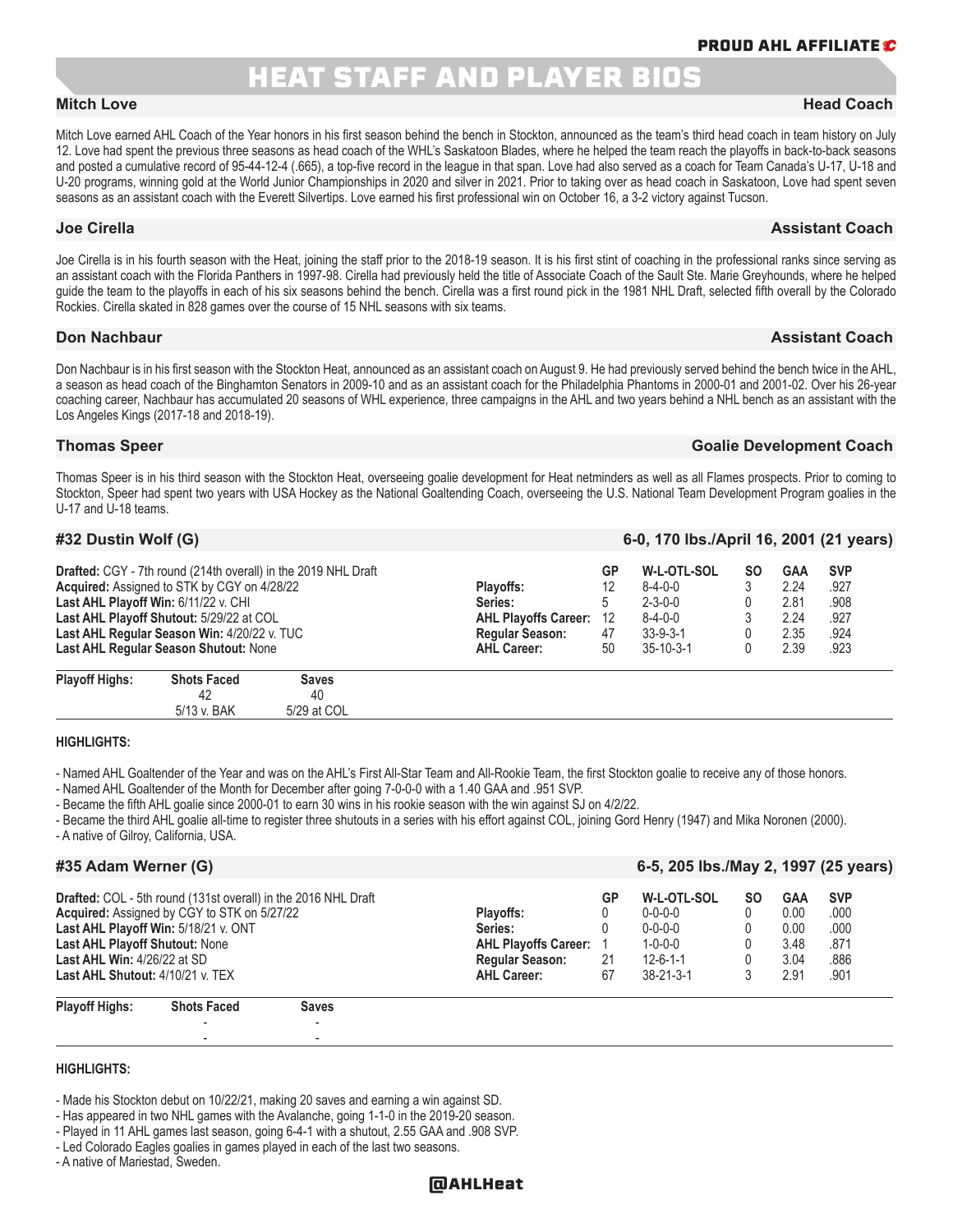- -

### HEAT PLAYER BIOS

#### **#50 Daniil Chechelev (G) 6-3, 190 lbs./February 23, 2001 (20 years) Drafted:** CGY - 4th round (96th overall) in the 2020 NHL Draft **GP CRICE CRICE COTL-SOL SO GAA SVP**<br> **Playoffs:**  $\begin{array}{ccc}\n0 & 0 & 0 & 0 \\
0 & 0 & -0 & 0 \\
0 & 0 & 0 & 0\n\end{array}$ **Acquired:** Signed by STK on 9/8/21 **Playoffs:** 0 0-0-0-0 0 0.00 .000 **Last AHL Playoff Win:** None **Series:** 0 0-0-0-0 0 0.00 .000 **Last AHL Playoff Shutout:** None **AHL Playoffs Career:** 0 0-0-0-0 0 0.00 .000 **Last AHL Regular Season Win:** None **Regular Season:** 1 0-0-1-0 0 4.73 .848 **Last AHL Regular Season Shutout: None Playoff Highs: Shots Faced Saves** - -

| <b>HIGHLIGHTS:</b> |  |
|--------------------|--|

- Signed an AHL deal with the Heat on September 8 and made his AHL debut on 4/22/22 v. ABB.

- Has played in 30 games with the ECHL Kansas City Mavericks, going 12-12-5 with a shutout, 3.64 GAA and .894 SVP.

- Named ECHL Goaltender of the Week for January 31-February 6 after posting a shutout, winning twice and posting a .988 SVP in two games.

- Played in 40 games last season in Russia, split between the VHL and MHL.

- A native of Kharabovsk, Russia.

| #2 Connor Mackey (D)      |                                                                                                                                                                                                                              |            |                             |                                                                                                       |                          |                                                                                  |                         | 6-2, 195 lbs./September 12, 1996 (25 years)     |
|---------------------------|------------------------------------------------------------------------------------------------------------------------------------------------------------------------------------------------------------------------------|------------|-----------------------------|-------------------------------------------------------------------------------------------------------|--------------------------|----------------------------------------------------------------------------------|-------------------------|-------------------------------------------------|
| <b>Drafted: Undrafted</b> | Acquired: Assigned by CGY to STK on 9/30<br>Last AHL Playoff Goal: 6/11/22 v. CHI<br>Last AHL Playoff Assist: 6/11/22 v. CHI<br>Last AHL Regular Season Goal: 2/3/22 at ABB<br>Last AHL Regular Season Assist: 3/27/22 at SD |            |                             | Plavoffs:<br>Series:<br><b>AHL Playoffs Career: 6</b><br><b>Regular Season:</b><br><b>AHL Career:</b> | GP<br>6<br>5<br>53<br>80 | $G-A-P$<br>$1 - 3 - 4$<br>$1 - 3 - 4$<br>$1 - 3 - 4$<br>$5 - 31 - 36$<br>8-44-52 | <b>PIM</b><br>83<br>116 | $+/-$<br>$+6$<br>$+5$<br>$+6$<br>$+15$<br>$+12$ |
| <b>Playoff Highs:</b>     | G<br>6/11 v. CHI                                                                                                                                                                                                             | 6/3 at CHI | <b>PTS</b><br>2x: last 6/11 | <b>SHOTS</b><br>3x: last 6/11                                                                         |                          | <b>PIM</b><br>2x: last 6/11                                                      |                         | $+/-$<br>$+3$<br>6/3 at CHI                     |

#### **HIGHLIGHTS:**

- Led Heat defensemen with 36 points and five goals during the regular season and was second among the group with a plus-15 rating.

- Was recalled by the Calgary Flames on 4/2 and finished the season with the Flames.

- Appeared in three games with Calgary down the stretch, earning an assist on 4/12 against Seattle.

- Earned AHL Player of the Week honors on 12/5 after scoring three goals, two SHG, and two assists in two games.

- A native of Tower Lake, Illinois, USA.

| #3 Greg Moro (D)                                                                                 |                                                                                                                                                                |               |                             |                                                                                                       |                | 6-4, 205 lbs./October 1, 1995 (26 years)                                           |                        |                                   |  |
|--------------------------------------------------------------------------------------------------|----------------------------------------------------------------------------------------------------------------------------------------------------------------|---------------|-----------------------------|-------------------------------------------------------------------------------------------------------|----------------|------------------------------------------------------------------------------------|------------------------|-----------------------------------|--|
| <b>Drafted: Undrafted</b><br>Last AHL Playoff Goal: None<br><b>Last AHL Playoff Assist: None</b> | <b>Acquired:</b> Signed by STK to two-year contract on 4/14/20<br>Last AHL Regular Season Goal: 1/5/22 at TUC<br>Last AHL Regular Season Assist: 4/26/22 at SD |               |                             | Plavoffs:<br>Series:<br><b>AHL Playoffs Career: 3</b><br><b>Regular Season:</b><br><b>AHL Career:</b> | GP<br>13<br>19 | $G-A-P$<br>$0 - 0 - 0$<br>$0 - 0 - 0$<br>$0 - 0 - 0$<br>$1 - 6 - 7$<br>$2 - 7 - 9$ | <b>PIM</b><br>10<br>16 | $+/-$<br>$+1$<br>$+1$<br>+2<br>+3 |  |
| <b>Playoff Highs:</b>                                                                            | 3x: last 5/27                                                                                                                                                  | 3x: last 5/27 | <b>PTS</b><br>3x; last 5/27 | <b>SHOTS</b><br>5/27 at COL                                                                           |                | <b>PIM</b><br>3x: last 5/27                                                        |                        | $+/-$<br>5/27 at COL              |  |

#### **HIGHLIGHTS:**

- Finished his first AHL season with two points, both on 3/27/21 at BEL, in six games played.

- Played in 17 games with the ECHL's Kansas City Mavericks to close the 2020-21 season, tallying 8 points (2g, 6a), 14 PIM and a plus-1 rating.

- Won Best Defenseman honors at Clarkson University in 2018-19 and 2019-20 and an ECAC championship in 2018-19.

- NCAA career totals of 147 games played, eight goals, 37 assists, 124 penalty minutes and plus-28 rating.

- A native of Edmonton, Alberta, Canada.

#### STOCKTONHEAT.COM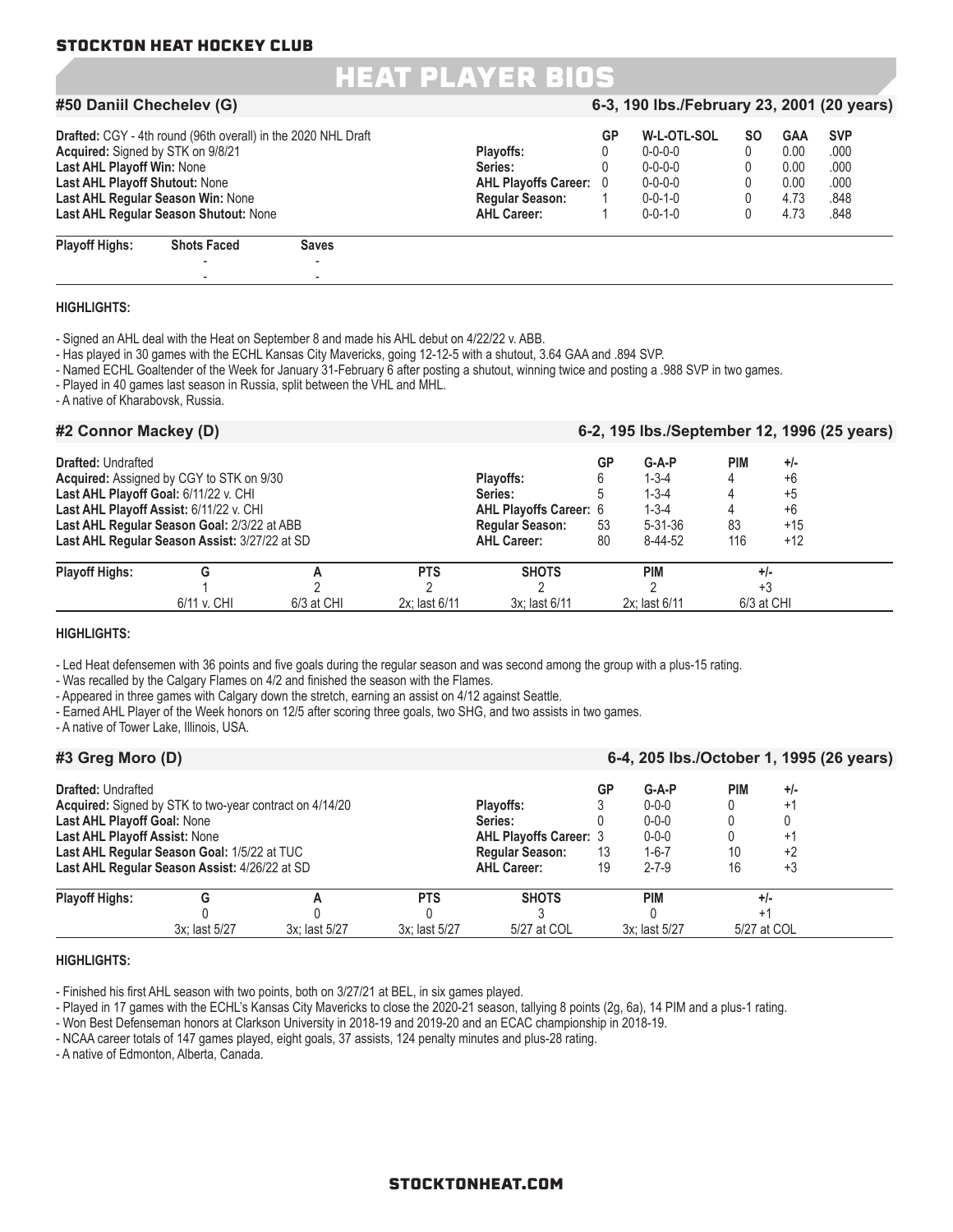#### **PROUD AHL AFFILIATE**

### HEAT PLAYER BIOS

#### **#4 Kevin Gravel (D) 6-4, 215 lbs./March 6, 1992 (30 years)**

| Last AHL Playoff Goal: 5/22/16 v. LE | <b>Drafted:</b> LAK - 5th round (148th overall) in the 2010 NHL Draft<br>Acquired: Assigned to STK by CGY on 10/3/21<br>Last AHL Playoff Assist: 6/6/22 at CHI<br>Last AHL Regular Season Goal: 3/22/22 at SJ<br>Last AHL Regular Season Assist: 4/8/22 v. ONT |                   |                   | <b>Plavoffs:</b><br>Series:<br><b>AHL Playoffs Career: 49</b><br><b>Regular Season:</b><br><b>AHL Career:</b> | GP<br>12<br>59<br>273 | $G-A-P$<br>$0 - 3 - 3$<br>$0 - 1 - 1$<br>$1 - 16 - 17$<br>$3 - 11 - 14$<br>21-53-74 | <b>PIM</b><br>4<br>11<br>108 | $+/-$<br>$+$<br>+1<br>$+12$<br>$+28$ |  |
|--------------------------------------|----------------------------------------------------------------------------------------------------------------------------------------------------------------------------------------------------------------------------------------------------------------|-------------------|-------------------|---------------------------------------------------------------------------------------------------------------|-----------------------|-------------------------------------------------------------------------------------|------------------------------|--------------------------------------|--|
| <b>Playoff Highs:</b>                |                                                                                                                                                                                                                                                                |                   | <b>PTS</b>        | <b>SHOTS</b>                                                                                                  |                       | <b>PIM</b>                                                                          |                              | $+/-$                                |  |
|                                      | 12x: last 6/11                                                                                                                                                                                                                                                 | $3x$ : last $6/6$ | $3x$ : last $6/6$ | 3x: last 6/11                                                                                                 |                       | 2x: last 6/10                                                                       |                              | 5/13 at BAK                          |  |

#### **HIGHLIGHTS:**

- Wearing the 'A' as an alternate captain.

- Has played in the AHL's Pacific Division in five seasons, spending three years (2015-16 through 2017-18) with Ontario and two (18-19 and 20-21) with Bakersfield. - Helped Bakersfield earn a Pacific Division crown in 2020-21.

- Has played in 109 career NHL games, totaling 13 points (1g, 12a) and 12 PIM.

- A native of Kingsford, Michigan, USA.

| #5 Colton Poolman (D)                                    |                                                                                                                                                                                              |               |                             |                                                                                                        |                           |                                                                                        | 6-1, 195 lbs./December 18, 1995 (26 years) |                                                 |
|----------------------------------------------------------|----------------------------------------------------------------------------------------------------------------------------------------------------------------------------------------------|---------------|-----------------------------|--------------------------------------------------------------------------------------------------------|---------------------------|----------------------------------------------------------------------------------------|--------------------------------------------|-------------------------------------------------|
| <b>Drafted: Undrafted</b><br>Last AHL Playoff Goal: None | <b>Acquired:</b> Assigned by CGY to STK on 9/30<br>Last AHL Playoff Assist: 5/23/22 v. COL<br>Last AHL Regular Season Goal: 3/27/21 at BEL<br>Last AHL Regular Season Assist: 4/30/22 at BAK |               |                             | Plavoffs:<br>Series:<br><b>AHL Playoffs Career: 12</b><br><b>Regular Season:</b><br><b>AHL Career:</b> | GP<br>12<br>5<br>62<br>83 | $G-A-P$<br>$0 - 2 - 2$<br>$0 - 0 - 0$<br>$0 - 2 - 2$<br>$0 - 13 - 13$<br>$1 - 18 - 19$ | <b>PIM</b><br>16<br>21                     | $+/-$<br>$+5$<br>$+1$<br>$+5$<br>$+17$<br>$+13$ |
| <b>Playoff Highs:</b>                                    | G<br>12x: last 6/11                                                                                                                                                                          | 2x: last 5/23 | <b>PTS</b><br>2x: last 5/23 | <b>SHOTS</b><br>$2x$ : last $6/8$                                                                      |                           | <b>PIM</b><br>2x: last 5/24                                                            |                                            | +/-<br>+3<br>5/23 v. COL                        |

#### **HIGHLIGHTS:**

- Skated in 21 games with the Heat in his rookie season, 2020-21.

- Helped guide the Heat to a record of 11-9-1-0 when he was in the lineup.

- Was NCHC Best Defensive Defenseman while captaining North Dakota to a conference championship in 2019-20.

- Collegiate totals of 146 games played, 18 goals, 57 assists, 30 PIM and a plus-41 rating.

- A native of East Grand Forks, Minnesota, USA.

#### **#6 Ilya Solovyov (D) 6-3, 215 lbs./July 20, 2000 (21 years)**

|                             |                                                 | Drafted: CGY - 7th round (205th overall) in the 2020 NHL Draft |                               |                    | GP          | $G-A-P$       | PIM         | $+/-$ |  |
|-----------------------------|-------------------------------------------------|----------------------------------------------------------------|-------------------------------|--------------------|-------------|---------------|-------------|-------|--|
|                             | <b>Acquired:</b> Assigned by CGY to STK on 9/30 |                                                                | Plavoffs:                     |                    | $0 - 1 - 1$ |               | $+5$        |       |  |
| Last AHL Playoff Goal: None |                                                 |                                                                |                               | Series:            |             | $0 - 0 - 0$   |             |       |  |
|                             | Last AHL Playoff Assist: 5/27/22 at COL         |                                                                | <b>AHL Playoffs Career: 6</b> |                    | $0 - 1 - 1$ |               | +5          |       |  |
|                             | Last AHL Regular Season Goal: 12/17/21 v. COL   |                                                                | <b>Regular Season:</b>        | 51                 | $3 - 5 - 8$ | 24            | $+5$        |       |  |
|                             | Last AHL Regular Season Assist: 4/22/22 v. ABB  |                                                                |                               | <b>AHL Career:</b> | 51          | $3 - 5 - 8$   | 24          | $+5$  |  |
| <b>Playoff Highs:</b>       |                                                 |                                                                | <b>PTS</b>                    | <b>SHOTS</b>       |             | <b>PIM</b>    |             | $+/-$ |  |
|                             |                                                 |                                                                |                               |                    |             |               |             |       |  |
|                             | 6x: last 5/27                                   | 5/27 at COL                                                    | 5/27 at COL                   | 3x: last 5/27      |             | 6x: last 5/27 | 5/27 at COL |       |  |

#### **HIGHLIGHTS:**

- Made his AHL debut on 10/30 v. COL, recorded his first AHL point on 12/7 v. SJ and first AHL goal on 12/11 at TUC, when he scored two.

- Skated in 41 games for the KHL's Dinamo Minsk in 2020-21, tallying 9 points (2g, 7a) and 36 PIM.

- Spent the 2019-20 season with the OHL's Saginaw Spirit, posting 40 points (7g, 33a), 35 PIM and a plus-43 rating in 55 games.

- Has represented Belarus in international play six times.

- A native of Mogilev, Belarus.

#### @AHLHeat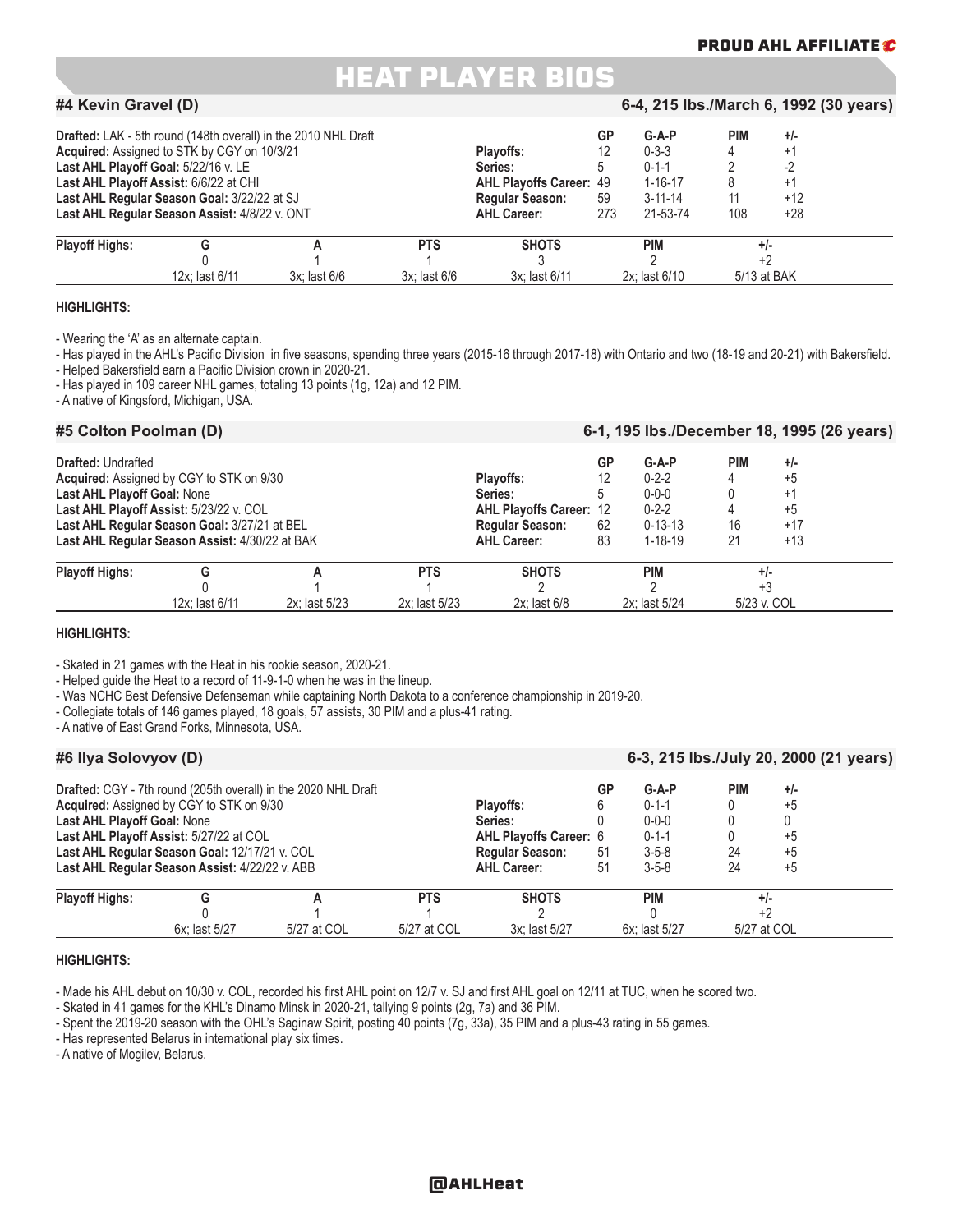### HEAT PLAYER BIOS

| #7 Nick DeSimone (D)      |                                                                                                                                                                                                                                 |               |                             |                                                                                                        |                       | 6-2, 195 lbs./November 21, 1994 (27 years)                                           |                        |                              |  |
|---------------------------|---------------------------------------------------------------------------------------------------------------------------------------------------------------------------------------------------------------------------------|---------------|-----------------------------|--------------------------------------------------------------------------------------------------------|-----------------------|--------------------------------------------------------------------------------------|------------------------|------------------------------|--|
| <b>Drafted: Undrafted</b> | Acquired: Assigned by CGY to STK on 10/3/21<br>Last AHL Playoff Goal: 5/13/22 at BAK<br>Last AHL Playoff Assist: 6/11/22 v. CHI<br>Last AHL Regular Season Goal: 4/26/22 at SD<br>Last AHL Regular SeasonAssist: 4/13/22 at HSK |               |                             | Plavoffs:<br>Series:<br><b>AHL Playoffs Career: 33</b><br><b>Regular Season:</b><br><b>AHL Career:</b> | GP<br>12<br>68<br>266 | $G-A-P$<br>$2 - 3 - 5$<br>$0 - 2 - 2$<br>$4 - 10 - 14$<br>$4 - 21 - 25$<br>30-92-122 | <b>PIM</b><br>28<br>91 | $+/-$<br>-9<br>$+10$         |  |
| <b>Playoff Highs:</b>     | G<br>2x: last 5/13                                                                                                                                                                                                              | 3x: last 6/11 | <b>PTS</b><br>5x: last 6/11 | <b>SHOTS</b><br>$4x$ : last $6/3$                                                                      |                       | <b>PIM</b><br>5/27 at COL                                                            |                        | $+/-$<br>+2<br>2x: last 6/11 |  |

#### **HIGHLIGHTS:**

- Was Stockton's lone iron man in the regular season with 68 games played.

- Recorded his 100th AHL point on 10/30 v. COL.

- Played in his 200th AHL game on 10/16 v. TUC.

- Enjoyed a career year in 2018-19 with 14 goals and 32 assists to go with a plus-1 rating and 30 penalty minutes in 65 games played.

- A native of East Amherst, New York, USA.

| #8 Juuso Valimaki (D)       |                                                                                                                                                                                        |                                                               |                                 |                                                                                                       |                | 6-2, 215 lbs./October 6, 1998 (23 years)                                               |                                    |                             |  |
|-----------------------------|----------------------------------------------------------------------------------------------------------------------------------------------------------------------------------------|---------------------------------------------------------------|---------------------------------|-------------------------------------------------------------------------------------------------------|----------------|----------------------------------------------------------------------------------------|------------------------------------|-----------------------------|--|
| Last AHL Playoff Goal: None | Acquired: Assigned by CGY to STK on 4/14/22<br>Last AHL Playoff Assist: 6/10/22 v. CHI<br>Last AHL Regular Season Goal: 3/5/22 v. SJ<br>Last AHL Regular Season Assist: 4/16/22 at HSK | Drafted: CGY - 1st round (16th overall) in the 2017 NHL Draft |                                 | Plavoffs:<br>Series:<br><b>AHL Playoffs Career: 9</b><br><b>Regular Season:</b><br><b>AHL Career:</b> | GP<br>35<br>55 | $G-A-P$<br>$0 - 2 - 2$<br>$0 - 1 - 1$<br>$0 - 2 - 2$<br>$2 - 16 - 18$<br>$6 - 26 - 32$ | <b>PIM</b><br>12<br>12<br>26<br>44 | $+/-$<br>$+1$<br>$+10$      |  |
| <b>Playoff Highs:</b>       | G<br>9x: last 6/11                                                                                                                                                                     | 2x: last 6/10                                                 | <b>PTS</b><br>$2x:$ last $6/10$ | <b>SHOTS</b><br>5/29 at COL                                                                           |                | <b>PIM</b><br>6/11 v. CHI                                                              | $+1$                               | $+/-$<br>$2x$ : last $6/10$ |  |

#### **HIGHLIGHTS:**

- Scored on his first shootout attempt of the season to seal the win at BAK, 2/19/22.

- Has factored into 81 NHL games, with 16 points (3g, 13a) and 48 PIM.

- Has two points in eight games this year with the Flames, most recently getting onto the score sheet with an assist at BOS on 11/21.

- Finished second on the Flames in both Corsi-for (54.1%) and Goals For per 60 (2.9) in 2020-21.

- A native of Nokia, Finland.

| #9 Ilya Nikolaev (C)                                                                                      |                                                                            |                                                               |                           |                                                                                                       |                      | 6-0, 195 lbs./June 26, 2001 (20 years)                                             |                      |       |  |
|-----------------------------------------------------------------------------------------------------------|----------------------------------------------------------------------------|---------------------------------------------------------------|---------------------------|-------------------------------------------------------------------------------------------------------|----------------------|------------------------------------------------------------------------------------|----------------------|-------|--|
| Acquired: Signed to ATO on 5/21/22<br>Last AHL Playoff Goal: None<br><b>Last AHL Playoff Assist: None</b> | Last AHL Regular Season Goal: None<br>Last AHL Regular Season Assist: None | Drafted: CGY - 3rd round (88th overall) in the 2019 NHL Draft |                           | Plavoffs:<br>Series:<br><b>AHL Playoffs Career: 1</b><br><b>Regular Season:</b><br><b>AHL Career:</b> | GP<br>$\overline{0}$ | $G-A-P$<br>$0 - 0 - 0$<br>$0 - 0 - 0$<br>$0 - 0 - 0$<br>$0 - 0 - 0$<br>$0 - 0 - 0$ | <b>PIM</b>           | $+/-$ |  |
| <b>Playoff Highs:</b>                                                                                     | 6/10 v. CHI                                                                | 6/10 v. CHI                                                   | <b>PTS</b><br>6/10 v. CHI | <b>SHOTS</b><br>6/10 v. CHI                                                                           |                      | <b>PIM</b><br>6/10 v. CHI                                                          | $+/-$<br>6/10 v. CHI |       |  |

#### **HIGHLIGHTS:**

- Signed a three-year ELC with the Calgary Flames and an ATO with Stockton on 5/21/22.

- Tallied 72 points and 23 goals in his first season in North America with the USHL's Tri-City Storm.

- Was fourth on the Storm for goals and finished second on the club in assists.

- Has played in 118 MHL games and 37 VHL games in Russia, totaling 76 points (35g, 41a) and 13 points (7g, 6a), respectively.

- A native of Yaroslavl, Russia.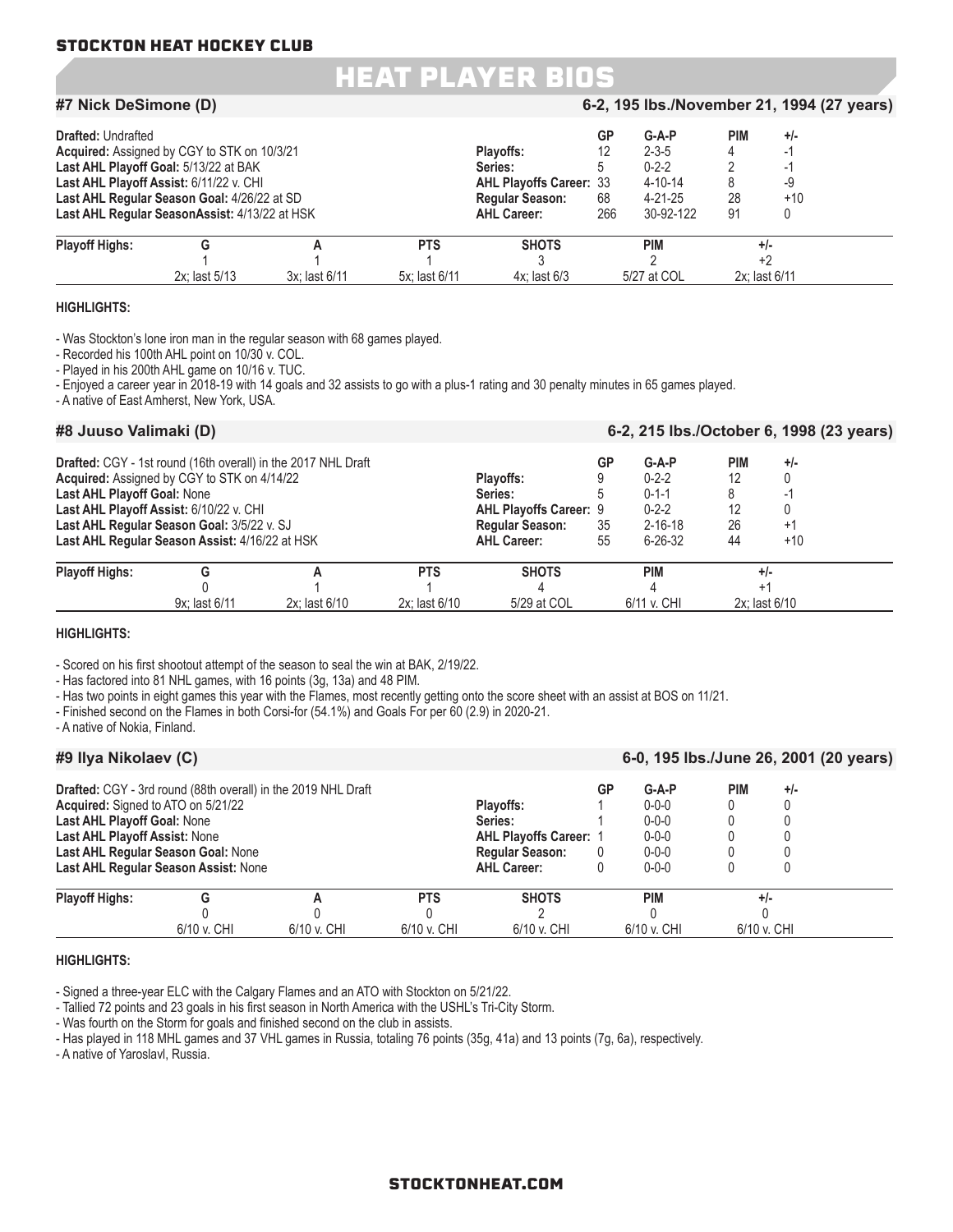#### **PROUD AHL AFFILIATE**

### HEAT PLAYER BIOS

#### **#11 Matthew Phillips (RW) 5-8, 165 lbs./April 6, 1998 (24 years)**

|                       | Acquired: Assigned by CGY to STK on 10/3/21<br>Last AHL Playoff Goal: 5/27/22 at COL<br>Last AHL Playoff Assist: 6/10/22 v. CHI<br>Last AHL Regular Season Goal: 4/30/22 at ABB<br>Last AHL Regular Season Assist: 4/22/22 v. ABB | <b>Drafted:</b> CGY - 6th round (166th overall) in the 2016 NHL Draft |             | Plavoffs:<br>Series:<br><b>AHL Playoffs Career: 15</b><br><b>Regular Season:</b><br><b>AHL Career:</b> | GP<br>12<br>65<br>199 | $G-A-P$<br>$3 - 5 - 8$<br>$0 - 1 - 1$<br>$3 - 5 - 8$<br>31-37-68<br>67-94-161 | <b>PIM</b><br>16<br>30 | $+/-$<br>$^{+1}$<br>-4<br>+14<br>-5 |  |
|-----------------------|-----------------------------------------------------------------------------------------------------------------------------------------------------------------------------------------------------------------------------------|-----------------------------------------------------------------------|-------------|--------------------------------------------------------------------------------------------------------|-----------------------|-------------------------------------------------------------------------------|------------------------|-------------------------------------|--|
| <b>Playoff Highs:</b> |                                                                                                                                                                                                                                   |                                                                       | <b>PTS</b>  | <b>SHOTS</b>                                                                                           |                       | <b>PIM</b>                                                                    |                        | $+/-$                               |  |
|                       | 5/27 at COL                                                                                                                                                                                                                       | 5x: last 6/10                                                         | 5/27 at COL | $4x$ : last 6/6                                                                                        |                       | 5/29 at COL                                                                   |                        | 2x: last 5/27                       |  |

#### **HIGHLIGHTS:**

- Became Stockton's all-time leading goal scorer with his 51st pro goal on 2/3/22 at ABB.

- Set Stockton's single-season scoring record with his 58th point, an assist on 3/27 at SD.

- Skated in his first NHL game with the Calgary Flames on 5/19/21 vs. VAN.

- Was an AHL All-Star in 2019-20 but could not play in the event due to a lower body injury.

- A native of Calgary, Alberta, Canada.

#### **#12 Tyrell Goulbourne (LW) 6-0, 200 lbs./January 26, 1994 (28 years)**

|                       |                                              | <b>Drafted:</b> PHI - 3rd round (72nd overall) in the 2013 NHL Draft |                        |                                | GP          | $G-A-P$     | <b>PIM</b> | $+/-$       |
|-----------------------|----------------------------------------------|----------------------------------------------------------------------|------------------------|--------------------------------|-------------|-------------|------------|-------------|
|                       | Acquired: STK trade with BEL on 3/21/22      |                                                                      |                        | Plavoffs:                      |             | $0 - 1 - 1$ |            | +1          |
|                       | Last AHL Playoff Goal: 5/19/18 at TOR        |                                                                      | Series:                |                                | $0 - 0 - 0$ |             |            |             |
|                       | Last AHL Playoff Assist: 5/11/22 v. BAK      |                                                                      |                        | <b>AHL Playoffs Career: 15</b> |             | $2 - 1 - 3$ | 21         | $+1$        |
|                       | Last AHL Regular Season Goal: 3/21/21 v. SJ  |                                                                      | <b>Regular Season:</b> | 18                             | $0 - 1 - 1$ | 14          |            |             |
|                       | Last AHL Regular Season Assist: 4/2/22 v. SJ |                                                                      |                        | <b>AHL Career:</b>             | 312         | 27-34-61    | 398        | $-16$       |
| <b>Playoff Highs:</b> |                                              |                                                                      | <b>PTS</b>             | <b>SHOTS</b>                   |             | <b>PIM</b>  |            | $+/-$       |
|                       |                                              |                                                                      |                        |                                |             |             |            |             |
|                       | 4x: last 6/8                                 | 5/11 v. BAK                                                          | 5/11 v. BAK            | 5/13 at BAK                    |             | 6/6 at CHI  |            | 5/11 v. BAK |

#### **HIGHLIGHTS:**

- Is in his first professional season, scoring his first professional goal on 10/16 v. TUC.

- Made his NHL debut on 11/14 against OTT.

- Skated in the final five games of the season for Stockton last year.

- NCAA career totals of 51 points (25g, 26a), 89 PIM and plus-42 rating in 102 games.

- A native of Sioux Falls, South Dakota, USA.

### **#16 Mark Simpson (C) 6-5, 205 lbs./April 24, 1995 (27 years)**

| <b>Drafted: Undrafted</b>                     |   |            |                               | GP  | $G-A-P$      | <b>PIM</b> | $+/-$ |  |
|-----------------------------------------------|---|------------|-------------------------------|-----|--------------|------------|-------|--|
| Acquired: Signed by STK on 9/9/21             |   |            | Plavoffs:                     |     | $0 - 0 - 0$  |            |       |  |
| <b>Last AHL Playoff Goal: None</b>            |   |            | Series:                       |     | $0 - 0 - 0$  |            |       |  |
| Last AHL Playoff Assist: None                 |   |            | <b>AHL Playoffs Career: 0</b> |     | $0 - 0 - 0$  |            |       |  |
| Last AHL Regular Season Goal: 3/11/22 at SJ   |   |            | <b>Regular Season:</b>        | -31 | $3 - 5 - 8$  | 15         | $+6$  |  |
| Last AHL Regular Season Assist: 3/12/22 v. SJ |   |            | <b>AHL Career:</b>            | 55  | $7 - 7 - 14$ | 21         | $+10$ |  |
| <b>Playoff Highs:</b>                         | G | <b>PTS</b> | <b>SHOTS</b>                  |     | <b>PIM</b>   |            | $+/-$ |  |
|                                               |   |            |                               |     |              |            |       |  |
|                                               |   |            |                               |     |              |            |       |  |

#### **HIGHLIGHTS:**

- Finished his rookie season with six points and a game-winning goal in 24 games.

- Recorded his first pro goals and first multi-point game with two markers against Toronto on 2/26/21.

- Posted 77 points (32g, 45a) in 109 career games with the University of New Brunswick.

- Helped guide UNB to three AUS championships and a University Cup in 2018-19.

- A native of Rothesay, New Brunswick, Canada.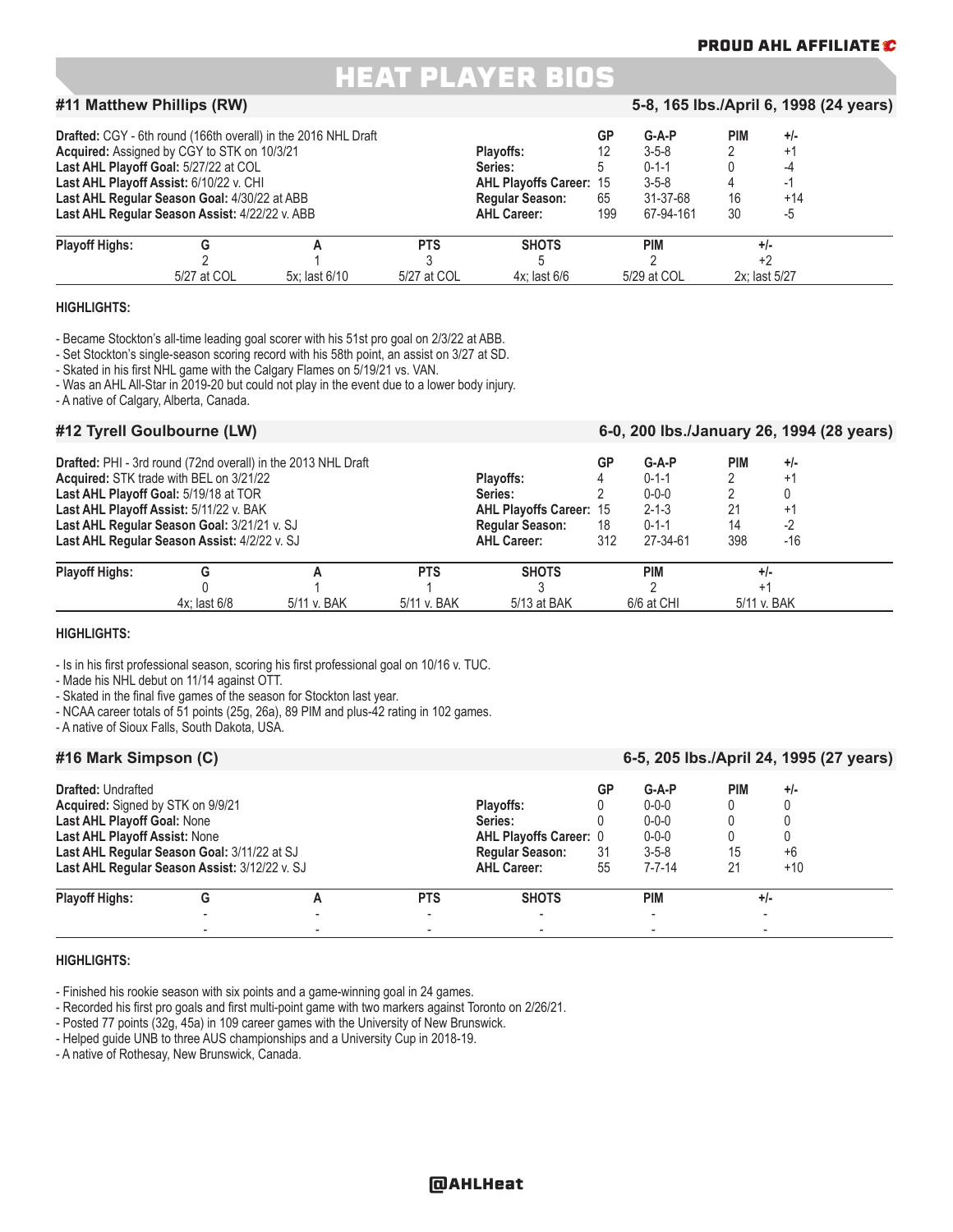### HEAT PLAYER BIOS

#### **#18 Byron Froese (C) 6-1, 200 lbs./March 12, 1991 (31 years) Drafted:** CHI - 4th round (118th overall) in the 2009 NHL Draft **GP G-A-P PIM** +/-<br> **Acquired:** Assigned by CGY to STK on 1/8/22 **Acquired:** Assigned by CGY to STK on 1/8/22 **Playoffs:** 12 1-9-10 10 +4 **Last AHL Playoff Goal:** 5/13/22 at BAK **Series:** 5 0-6-6 6 +3 **Last AHL Playoff Assist:** 6/11/22 v. CHI **AHL Playoffs Career:** 39 8-19-27 20 +11 **Last AHL Regular Season Goal:** 4/22/22 v. ABB **Regular Season:** 55 20-17-37 46 -4 **Last AHL Regular Season Assist: 4/26/22 at SD Playoff Highs: G A PTS SHOTS PIM +/-** 1 and  $2$  2 and  $2$  6 and  $4$  +2 5/13 at BAK 2x; last 6/11 3x; last 6/11 2x; last 6/10 6/8 v. CHI 6/10 v. CHI

#### **HIGHLIGHTS:**

- Has worn the C for every Heat game he's played in, dating back to the start of the 2019-20 season.

- Played in his 500th pro game on 3/19 at COL and 400th AHL game on 4/30 at BAK.

- Scored his 100th AHL goal on 11/5 against ABB.

- Matched his career high with 42 points in 2019-20, previously set in 2014-15.

- A native of Winkler, Manitoba, Canada.

| #20 Alex Gallant (LW)     |                                                                                                                                                                                                                               |                   |                            |                                                                                                        |                       |                                                                                 |                               | 6-0, 185 lbs./December 8, 1992 (29 years) |  |
|---------------------------|-------------------------------------------------------------------------------------------------------------------------------------------------------------------------------------------------------------------------------|-------------------|----------------------------|--------------------------------------------------------------------------------------------------------|-----------------------|---------------------------------------------------------------------------------|-------------------------------|-------------------------------------------|--|
| <b>Drafted: Undrafted</b> | Acquired: Assigned by CGY to STK on 9/30/21<br>Last AHL Playoff Goal: 5/11/22 v. BAK<br>Last AHL Playoff Assist: 6/3/22 at CHI<br>Last AHL Regular Season Goal: 3/12/22 v. SJ<br>Last AHL Regular Season Assist: 3/9/22 v. SD |                   |                            | Plavoffs:<br>Series:<br><b>AHL Playoffs Career: 19</b><br><b>Regular Season:</b><br><b>AHL Career:</b> | GP<br>10<br>53<br>255 | $G-A-P$<br>$1 - 2 - 3$<br>$0 - 1 - 1$<br>$1 - 2 - 3$<br>$3 - 3 - 6$<br>12-12-24 | <b>PIM</b><br>6<br>115<br>830 | $+/-$<br>$+1$<br>$+2$<br>-3<br>$-13$      |  |
| <b>Playoff Highs:</b>     | G<br>5/11 v. BAK                                                                                                                                                                                                              | $2x$ : last $6/3$ | <b>PTS</b><br>3x: last 6/3 | <b>SHOTS</b><br>3x; last 5/24                                                                          |                       | <b>PIM</b><br>3x: last 6/11                                                     | +1                            | $+/-$<br>3x: last 6/11                    |  |

#### **HIGHLIGHTS:**

- Set a career-best offensive output with Stockton in 2019-20, finishing the shortened season with eight points.

- Is in his third season with Stockton in 2021-22.

- Skated in his 200th AHL game on 4/26/21 at MB.

- Helped the Chicago Wolves reach the Calder Cup Finals in 2018-19.

- A native of Summerside, Prince Edward Island, Canada.

#### **#21 Glenn Gawdin (C) 6-1, 195 lbs./March 25, 1997 (25 years)**

|                       | Acquired: Assigned to STK by CGY on 10/21/21<br>Last AHL Playoff Goal: 6/10/22 v. CHI                                                     | <b>Drafted:</b> STL - 4th round (116th overall) in the 2015 NHL Draft |                                                                               | Plavoffs:<br>Series:          | GP                                    | $G-A-P$<br>$3 - 3 - 6$<br>$2 - 0 - 2$ | <b>PIM</b>             | $+/-$<br>+2        |
|-----------------------|-------------------------------------------------------------------------------------------------------------------------------------------|-----------------------------------------------------------------------|-------------------------------------------------------------------------------|-------------------------------|---------------------------------------|---------------------------------------|------------------------|--------------------|
|                       | Last AHL Playoff Assist: 5/13/22 at BAK<br>Last AHL Regular Season Goal: 4/22/22 v. ABB<br>Last AHL Regular Season Assist: 4/20/22 v. TUC |                                                                       | <b>AHL Playoffs Career: 9</b><br><b>Regular Season:</b><br><b>AHL Career:</b> | 62<br>201                     | $3 - 3 - 6$<br>15-35-50<br>46-102-148 | 75<br>184                             | $+2$<br>$+15$<br>$+23$ |                    |
| <b>Playoff Highs:</b> | 6/10 v. CHI                                                                                                                               | $5/13$ at BAK                                                         | <b>PTS</b><br>5/13 at BAK                                                     | <b>SHOTS</b><br>2x: last 6/10 |                                       | <b>PIM</b><br>2x: last 6/11           |                        | +/-<br>5/13 at BAK |

#### **HIGHLIGHTS:**

- Played in two games with the Calgary Flames in 2021-22.

- Became the Heat's all-time scoring leader with his 110th career AHL point, an assist on 11/21 at ONT.

- Was an AHL All-Star in the 2019-20 season.

- Led the Heat with 47 points (16g, 31a) in 2019-20.

- A native of Richmond, British Columbia, Canada.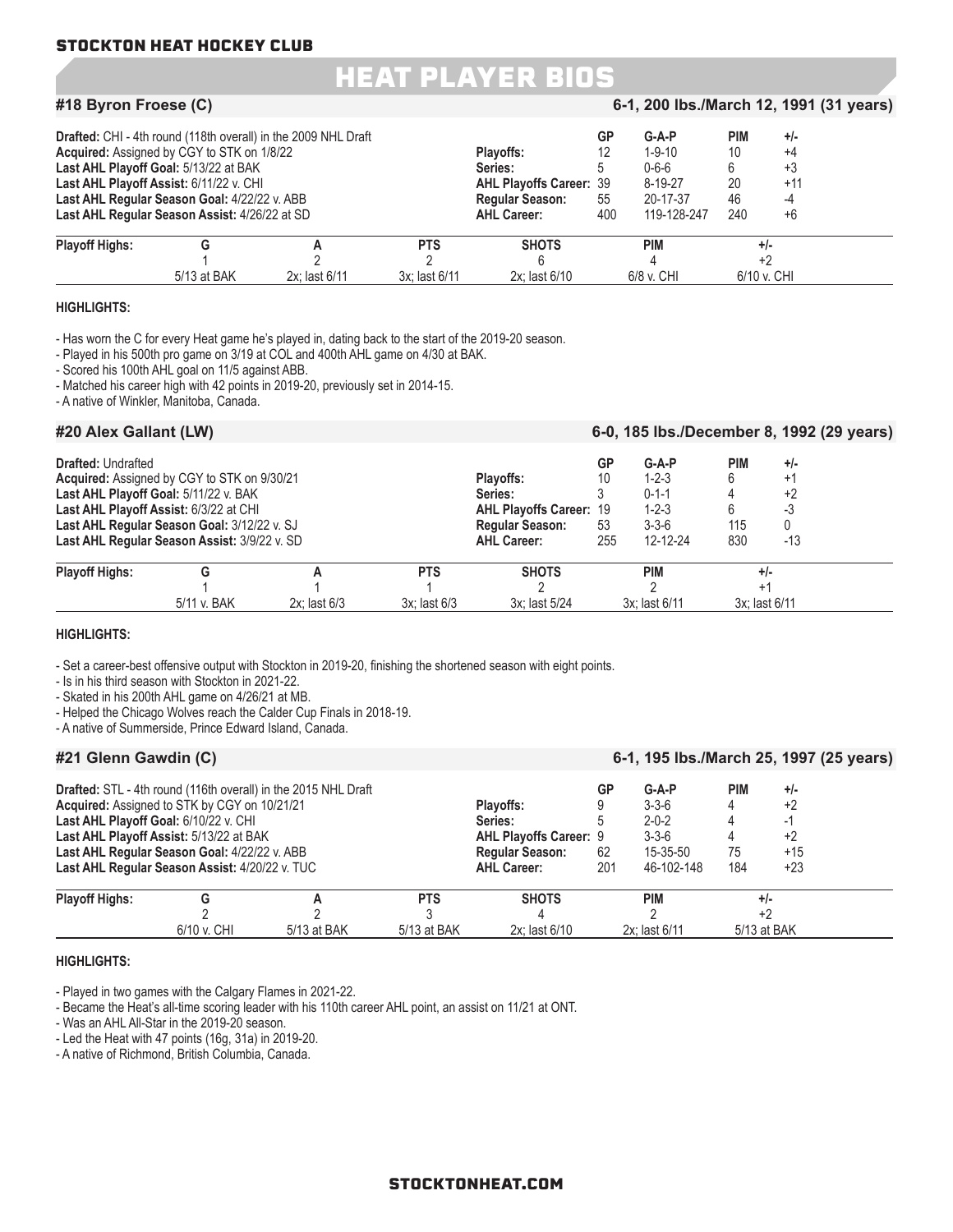#### **PROUD AHL AFFILIATE**

### HEAT PLAYER BIOS

#### **#23 Justin Kirkland (LW) 6-3, 205 lbs./August 2, 1996 (25 years)**

|                       | <b>Drafted:</b> NSH - 3rd round pick (62nd overall) in the 2014 NHL Draft<br>Acquired: Assigned to STK by CGY on 10/10/21<br>Last AHL Playoff Goal: 6/10/22 v. CHI<br>Last AHL Playoff Assist: 6/11/22 v. CHI<br>Last AHL Regular Season Goal: 4/22/22 v. ABB<br>Last AHL Regular Season Assist: 4/10/22 at ONT |               | Plavoffs:<br>Series:<br><b>AHL Playoffs Career: 20</b><br><b>Regular Season:</b><br><b>AHL Playoffs Career: 333</b> | GP<br>12<br>66   | $G-A-P$<br>$7 - 5 - 12$<br>$2 - 3 - 5$<br>$8 - 10 - 18$<br>25-23-48<br>58-94-152 | <b>PIM</b><br>14<br>6<br>26<br>75<br>246 | $+/-$<br>$+6$<br>+2<br>$+6$<br>-3<br>-49 |                  |  |
|-----------------------|-----------------------------------------------------------------------------------------------------------------------------------------------------------------------------------------------------------------------------------------------------------------------------------------------------------------|---------------|---------------------------------------------------------------------------------------------------------------------|------------------|----------------------------------------------------------------------------------|------------------------------------------|------------------------------------------|------------------|--|
| <b>Playoff Highs:</b> |                                                                                                                                                                                                                                                                                                                 |               | <b>PTS</b>                                                                                                          | <b>SHOTS</b>     |                                                                                  | <b>PIM</b>                               |                                          | $+/-$            |  |
|                       | 5/23 v. COL                                                                                                                                                                                                                                                                                                     | 5x: last 6/11 | 5/23 v. COL                                                                                                         | $2x:$ last $6/3$ |                                                                                  | 2x: last 6/11                            |                                          | $2x:$ last $6/3$ |  |

#### **HIGHLIGHTS:**

- Scored goals in four consecutive games (4/15/22 - 4/22/22) down the stretch, the longest goal-scoring streak of his career.

- Went 7-for-8 in shootout attempts this year.

- Became the first AHL player with three GWG in a playoff series since Oliver Bjorkstand in 2016 with his effort against COL.

- Set then-career highs with 22 assists, two power play goals and three game-winning goals in 2019-20, his first year with the Heat.

- A native of Winnipeg, Manitoba, Canada.

#### **#24 Martin Pospisil (RW) 6-1, 195 lbs./November 19, 1999 (22 years)**

|                       |                                                                                               | Drafted: CGY - 4th round (105th overall) in the 2018 NHL Draft |                                              |                                | GP                    | $G-A-P$                    | <b>PIM</b> | $+/-$         |  |
|-----------------------|-----------------------------------------------------------------------------------------------|----------------------------------------------------------------|----------------------------------------------|--------------------------------|-----------------------|----------------------------|------------|---------------|--|
|                       | <b>Acquired:</b> Assigned by CGY on 10/3/21<br>Last AHL Playoff Goal: 6/10/22 v. CHI          |                                                                |                                              | Plavoffs:<br>Series:           |                       | $2 - 4 - 6$<br>$1 - 2 - 3$ |            | $+5$<br>$+3$  |  |
|                       | Last AHL Playoff Assist: 6/11/22 v. CHI                                                       |                                                                |                                              | <b>AHL Playoffs Career: 10</b> |                       | $2 - 4 - 6$                |            | $+5$          |  |
|                       | Last AHL Regular Season Goal: 3/19/22 at COL<br>Last AHL Regular Season Assist: 4/26/22 at SD |                                                                | <b>Regular Season:</b><br><b>AHL Career:</b> | 47<br>87                       | $7-18-25$<br>15-31-46 | 95<br>186                  | +9<br>+8   |               |  |
| <b>Playoff Highs:</b> |                                                                                               | <b>PTS</b>                                                     | <b>SHOTS</b>                                 |                                | <b>PIM</b>            |                            | $+/-$      |               |  |
|                       |                                                                                               |                                                                |                                              |                                |                       |                            |            |               |  |
|                       | 2x: last 6/10<br>4x: last 6/11                                                                |                                                                |                                              | 6/10 v. CHI                    |                       | 6/6 at CHI                 |            | 2x: last 6/11 |  |

#### **HIGHLIGHTS:**

- Is in his third professional season, coming off a breakout campaign with 11 points in 14 games prior to season-ending surgery.

- Had three points (1g, 2a) and recorded Stockton's first Gordie Howe hat trick since 10/12/18 in the Heat's game against TOR on 2/26/21.

- All three goals his rookie season were assisted by fellow Slovakian Adam Ruzicka.

- Tallied 100 points (24g, 76a) in 93 career USHL games with Sioux City before starting his professional career.

- A native of Zvolen, Slovakia.

| <b>HZ<sub>2</sub></b> Celu Tuulola (KW) |                                               |                                                                |                                |               |             | 6-2, 225 IDS./March 17, 1996 (24 Vears) |            |                   |  |
|-----------------------------------------|-----------------------------------------------|----------------------------------------------------------------|--------------------------------|---------------|-------------|-----------------------------------------|------------|-------------------|--|
|                                         |                                               | Drafted: CGY - 6th round (156th overall) in the 2016 NHL Draft |                                |               | GP          | $G-A-P$                                 | <b>PIM</b> | $+/-$             |  |
|                                         | Acquired: Assigned by CGY on 9/30/21          |                                                                | <b>Plavoffs:</b>               |               | $3 - 1 - 4$ |                                         | $+6$       |                   |  |
| Last AHL Playoff Goal: 6/6/22 at CHI    |                                               |                                                                | Series:                        |               | $2 - 0 - 2$ |                                         | $+2$       |                   |  |
|                                         | Last AHL Playoff Assist: 5/10/22 v. BAK       |                                                                | <b>AHL Playoffs Career: 12</b> |               | $3 - 1 - 4$ |                                         | $+6$       |                   |  |
|                                         | Last AHL Regular Season Goal: 4/13/22 at HSK  |                                                                | <b>Regular Season:</b>         | 61            | 14-11-25    | 50                                      | $+5$       |                   |  |
|                                         | Last AHL Regular Season Assist: 4/26/22 at SD |                                                                | <b>AHL Career:</b>             | 140           | 27-28-55    | 85                                      |            |                   |  |
| <b>Playoff Highs:</b>                   |                                               |                                                                | <b>PTS</b>                     | <b>SHOTS</b>  |             | <b>PIM</b>                              |            | $+/-$             |  |
|                                         |                                               |                                                                |                                |               |             |                                         | +2         |                   |  |
|                                         | $3x$ : last $6/6$                             | 5/10 v. BAK                                                    | $4x$ : last 6/6                | 2x: last 6/10 |             | $2x$ : last $6/6$                       |            | $2x$ : last $6/3$ |  |

**#25 Eetu Tuulola (RW) 6-2, 225 lbs./March 17, 1998 (24 years)**

#### **HIGHLIGHTS:**

- Registered his first multi-goal game on 4/2/22 vs. SJ.

- Set a career record for goals in a season with 13, besting his previous high of 10 set in his rookie season in 2019-20.

- Played in his 100th AHL game on 1/4/22 at TUC.

- Played in 11 games with Allsvenskan's Västerviks IK and four with Liiga's SaiPa to start the 2020-21 season.

- A native of Hämeenlinna, Finland.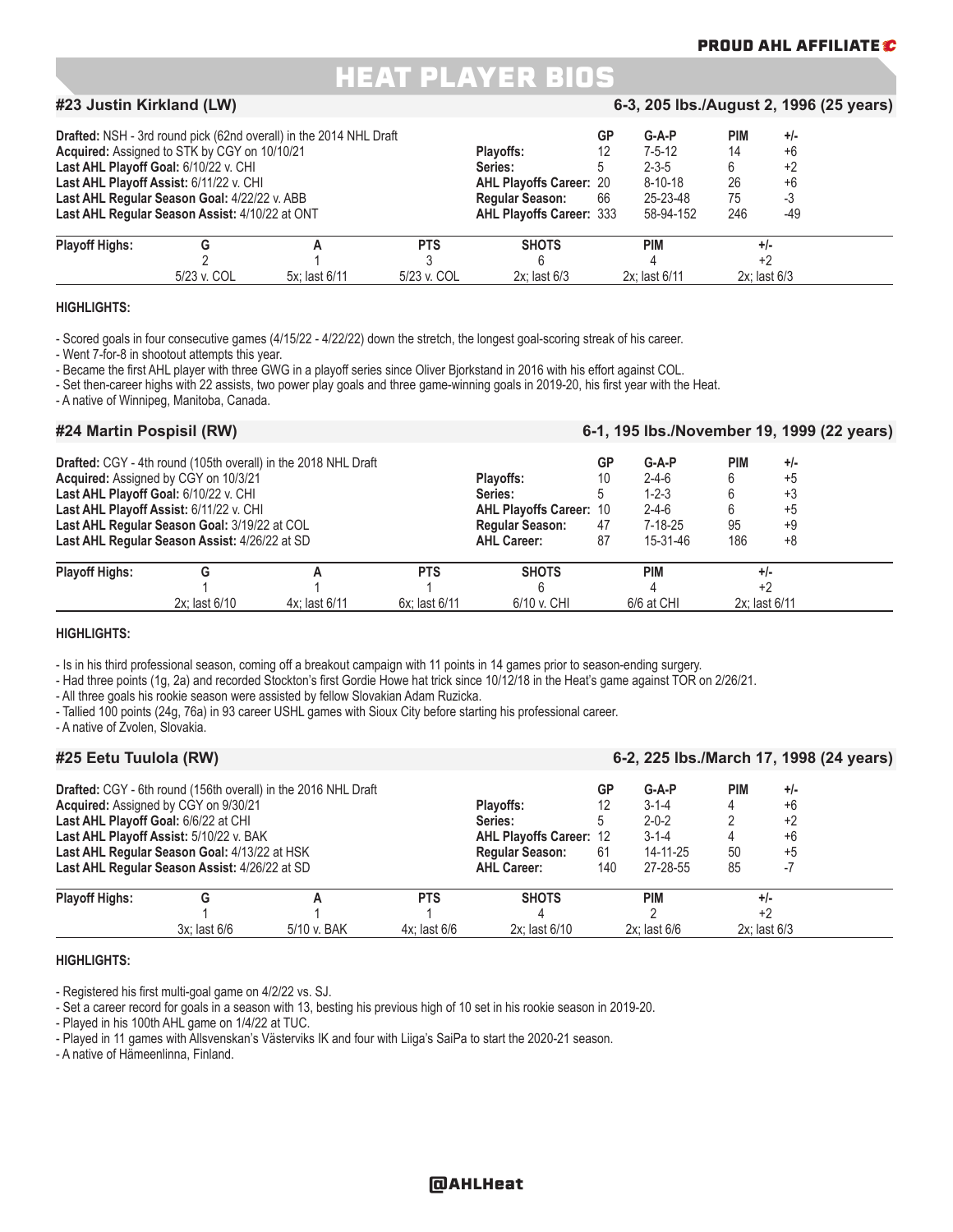### HEAT PLAYER BIOS

#### **#28 Johannes Kinnvall (D) 6-0, 180 lbs./July 28, 1997 (24 years)**

| <b>Drafted: Undrafted</b>                    |   |            |                               | GP | $G-A-P$     | PIM   | $+/-$ |  |
|----------------------------------------------|---|------------|-------------------------------|----|-------------|-------|-------|--|
| <b>Acquired:</b> Assigned by CGY on 1/12/22  |   |            | Plavoffs:                     |    | $0 - 0 - 0$ |       |       |  |
| Last AHL Playoff Goal: None                  |   |            | Series:                       |    | $0 - 0 - 0$ |       |       |  |
| Last AHL Playoff Assist: None                |   |            | <b>AHL Playoffs Career: 0</b> |    | $0 - 0 - 0$ |       |       |  |
| Last AHL Regular Season Goal: None           |   |            | <b>Regular Season:</b>        | 19 | $0 - 8 - 8$ |       | -2    |  |
| Last AHL Regular Season Assist: 4/3/22 at SJ |   |            | <b>AHL Career:</b>            | 19 | $0 - 8 - 8$ |       | -2    |  |
| <b>Playoff Highs:</b>                        | G | <b>PTS</b> | <b>SHOTS</b>                  |    | PIM         | $+/-$ |       |  |
|                                              |   |            |                               |    |             |       |       |  |
|                                              |   | ۰          | ۰                             |    |             |       |       |  |

#### **HIGHLIGHTS:**

- Assigned to Stockton on 1/12/22 after suffering a lower body injury in preseason training camp.

- Made his AHL debut on 1/21, earning the primary assist on the game-winning goal.

- Had his best season to date in 2019-20, notching 40 points (11g, 29a) and a plus-5 rating in 51 games with SHL HV71.

- SHL career totals of 84 points (30g, 54a) and 30 PIM in 153 games.

- A native of Jonkoping, Sweden.

#### **#29 Adam Ruzicka (C) 6-4, 205 lbs./May 11, 1999 (23 years)**

|                               |                                              | <b>Drafted:</b> CGY - 4th round (107th overall) in the 2017 NHL Draft |                   |                               | GP | $G-A-P$          | <b>PIM</b> | $+/-$       |  |
|-------------------------------|----------------------------------------------|-----------------------------------------------------------------------|-------------------|-------------------------------|----|------------------|------------|-------------|--|
|                               | Acquired: Assigned to STK by CGY on 5/27/22  |                                                                       |                   | <b>Plavoffs:</b>              |    | $0 - 0 - 0$      |            |             |  |
| Last AHL Playoff Goal: None   |                                              |                                                                       |                   | Series:                       |    | $0 - 0 - 0$      |            |             |  |
| Last AHL Playoff Assist: None |                                              |                                                                       |                   | <b>AHL Playoffs Career: 2</b> |    | $0 - 0 - 0$      |            |             |  |
|                               | Last AHL Regular Season Goal: 4/2/22 v. SJ   |                                                                       |                   |                               | 16 | $11 - 9 - 20$    |            | $+12$       |  |
|                               | Last AHL Regular Season Assist: 4/2/22 v. SJ |                                                                       |                   |                               | 98 | 32-36-68         | 24         | -8          |  |
| <b>Playoff Highs:</b>         |                                              |                                                                       | <b>PTS</b>        | <b>SHOTS</b>                  |    | <b>PIM</b>       |            | $+/-$       |  |
|                               |                                              |                                                                       |                   |                               |    |                  |            |             |  |
|                               | $2x$ : last $6/3$                            | $2x:$ last $6/3$                                                      | $2x$ : last $6/3$ | $2x:$ last $6/3$              |    | $2x:$ last $6/3$ |            | 5/29 at COL |  |

#### **HIGHLIGHTS:**

- Returns to Stockton after being recalled by the Flames on 4/4.

- Totaled 10 points (5g,5a) with the Calgary Flames during the regular season.

- Scored his first NHL goal on 12/7 at San Jose.

- Led Stockton with 1.25 points per game during the regular season.

- A native of Bratislava, Slovakia.

#### **#34 Walker Duehr (RW) 6-3, 205 lbs./November 23, 1997 (24 years)**

| <b>Drafted: Undrafted</b> |                                                |             |                        |                                | GP             | $G-A-P$        | PIM | $+/-$         |
|---------------------------|------------------------------------------------|-------------|------------------------|--------------------------------|----------------|----------------|-----|---------------|
|                           | Acquired: Assigned by CGY to STK on 11/24/21   |             |                        | <b>Plavoffs:</b>               |                | $5 - 1 - 6$    | 4   | +1            |
|                           | Last AHL Playoff Goal: 6/11/22 v. CHI          |             |                        | Series:                        |                | $2 - 0 - 2$    |     | $^{+1}$       |
|                           | Last AHL Playoff Assist: 5/13/22 at BAK        |             |                        | <b>AHL Playoffs Career: 12</b> |                | $5 - 1 - 6$    |     | +1            |
|                           | Last AHL Regular Season Goal: 4/26/22 at SD    |             | <b>Regular Season:</b> | 59                             | $11 - 12 - 23$ | 28             | -4  |               |
|                           | Last AHL Regular Season Assist: 4/20/22 v. TUC |             |                        | <b>AHL Career:</b>             | 64             | $11 - 12 - 23$ | 28  |               |
| <b>Playoff Highs:</b>     | G                                              |             | <b>PTS</b>             | <b>SHOTS</b>                   |                | PIM            |     | $+/-$         |
|                           |                                                |             |                        |                                |                |                |     |               |
|                           | 5x: last 6/11                                  | 5/13 at BAK | 5/13 at BAK            | 4x: last 5/27                  |                | 2x: last 5/13  |     | 3x: last 6/11 |

#### **HIGHLIGHTS:**

- Is in his first professional season, scoring his first professional goal on 10/16 v. TUC.

- Made his NHL debut on 11/14 against OTT.

- Skated in the final five games of the season for Stockton last year.

- NCAA career totals of 51 points (25g, 26a), 89 PIM and plus-42 rating in 102 games.

- A native of Sioux Falls, South Dakota, USA.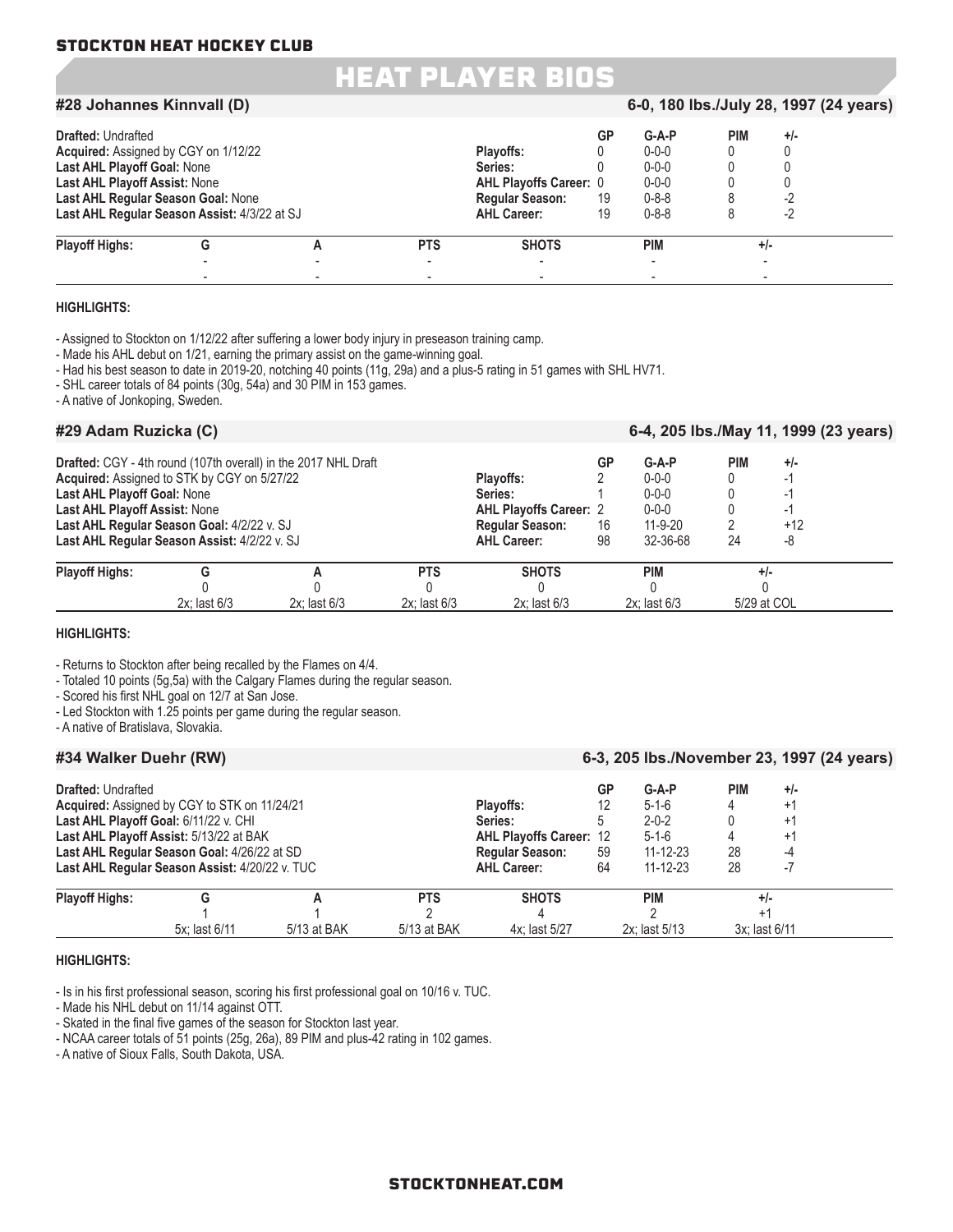#### **PROUD AHL AFFILIATE**

### HEAT PLAYER BIOS

#### **#39 Luke Philp (RW) 5-10, 185 lbs./November 6, 1995 (26 years) Drafted:** Undrafted **PIM +/-**<br> **Acquired:** Assigned by CGY on 10/3/21 **COV COV COV COV COV Playoffs:**  $\begin{array}{ccccccccc}\n & & & & & \text{GP} & \text{G-A-P} & \text{PIM} & \text{F-A-P} \\
\text{Required: Associated by CGY on 10/3/21 & & & & & \text{PIAVOffs:} & \text{O} & \text{F-A-P} & \text{FIAVOffS:} & \text{F.A.} & \$ **Acquired:** Assigned by CGY on 10/3/21 **Playoffs:** 9 1-4-5 1-4-5 0 +3 1-4-5 0 +3 1-4-5 0 +3 1-4-5 0 +3 1-4-5 0 +3 1-4-5 0 +3 1-4-5 0 +3 1-4-5 0 +4-5 0 +4-5 0 +4-5 0 +4-5 0 +4-5 0 +4-5 0 +4-5 0 +4-5 0 +4-5 0 +4-5 0 +4-5 0 + **Last AHL Playoff Goal:** 6/3/22 at CHI **Series:** 2 1-1-2 0 +1 Last AHL Playoff Assist: 6/6/22 at CHI **AHL Playoffs Career:** 9 1-4-5 0 +3<br>
Last AHL Regular Season Goal: 3/27/22 at SD **AHL Playoffs Career:** 9 1-2-23-44 16 +24 **Last AHL Regular Season Goal:** 3/27/22 at SD **Regular Season:** 66 21-23-44 16 +24 **Last AHL Regular Season Assist: 4/26/22 at SD Playoff Highs: G A PTS SHOTS PIM +/-** 1 2 2 5 0 +1 6/3 at CHI 5/13 at BAK 5/13 at BAK 5/27 v. COL 9x; last 6/6 3x; last 6/3

#### **HIGHLIGHTS:**

- Has set career highs in 2021-22 for points and goals in a season.

- Was one of three Heat iron men with 30 games played in 2020-21.

- Finished his rookie season in 2019-20 with points in five of the last eight and seven of the last 12 games.

- Tied for Stockton's team lead with four game-winning goals in 2019-20.

- A native of Canmore, Alberta, Canada.

#### **#41 Rory Kerins (C) 5-11, 190 lbs./April 12, 2002 (20 years)**

|                                                                   |                                      | Drafted: CGY - 6th round (174th overall) in the 2020 NHL Draft |                        |                               | GP          | $G-A-P$<br>$0 - 0 - 0$ | <b>PIM</b> | $+/-$<br>$+3$ |  |
|-------------------------------------------------------------------|--------------------------------------|----------------------------------------------------------------|------------------------|-------------------------------|-------------|------------------------|------------|---------------|--|
| Acquired: Signed to ATO on 5/21/22<br>Last AHL Playoff Goal: None |                                      |                                                                |                        | Plavoffs:<br>Series:          |             | $0 - 0 - 0$            |            | $+1$          |  |
| Last AHL Playoff Assist: None                                     |                                      |                                                                |                        | <b>AHL Playoffs Career: 5</b> |             | $0 - 0 - 0$            |            | +3            |  |
|                                                                   | Last AHL Regular Season Goal: None   |                                                                | <b>Regular Season:</b> | $\mathbf{0}$                  | $0 - 0 - 0$ |                        |            |               |  |
|                                                                   | Last AHL Regular Season Assist: None |                                                                |                        | <b>AHL Career:</b>            | 4           | $0 - 0 - 0$            |            |               |  |
| <b>Playoff Highs:</b>                                             |                                      |                                                                | <b>PTS</b>             | <b>SHOTS</b>                  |             | <b>PIM</b>             |            | $+/-$         |  |
|                                                                   |                                      |                                                                |                        |                               |             |                        |            |               |  |
|                                                                   | 5x: last 6/11                        | 5x: last 6/11                                                  | 5x: last 6/11          | 5/27 at COL                   |             | 2x: last 5/27          |            | 3x: last 6/11 |  |

#### **HIGHLIGHTS:**

- Joins the Heat on an ATO following his season with the OHL's Soo Greyhounds.

- Finished second in the OHL with 118 points, including 43 goals and 75 assists in a breakout 2021-22 campaign.

- Led the Greyhounds with 10 points (1g, 9a) in 10 playoff games.

- Signed a three-year ELC with the Calgary Flames on 3/1/22.

- A native of Caledon, Ontario, Canada.

#### **#45 Andy Welinski (D) 6-1, 200 lbs./April 27, 1993 (29 years)**

|                                             | <b>Drafted:</b> ANA - 3rd round (83rd overall) in the 2011 NHL Draft |              |                                |                    | GP            | $G-A-P$        | <b>PIM</b> | $+/-$            |
|---------------------------------------------|----------------------------------------------------------------------|--------------|--------------------------------|--------------------|---------------|----------------|------------|------------------|
|                                             | Acquired: Assigned by CGY to STK on 10/3/21                          |              | Plavoffs:                      |                    | $1 - 5 - 6$   |                | +8         |                  |
| Last AHL Playoff Goal: 5/23/22 v. COL       | Series:                                                              |              | $0 - 2 - 2$                    |                    | +3            |                |            |                  |
|                                             | Last AHL Playoff Assist: 6/3/22 at CHI                               |              | <b>AHL Playoffs Career: 46</b> |                    | $4 - 17 - 21$ | 16             | -2         |                  |
| Last AHL Regular Season Goal: 3/27/22 at SD | <b>Regular Season:</b>                                               | 39           | $3 - 16 - 19$                  | 16                 | $+12$         |                |            |                  |
|                                             | Last AHL Regular Season Assist: 4/22/22 v. ABB                       |              |                                | <b>AHL Career:</b> | 230           | 35-88-123      | 91         | +3               |
| <b>Playoff Highs:</b>                       |                                                                      |              | <b>PTS</b>                     | <b>SHOTS</b>       |               | <b>PIM</b>     |            | $+/-$            |
|                                             |                                                                      |              |                                |                    |               |                |            | $+3$             |
|                                             | 5/23 v. COL                                                          | $6/3$ at CHI | $2x:$ last $6/3$               | 5/23 v. COL        |               | 12x: last 6/11 |            | $2x:$ last $6/3$ |

#### **HIGHLIGHTS:**

- Is in his first season with the Calgary Flames organization, coming from a year with Anaheim/San Diego.

- Skated in 13 games with the Anaheim Ducks last season.

- Skated in his 200th AHL game on 11/10 at BAK.

- Had been with Anaheim/San Diego for four of his five professional seasons entering 2021-22.

- A native of Duluth, Minnesota, USA.